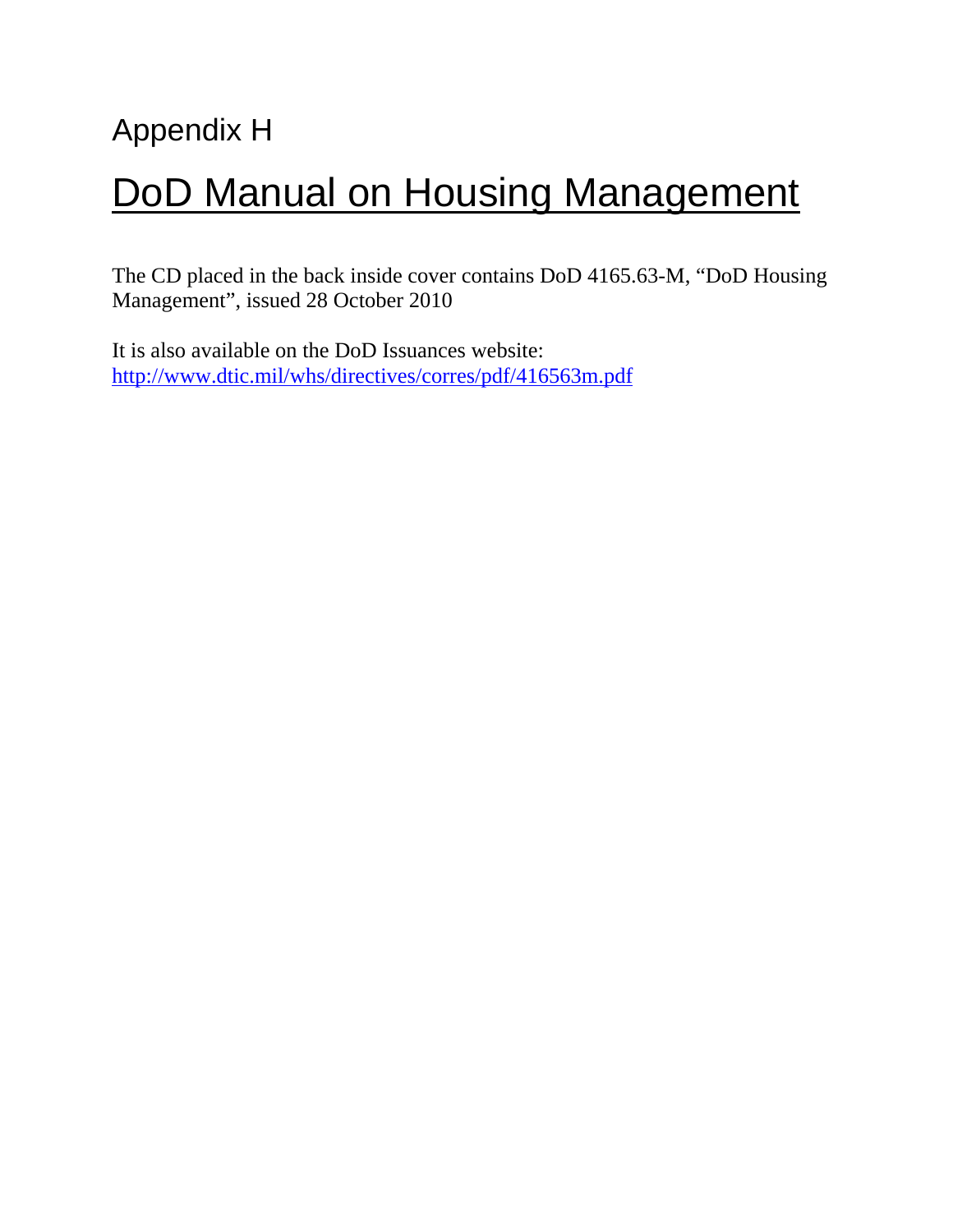

# Department of Defense **MANUAL**

**NUMBER** 4165.63-M October 28, 2010

USD(AT&L)

SUBJECT: DoD Housing Management

References: See Enclosure 1

1. PURPOSE. This Manual reissues DoD 4165.63-M (Reference (a)) in accordance with the guidance in DoD Instruction (DoDI) 4165.63 (Reference (b)) and the authority in DoD Directive (DoDD) 5134.01 (Reference (c)) to implement policy, assign responsibilities, and provide procedures on all matters associated with military housing. It also addresses DoD responsibilities for privatized lodging.

2. APPLICABILITY. This Manual applies to OSD, the Military Departments, the Office of the Chairman of the Joint Chiefs of Staff and the Joint Staff, the Combatant Commands, the Office of the Inspector General of the Department of Defense, the Defense Agencies, the DoD Field Activities, and all other organizational entities within the Department of Defense (hereafter referred to collectively as the "DoD Components").

3. DEFINITIONS. See Glossary.

4. POLICY. It is DoD policy according to Reference (b) to:

 a. Ensure that eligible personnel and their families have access to affordable, quality housing facilities and services consistent with grade and dependent status and generally reflecting contemporary community living standards.

 b. Rely on the private sector as the primary source of housing for accompanied and unaccompanied personnel normally eligible to draw a housing allowance.

 c. Use a consistent DoD-wide analytical methodology for calculating the need to provide housing.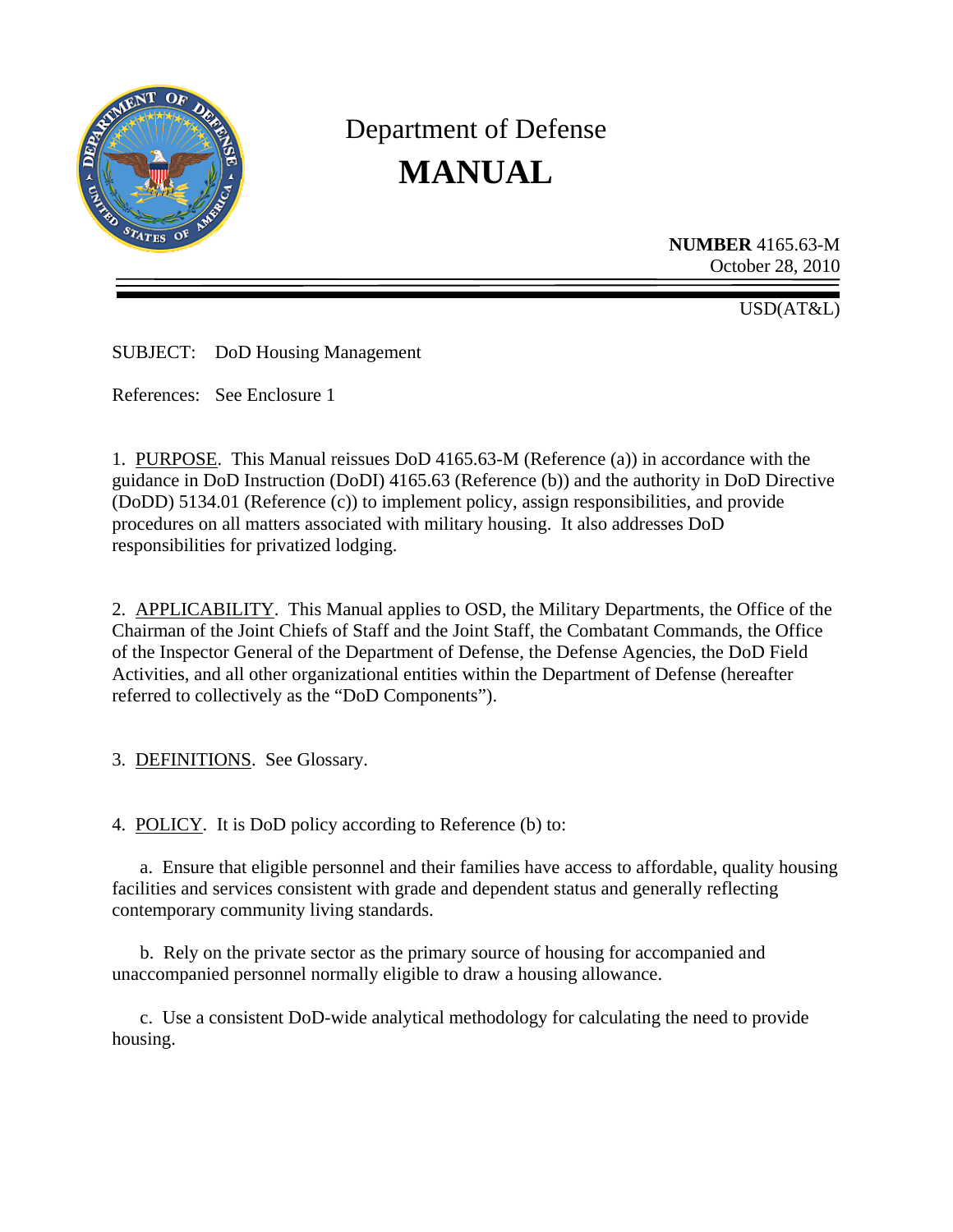d. Ensure installation commanders have responsibility for their military housing programs with broad authority to decide the best use of resources to provide access to housing for eligible personnel and their families.

5. RESPONSIBILITIES. See Enclosure 2.

6. PROCEDURES. See Enclosure 3 for procedures on housing requirements determination, DoD housing, housing privatization, and member support services.

7. RELEASABILITY. UNLIMITED. This Manual is approved for public release and is available on the Internet from the DoD Issuances Website at http://www.dtic.mil/whs/directives.

8. EFFECTIVE DATE. This Manual is effective upon its publication to the DoD Issuances Website.

Ashton B. Carter Under Secretary of Defense for Acquisition, Technology and Logistics

Enclosures

- 1. References
- 2. Responsibilities
- 3. Procedures
- **Glossary**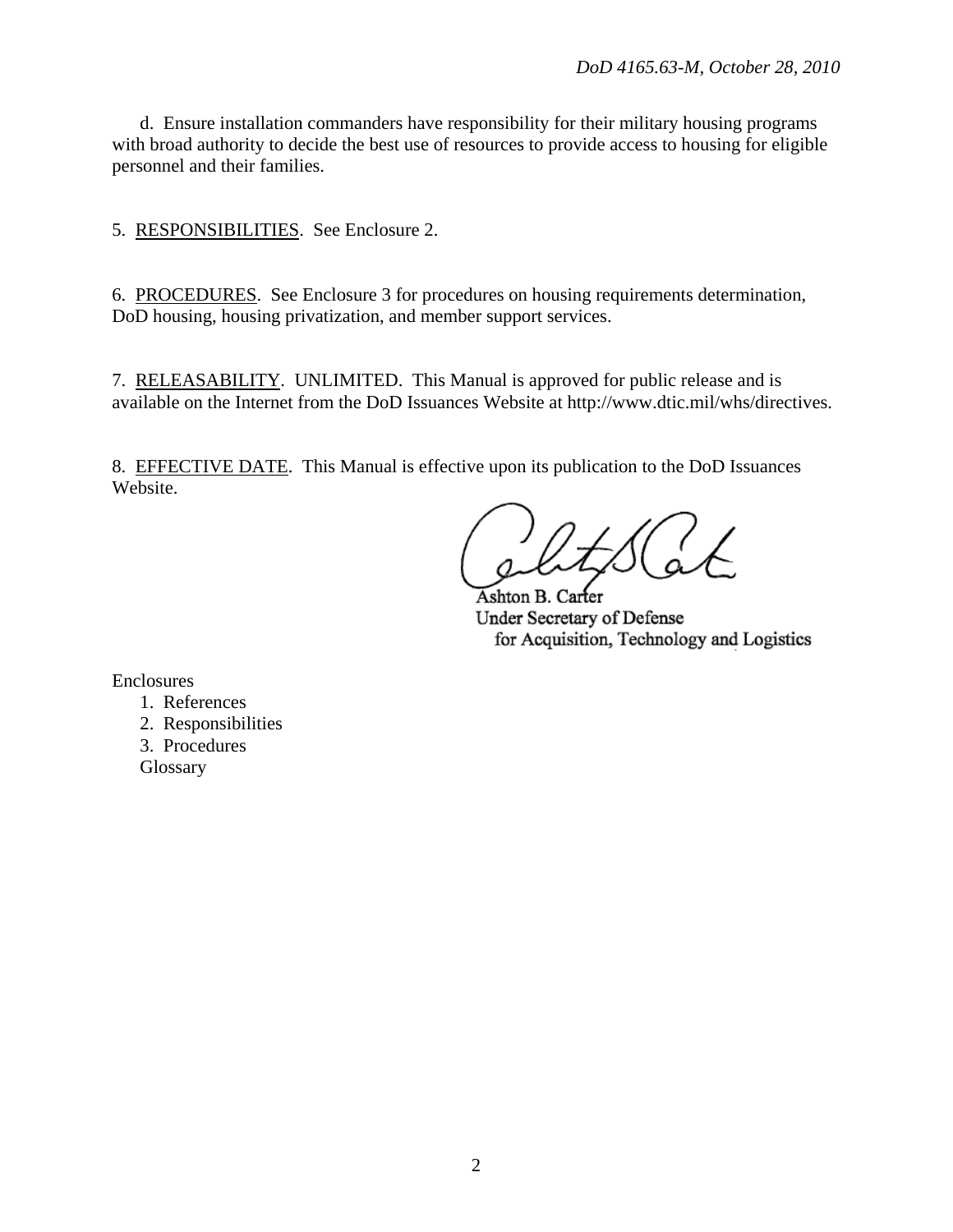# **TABLE OF CONTENTS**

| Furnishings                                            | $\sim$ 37 |
|--------------------------------------------------------|-----------|
| <b>APPENDIXES</b>                                      |           |
| 1. HOUSING PRIVATIZATION LIFE-CYCLE COST COMPARISON 40 |           |
|                                                        |           |
|                                                        |           |
|                                                        |           |
|                                                        |           |
|                                                        |           |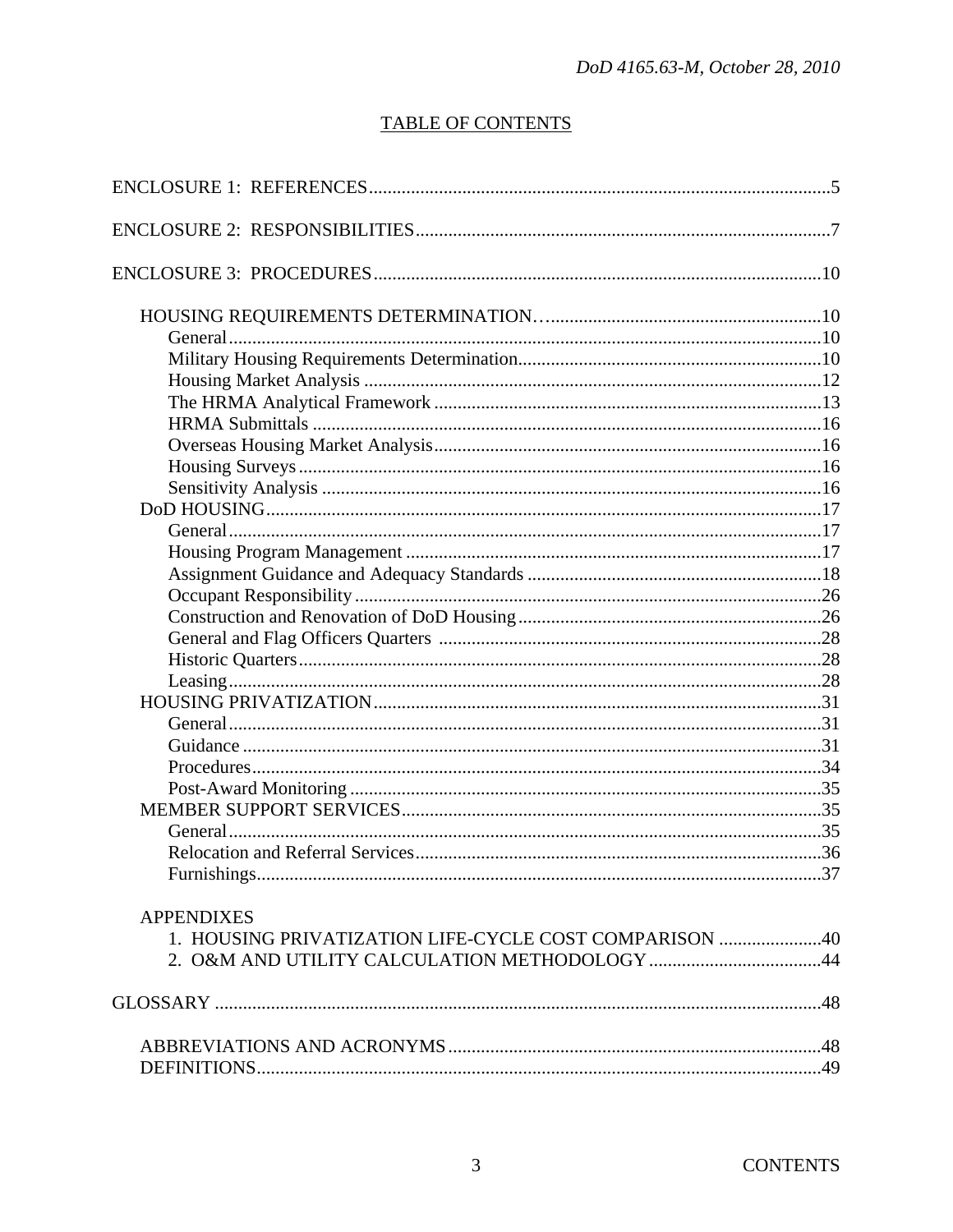# TABLES

| 1. Military and Civilian Schedule of Equivalent Grades for Housing Assignment20 |  |
|---------------------------------------------------------------------------------|--|
| 2. DoD UH Minimum Configuration and Privacy Standards for Assignment –          |  |
|                                                                                 |  |
| 3. DoD UH Construction Standards - Junior Enlisted Permanent Party27            |  |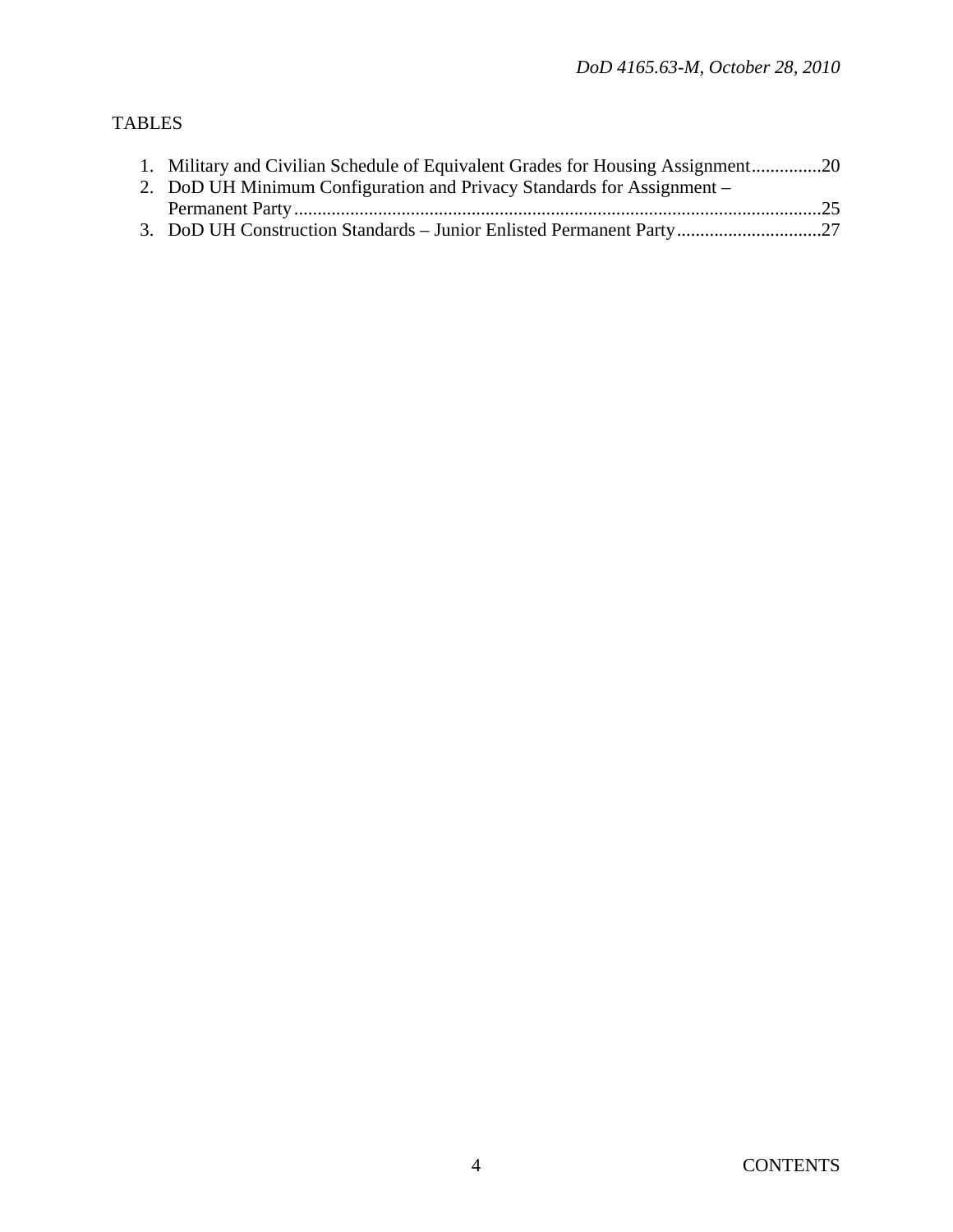# ENCLOSURE 1

# REFERENCES

- (a) DoD 4165.63-M, "DoD Housing Management," September 1993 (hereby cancelled)
- (b) DoD Instruction 4165.63, "DoD Housing," July 21, 2008
- (c) DoD Directive 5134.01, "Under Secretary of Defense for Acquisition, Technology, and Logistics (USD(AT&L))," December 9, 2005
- (d) DoD Directive 5118.03, "Under Secretary of Defense (Comptroller) (USD(C))/Chief Financial Officer (CFO), Department of Defense," January 6, 1997
- (e) DoD Instruction 1015.11, "Lodging Policy," October 6, 2006
- (f) DoD Instruction 1015.12, "Lodging Program Resource Management," October 30, 1996
- (g) DoD Directive 5124.02, "Under Secretary of Defense for Personnel and Readiness (USD(P&R))," June 23, 2008
- (h) DoD Directive 1020.1, "Nondiscrimination on the Basis of Handicap in Programs and Activities Assisted or Conducted by the Department of Defense," March 31, 1982
- (i) Deputy Secretary of Defense Memorandum, "Access for People with Disabilities," October 31, 2008
- (j) Sections 3601-3631 and 4154 of title 42, United States Code
- (k) DoD Instruction 4001.01, "Installation Support," January 10, 2008
- (l) DoD Directive 4270.5, "Military Construction," February 12, 2005
- (m) Unified Facilities Criteria 4-711-01, "Family Housing," July 13, 2006
- (n) DoD Directive 1400.6, "DoD Civilian Employees In Overseas Areas," February 15, 1980
- (o) Office of Management and Budget Circular No. A-45, "Rental and Construction of Government Quarters," October 20, 1993, as amended
- (p) Sections 902-907 of title 20, United States Code
- (q) DoD Instruction 1000.15, "Procedures and Support for Non-Federal Entities Authorized to Operate on DoD Installations," October 24, 2008
- (r) Sections 504 and 794 of title 29, United States Code
- (s) Sections 401 and 403 of title 37, United States Code
- (t) Title 10, United States Code
- (u) DoD Instruction 4165.65, "Shelter for the Homeless Program," October 30, 1987
- (v) National Association of Home Builders Research Center, "Military Family Housing Standards Study," August 2001
- (w) Deputy Secretary of Defense Memorandum, "DoD Housing Inspection Standards for Medical Hold and Holdover Personnel," September 18, 2007
- (x) DoD Instruction 1344.07, "Personal Commercial Solicitation on DoD Installations," March 30, 2006
- (y) DoD Instruction 4715.16, "Cultural Resources Management," September 18, 2008
- (z) Sections 470-470x-6 of title 16, United States Code (also known as "The National Historic Preservation Act of 1966, as amended")
- (aa) DoD Directive 5105.53, "Director of Administration and Management (DA&M)," February 26, 2008
- (ab) Office of Management and Budget Circular No. A-94, "Guidelines and Discount Rates for Benefit-Cost Analysis of Federal Programs," October 29, 1992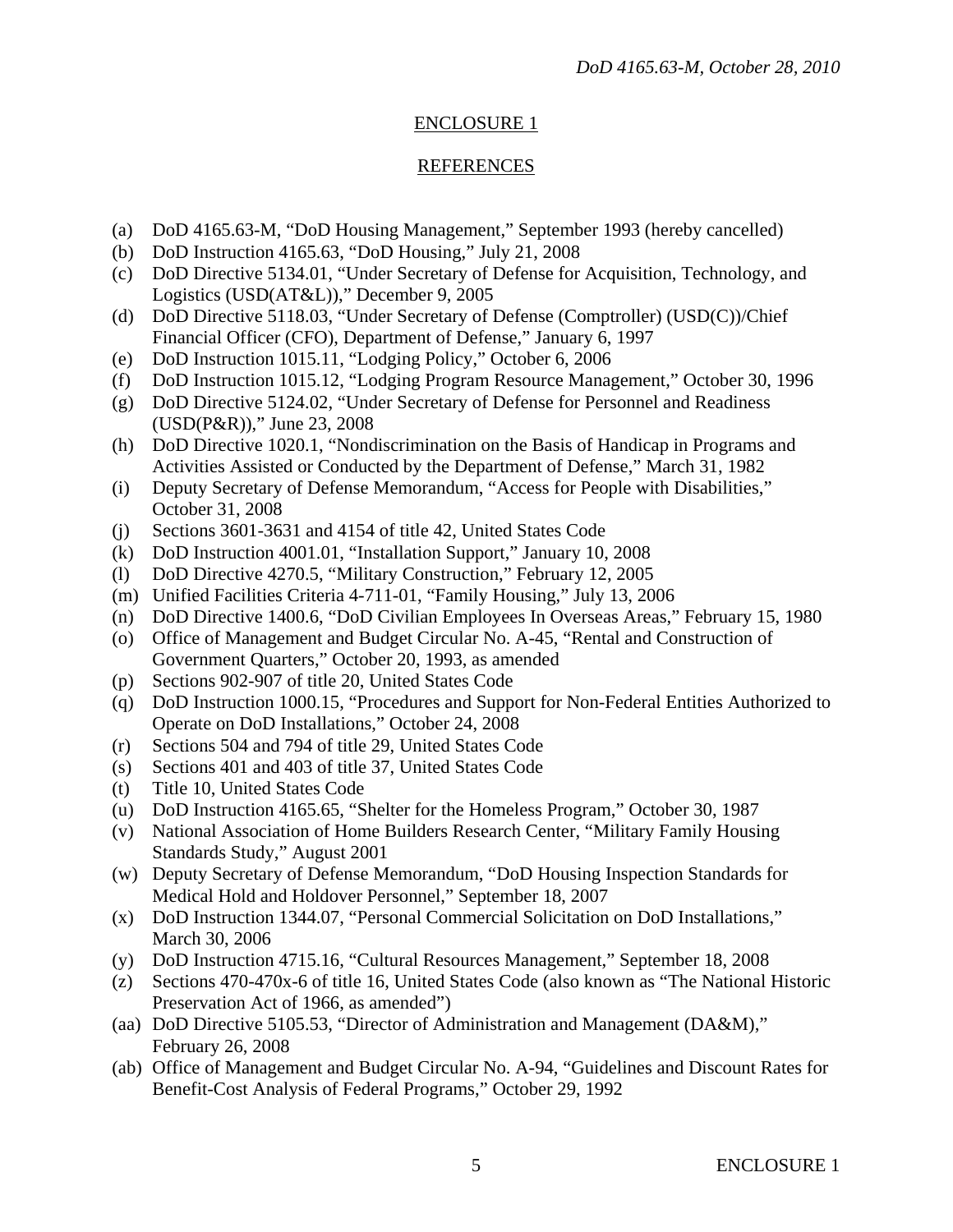- (ac) DoD Instruction 7041.3, "Economic Analysis for Decision Making," November 7, 1995
- (ad) Under Secretary of Defense (Comptroller)/Chief Information Officer, Department of Defense, Memorandum, "Family Housing Improvement Fund Financial Management Policies and Procedures," July [1](#page-6-0)5,  $1996<sup>1</sup>$
- (ae) Office of Management and Budget Circular No. A-129, "Policies for Federal Credit Programs and Non-Tax Receivables," November 2000
- (af) DoD Instruction 1338.19, "Relocation Assistance Programs," June 15, 1990
- (ag) DoD Instruction 1100.16, "Equal Opportunity in Off-Base Housing," August 14, 1989
- (ah) DoD Directive 4165.50E, "Homeowners Assistance Program (HAP)," October 25, 2004
- (ai) Joint Publication 1-02, "Department of Defense Dictionary of Military and Associated Terms," current edition
- (aj) Defense Base Closure and Realignment Commission Final Report, "2005 Defense Base Closure and Realignment Commission Report," September 8, 2005

<span id="page-6-0"></span> 1 Available from the DoD Office of Housing and Competitive Sourcing, (703) 607-3207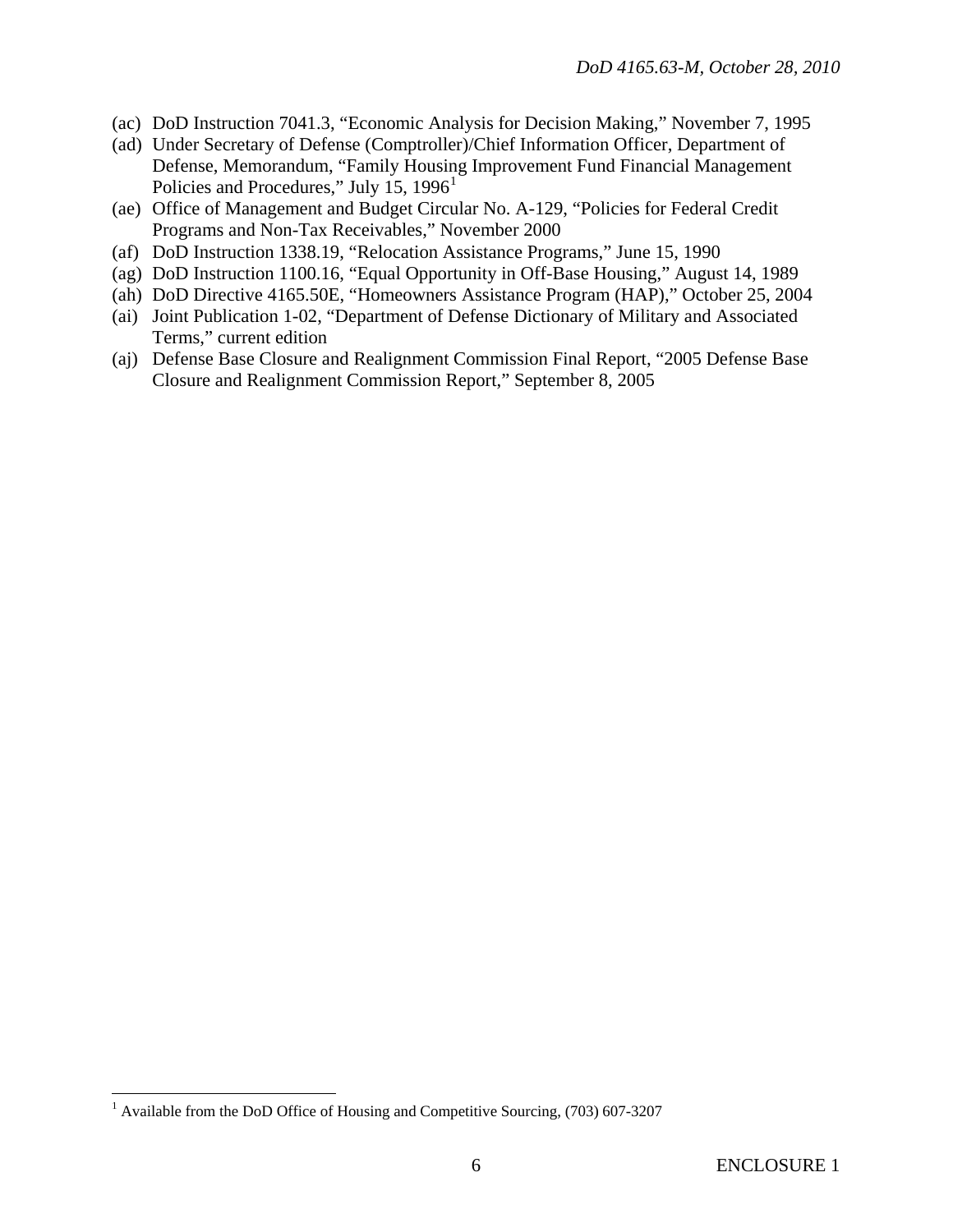# ENCLOSURE 2

# RESPONSIBILITIES

# 1. DEPUTY UNDER SECRETARY OF DEFENSE FOR INSTALLATIONS AND ENVIRONMENT (DUSD(I&E)). The DUSD(I&E), under the authority, direction, and control of the Under Secretary of Defense for Acquisition, Technology, and Logistics, shall:

 a. Provide guidance and general procedures relating to community housing, housing-related relocation and referral services, DoD housing, and housing privatization.

 b. Oversee Military Department implementation of the housing privatization authority, which includes lodging privatization.

 c. Keep the DoD Components informed of all congressional restrictions concerning the housing programs. Provide support for housing legislative proposals, appeals, etc.

 d. Allocate leasing authority annually for each DoD Component, as appropriate, to include allocating the number of high-cost leases so as not to exceed the statutory limitation.

 e. Review and submit to the Office of Management and Budget (OMB) requests for exceptions to the rule of equivalence with private rents, utilities, and services in determining rental rates and charges.

 f. Review and submit to OMB scoring reports for initial awards of housing privatization projects as well as any significant changes that may require scoring consideration and/or OMB notification. Provide privatization program reporting as outlined in paragraph 3.e. of Enclosure 3.

 g. Provide guidance and general procedures relating to lodging privatization for official travel (temporary duty (TDY) and permanent change of station (PCS)), unofficial travel (recreational), and medical treatment facilities.

 h. Communicate and coordinate with the Military Departments through regular meetings such as meetings of the:

 (1) Housing Policy Panel. (Held periodically with the housing directors). Military Departments representatives discuss housing policy, annual budgets, and global housing issues.

 (2) Annual Military Housing Privatization Initiative (MHPI) Portfolio Review. (Held with the housing directors and privatization directors). Military Department representatives review the performance of executed MHPI projects.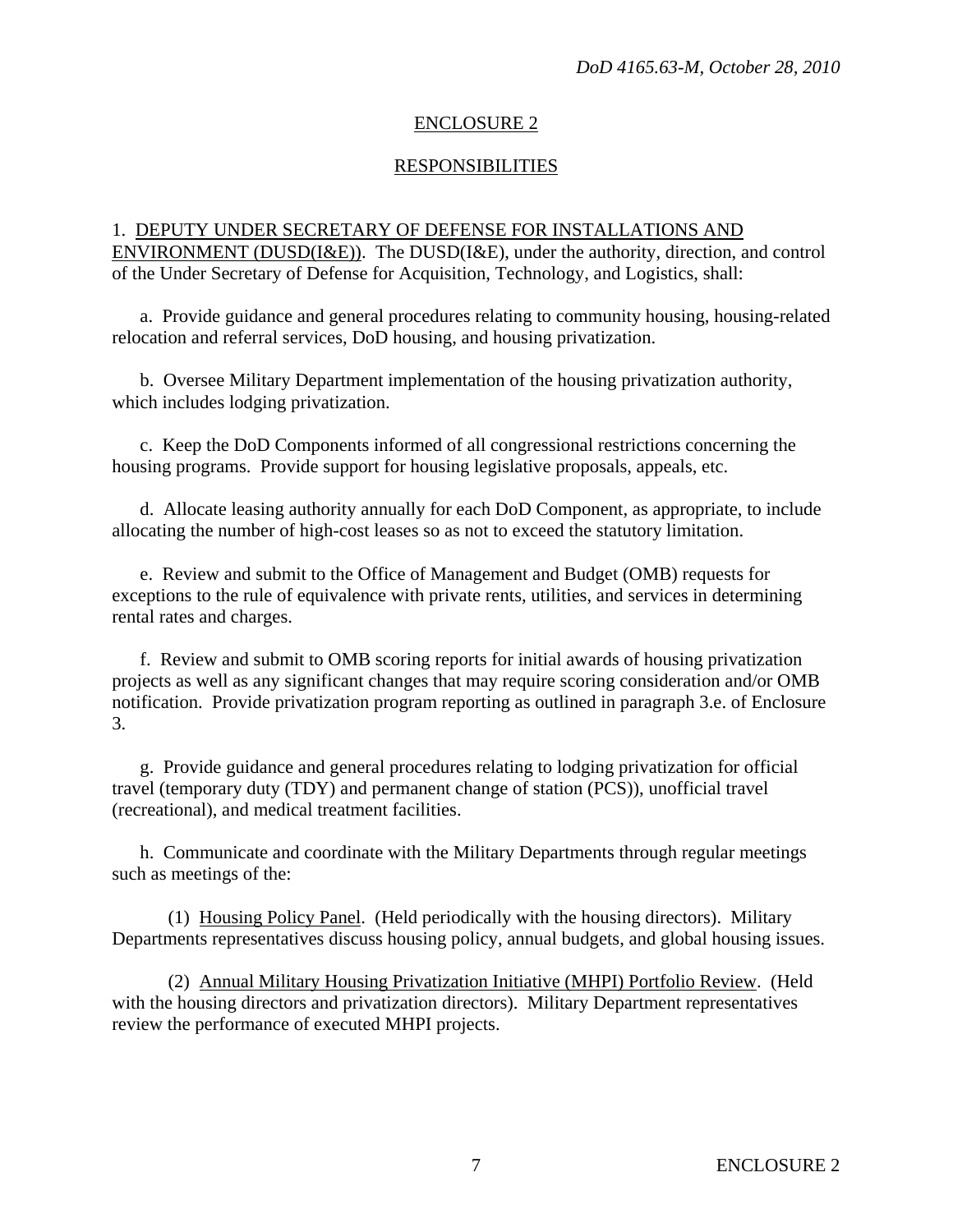2. UNDER SECRETARY OF DEFENSE (COMPTROLLER) (USD(C))/CHIEF FINANCIAL OFFICER (CFO), DEPARTMENT OF DEFENSE. The USD(C)/CFO shall provide guidance and procedures to the DoD Components regarding financing, budgeting, and accounting for DoD housing programs in accordance with DoDD 5118.03 (Reference (d)).

#### 3. UNDER SECRETARY OF DEFENSE FOR PERSONNEL AND READINESS (USD(P&R)). The USD(P&R) shall:

a. Oversee the determination of military housing allowances.

b. Provide policy, guidance, and general procedures relating to housing relocation assistance.

 c. Provide policy, guidance, and general procedures relating to lodging (excluding privatized lodging) for official travel (TDY and PCS), unofficial travel (recreational), and medical treatment facilities. Establish policy and guidance regarding the DoD lodging program pursuant to DoDIs 1015.11 and 1015.12 (References (e) and (f)).

d. Monitor the morale and welfare aspects of the housing programs.

 e. Establish policy and guidance for the Equal Opportunity in Off-Base Housing Program (EOOBH) pursuant to DoDD 5124.02 (Reference (g)).

 f. Establish policy and guidance for accessibility of housing to persons with disabilities in accordance with DoDD 1020.1 and Deputy Secretary of Defense Memorandum, "Access for People with Disabilities" (References (h) and (i)).

 g. In consultation with the DUSD(I&E), grant waivers for or modifications to housing pursuant to section 4154 of title 42, United States Code (U.S.C.) (Reference (j)).

4. HEADS OF THE DoD COMPONENTS. The Heads of the DoD Components shall:

 a. Pursuant to law and DoD issuances, establish criteria to determine which Service members are required to live in military housing and which are authorized to receive a housing allowance and may choose where to live.

 b. Establish adequacy and construction standards for DoD housing pursuant to law and based on guidance from OSD. While adequacy and construction standards for DoD family housing generally should be similar to private-sector housing, the Heads of the DoD Components have more flexibility to establish adequacy and construction standards for DoD unaccompanied housing (UH) (permanent party and trainees or students).

 c. Delegate to installation commanders broad authority, responsibility, and accountability for providing housing facilities and services in accordance with DoDI 4001.01 (Reference (k)). Administrative restrictions should be rare.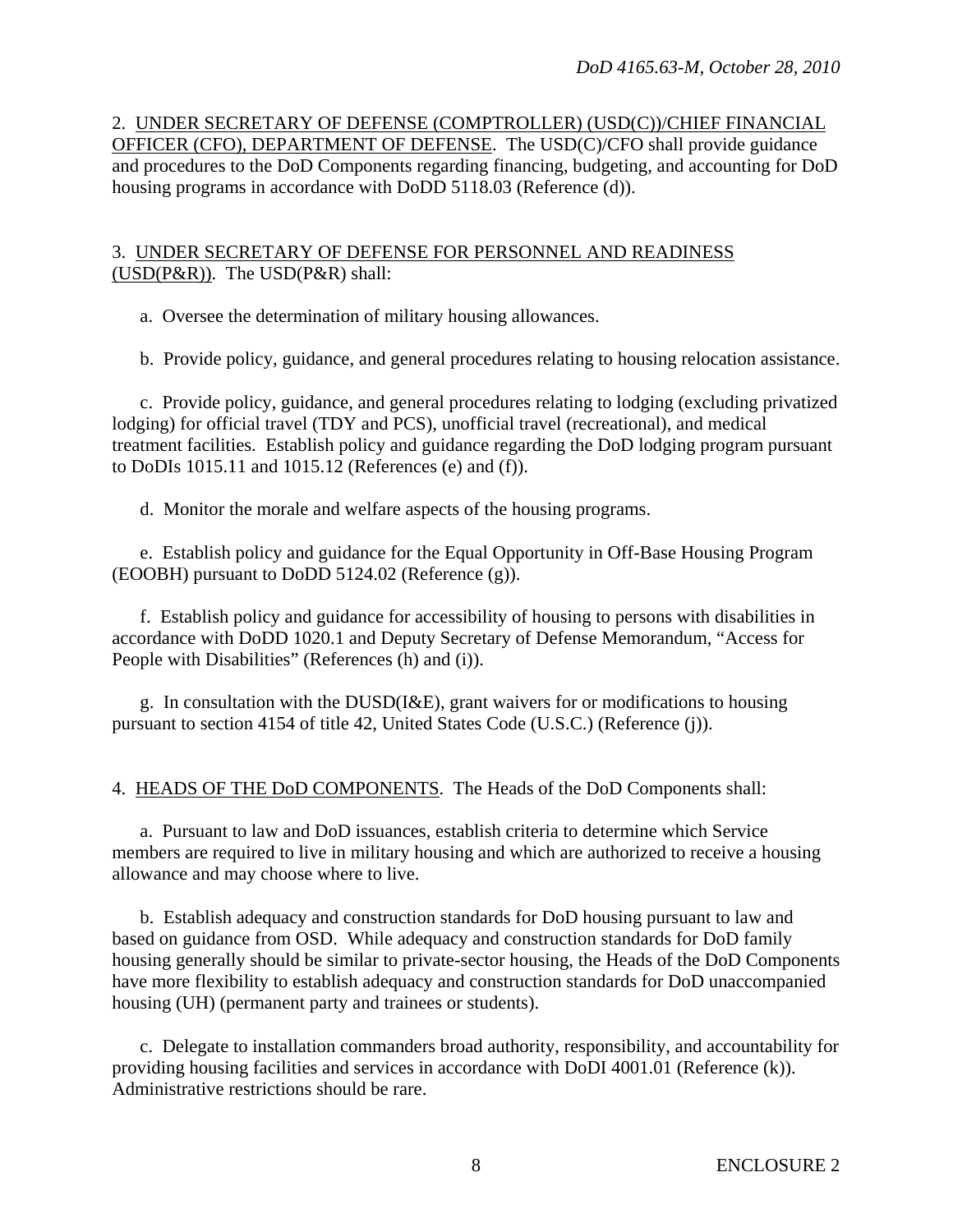d. Provide management oversight of DoD housing as outlined in section 2 of Enclosure 3 and portfolio management of privatized housing as outlined in section 3 of Enclosure 3.

 e. Keep installation commanders informed of all policy guidance and congressional restrictions and notify appropriate congressional committees on matters pertaining to housing, with copies provided to the DUSD(I&E).

 f. Develop privatization concepts, solicitations, and project business documents consistent with DoD policy and guidance. Provide post-award monitoring and project updates to the DUSD(I&E) as identified in section 3 of Enclosure 3.

 g. In foreign countries where the applicable DoD Component has construction agent responsibility according to DoDD 4270.5 (Reference (l)), ensure that no Service member or DoD civilian is without appropriate housing program support. This responsibility encompasses individuals who are without access to installation housing services and whose assignments do not place them under the acknowledged purview of any other DoD Component housing program.

 h. Determine military housing requirements based on evaluation of the local market area as outlined in section 1 of Enclosure 3.

5. INSTALLATION COMMANDERS. Pursuant to the authority and direction of their respective DoD Components, installation commanders shall:

 a. Ensure all Service members, their families, and eligible civilians have access to suitable military housing and services.

 b. Provide housing referral services to help DoD personnel and their dependents locate suitable, affordable, and nondiscriminatory housing in privatized housing or the local community. Provide an orientation to the local community.

 c. Monitor unit occupancy to ensure it is consistent with identified housing requirements by grade and dependent status for Government-sponsored housing.

 d. Provide support to and coordinate with privatized housing business entities as outlined in section 3 of Enclosure 3.

 e. Manage, operate, and maintain DoD-owned housing units as outlined in section 2 of Enclosure 3. Provide assessment of privatized housing as outlined in section 3 of Enclosure 3.

 f. Provide DoD housing consistent with Federal and State laws to impose registered sex offender residency restrictions.

g. Determine occupant liability for damages or loss to DoD-owned housing.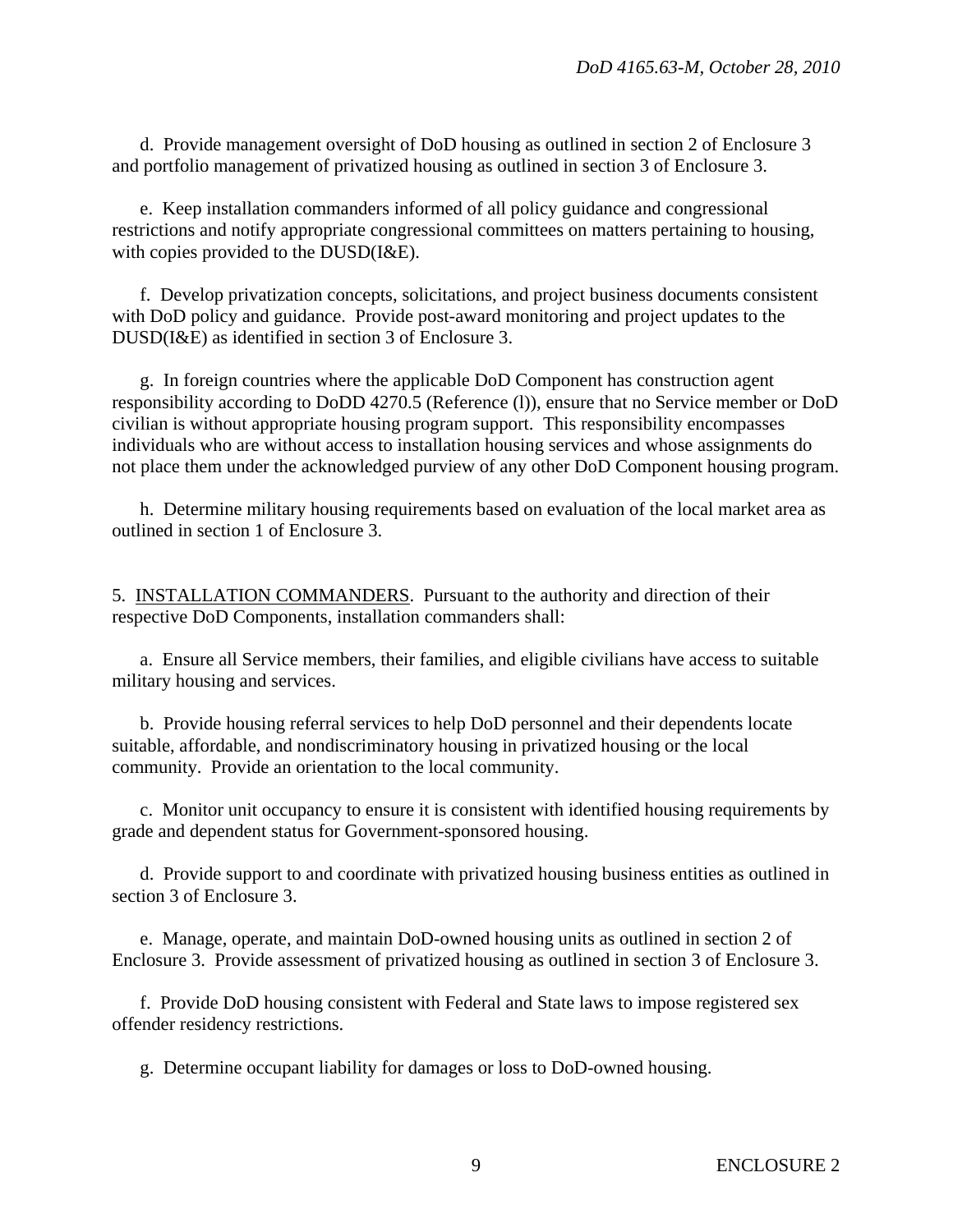#### ENCLOSURE 3

#### PROCEDURES

#### 1. HOUSING REQUIREMENTS DETERMINATION

 a. General. Pursuant to Reference (b), it is DoD policy to rely on the private sector as the primary source for housing accompanied DoD personnel stationed at locations within the United States. For installations located outside of the United States, refer to paragraph 1.f. of this enclosure.

 (1) The lack of suitable, available housing in the community, coupled with a minimum housing requirement determined by Military Service policy, constitutes the need for military housing at an installation. A minimum housing requirement refers to the on-base military community presence needed to effectively accomplish base missions. To determine whether the adjacent community can accommodate the needs of the military at an installation, the Military Services are required to perform a housing requirements and market analysis (HRMA). HRMA is a structured analytical process that assesses both the suitability and availability of the private sector's rental market, assuming specific standards related to affordability, location, features, and physical condition, and the housing requirements of the installation's total military population. HRMA is required at any installation worldwide where Service members have the opportunity to live in the private off-base rental market, and when there is no antiterrorism or force protection restriction barring Service members from participating in that market.

 (2) In accordance with Reference (b), the installation commander is chiefly responsible for the housing program, with broad authority to decide the best use of resources to provide access to housing for military personnel. Installation commanders are encouraged to work proactively with community leaders, especially during periods of increased military movements. When HRMA determines that the local community cannot adequately meet the needs of the military community, the Military Service may elect to pursue a housing privatization program, DoD-owned military construction (MILCON) housing, and/or leasing.

 (3) DD Form 1523, "Military Family Housing Justification," shall be used to justify family housing construction and acquisition programs to OSD and Congress. (DD Form 1523 is available on the Internet at

http://www.dtic.mil/whs/directives/infomgt/forms/eforms/dd1523.pdf.)

#### b. Military Housing Requirements Determination

 (1) Population Estimates. Installation commanders are responsible for identifying the eligible Service members and civilian personnel for whom they have responsibility for providing housing. Transients, hospital patients from other installations, and trainees or students not on PCS orders (less than 20 weeks) are excluded from the housing requirement. Manpower estimates must be coordinated and validated by the Military Service.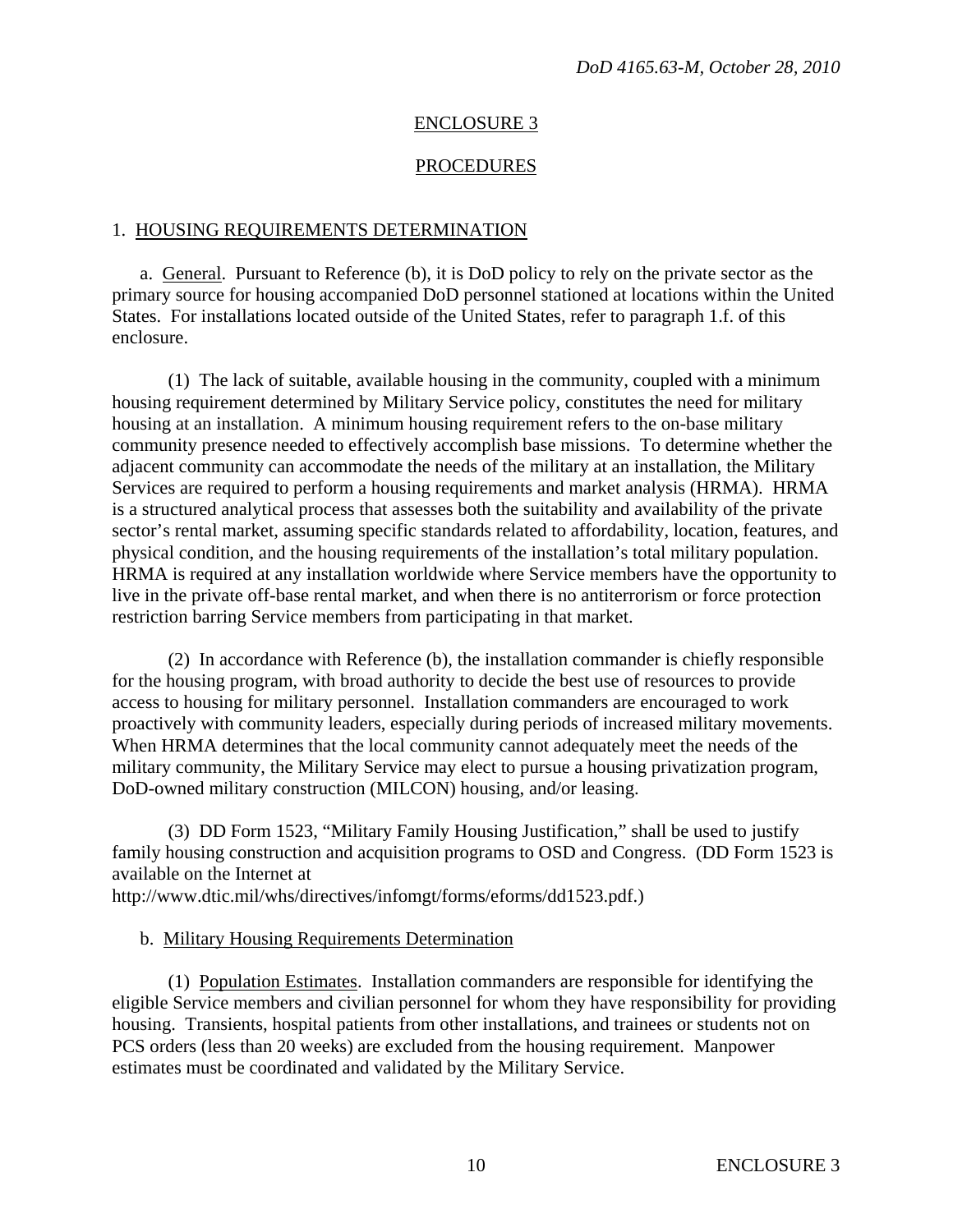(2) Homeownership Estimates. All Service personnel who reside in owner-occupied housing (homeowners) at the location to which they are currently assigned are considered suitably housed and therefore not included in the housing analysis process. The Military Services are responsible for collecting current information regarding homeownership estimates.

 (3) Eligible Military Personnel. In determining the number of Service members and, in some cases, eligible civilians, who will be competing for housing in the community, the installation's total authorized manpower is divided between personnel who are eligible for military family housing (accompanied personnel) and UH (unaccompanied personnel).

 (a) Accompanied Military Personnel. Total accompanied personnel who constitute a housing requirement include all Service members, regardless of grade, who are on PCS orders for 20 weeks or more and those essential civilian employees, with dependents, who must reside on the installation for reasons of military necessity. The effective military family housing requirement is the total requirement adjusted for Service members married to Service members, Service members who are voluntarily separated from their dependents, and families retaining military housing while their sponsors are on dependent-restricted tours. Service members and civilians who, for reasons other than no availability of housing at the permanent duty location, elect not to be accompanied (e.g., are voluntarily separated) shall not be considered in the housing requirements analysis.

 (b) Unaccompanied Military Personnel. Each Military Service may determine which segments of the unaccompanied population will be required to live in military housing. This requirement may include Service members of a certain pay grade and/or Service members defined as key and essential.

 (4) Minimum Military Housing Requirement. The Military Services may consider maintaining a minimum housing requirement (floor housing requirement) to satisfy these needs:

 (a) Key and Essential Personnel. Notwithstanding the overall policy in Reference (b) to look first to the private sector for housing military families, the Military Services may include quarters to house key and essential personnel, as determined by the installation commander, as a military housing requirement.

 (b) Historic Housing. If the installation has any historic housing units that it is obligated to retain in Government ownership by agreement, regulation, or other requirement, the Military Services may include those housing units as a housing requirement.

 (c) Military On-Base Community. Military installations may maintain a minimum number of military housing assets for purposes of maintaining a core military community for military families. The Military Services may include up to 10 percent of the projected military families for each pay grade as a DoD housing requirement to establish a minimum housing community. When exercising this rule, the military installations should, to the maximum extent possible, assign this housing to those personnel within each pay grade for which this housing requirement is defined.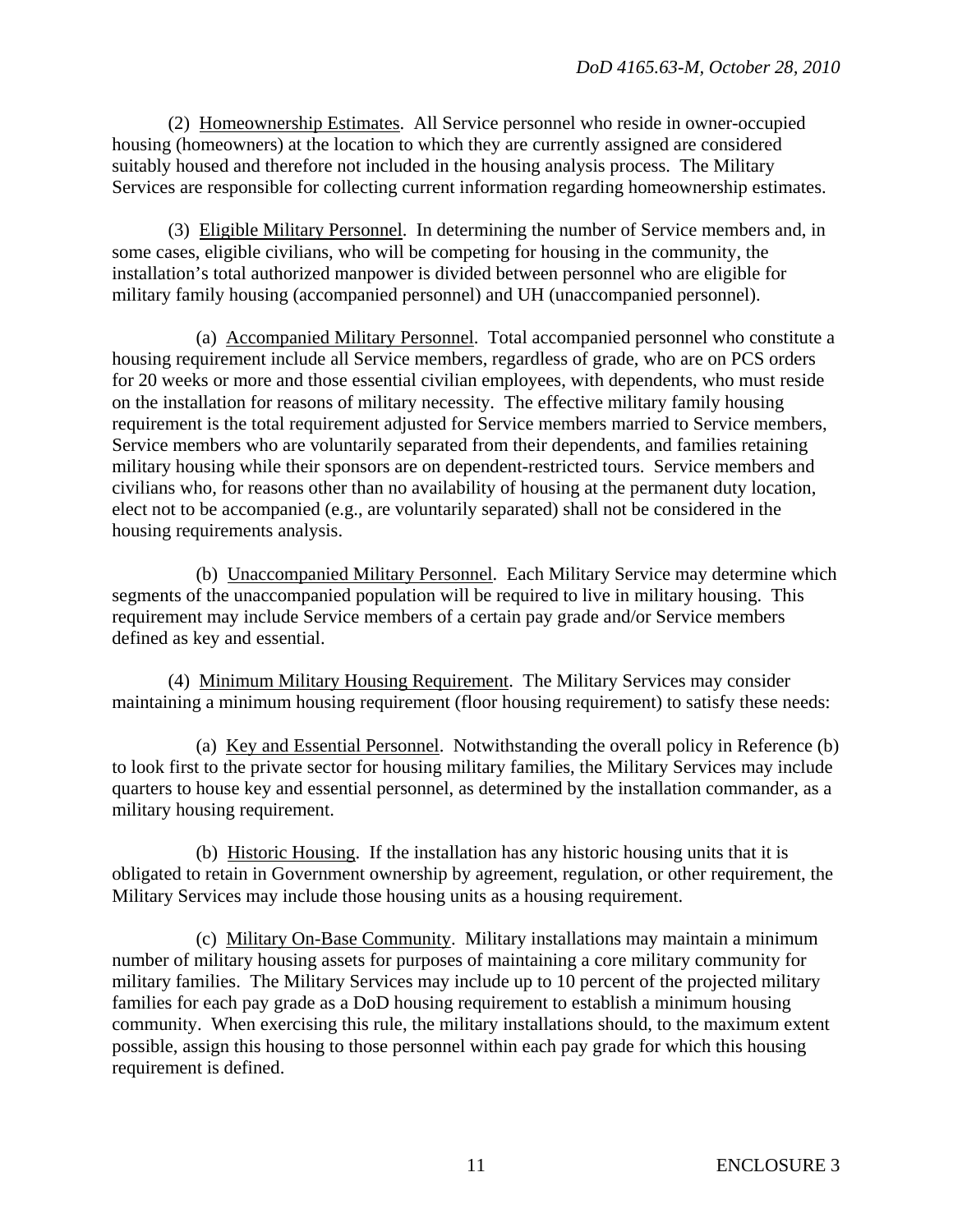(5) Total Military Housing Requirement. The total DoD housing requirement will be determined based on the minimum on-base housing requirement and the number of members unable to find suitable housing as determined by the housing market analysis.

#### c. Housing Market Analysis

 (1) General. A housing market analysis is required for all domestic military housing projects. In compliance with the Reference (b) requirement to rely first on the private sector for housing accompanied military personnel, this analysis shall determine the availability of suitable housing within a defined market area to meet current and projected military housing requirements for eligible accompanied and unaccompanied military personnel. The Military Services have primary responsibility for approving the sources of information and assumptions used in performing HRMA.

 (2) Market Area. The market area used to determine the supply of available housing during the HRMA process should be consistent with the market area used to evaluate housing costs for determining the Basic Allowance for Housing (BAH). Market area boundaries may be based on a 20-mile or 1-hour commute during peak traffic; however, additional information may be obtained from both military and public sources to ensure appropriate adjustments are made to satisfy local needs as recommended by the installation commander.

 (3) Housing Types. Housing in the market area includes homes, apartments, and manufactured housing within the defined market area. For HRMA purposes, mobile homes are not considered suitable housing.

 (4) Housing Suitability Standards. For housing units to be considered suitable for Service members, the market area's housing stock must meet minimum suitability standards based on affordability, location, features, and physical conditions. Housing units that do not meet these minimum suitability standards shall not be considered assets that meet the military need. At foreign locations, installation commanders have greater input in determining the features and criteria that may deem housing units suitable or unsuitable, within the reasonable expectations of the local and military communities. Subparagraphs 1.c.(4)(a) through (c) of this enclosure provide guidance for determining minimum suitability.

 (a) Housing Affordability. Housing is considered to be affordable if rent does not exceed the maximum acceptable housing cost (MAHC). MAHC for each pay grade is equal to BAH for the installation for that pay grade.

 (b) Housing Location. The availability of suitable housing in the defined market area shall be based on information collected through a variety of military and public sources. Relevant information may be obtained from market area surveys as part of the BAH and HRMA processes, census data, local Government agencies, local real estate professionals, and residents within the market area. Military housing offices are strongly encouraged to actively participate in the collection and review of information about the availability and condition of the housing within the market area. The installation commander shall recommend housing identified as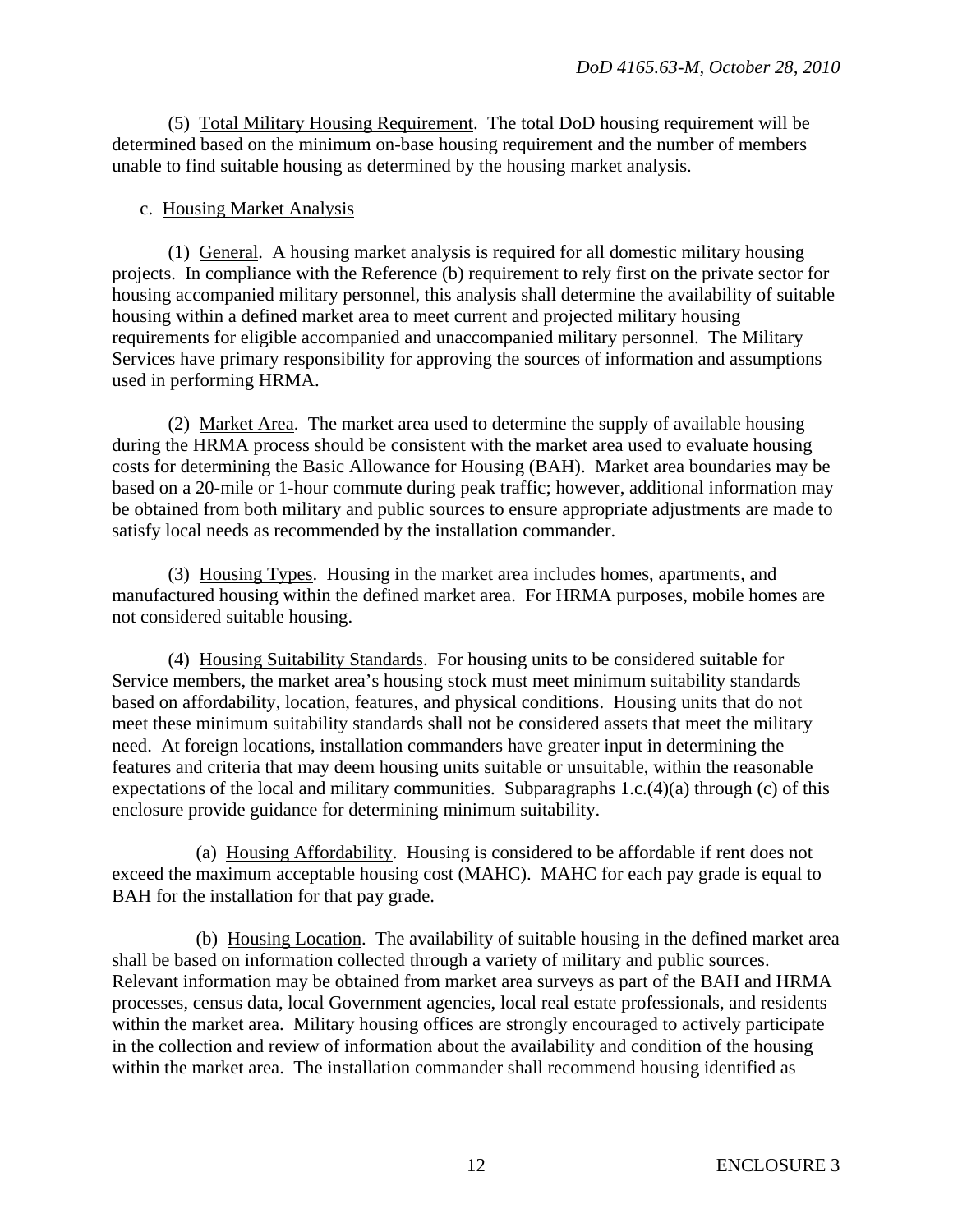suitable or unsuitable for the purpose of market analysis based on location, condition, health, and safety reasons.

 (c) Housing Features and Physical Conditions. Suitable housing units shall have room patterns, floor areas, and amenities that are consistent with housing in the market area. In addition, housing units shall:

 1. Be well maintained and structurally sound (shall not pose a health, safety, or fire hazard).

 2. Have a private entrance and at least one full bathroom (with bathtub or shower) and kitchen that are for the sole use of its occupants. At least one full bathroom and all the bedrooms shall be accessible from a hallway. The kitchen shall have range and refrigerator connections and adequate space for food preparation.

 3. Have an adequate number of bedrooms. (See subparagraph d.(4) of this section for bedroom requirements.)

 4. If required due to climate conditions defined by Unified Facilities Criteria 4-711-01 (Reference (m)), have air conditioning or a similar cooling system and a permanently installed, adequately vented heating system.

 5. Have adequate utility systems and services (e.g. electrical, gas, potable water, sewer, trash collection, television, Internet, and telephone).

 (5) Unsuitable Housing. If more than 20 percent of the local area available rental housing supply is considered to be unsuitable and significantly limits the military's ability to satisfy military housing needs, the Military Services may require the installation to clearly detail a rationale for recommending suitability or unsuitability of units.

 (6) Multiple Geographic Areas or Joint HRMA. In geographic areas having multiple military installations, market analyses shall be coordinated among those installations, or be prepared jointly under the sponsorship of one Military Service. If only one Military Service in a multi-Service area has a program to justify, then the market analysis should be coordinated under the sponsorship of that Military Service. If two or more Military Services have programs to justify, then the market analysis should be prepared jointly under the sponsorship of the Military Service that has the larger number of eligible personnel living in the area. Military Service sponsorship may vary from this guidance if all affected installations agree.

# d. The HRMA Analytical Framework

 (1) General. The HRMA assumes that the installation will transition from its current military housing inventory to a minimum inventory, as determined by the applicable Military Service, over a defined transition period, currently set at 5 years. The number for minimum inventory correlates to the floor requirement and varies by installation depending on the outcome of the market analysis.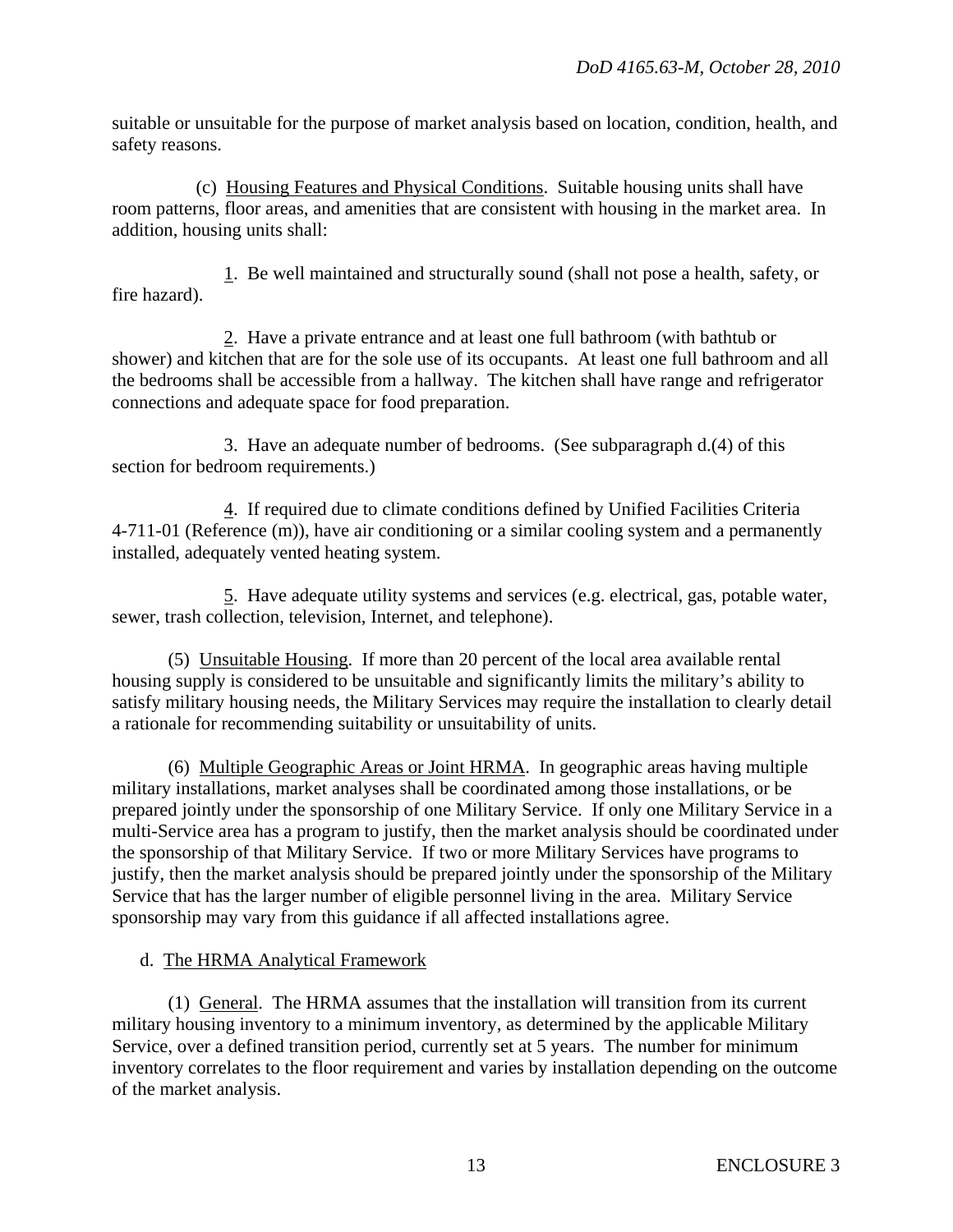(2) Local Market Supply and Demand. HRMA should provide a market analysis that includes an assessment of current and projected economic trends that could affect housing supply and demand in the market area. This takes into consideration trends in population, employment, and housing.

 (3) Market Segmentation. The analysis will establish the supply of suitable rental housing in the market area based on rental cost and the number of bedrooms in the housing unit, by pay grade.

 (a) The price-bedroom segmentation approach will apply to both military and civilian populations. This approach shall group military families by pay grade and bedroom requirement into price-bedroom segments based on upper and lower housing cost bands. The upper-cost limit, or affordability, shall be based on the annual BAH schedule, by pay grade, for each locale. For modeling purposes, a lower-cost limit may be used assuming an amount of no more than 25 percent less than the lowest BAH rate for that pay grade. If suitable housing units exist below this specified cost limit, the analysis should make appropriate adjustments to include those units.

 (b) The military share of suitable housing in each market segment is equal to the proportion of the military requirement in the total competing housing demand within that market segment. The competing market includes military families, unaccompanied personnel, and civilians who rent in the segment.

 (4) Bedroom Requirements. For purposes of determining the price-bedroom segments, the installation commander shall provide the HRMA contractor with bedroom requirement estimates for military personnel. For purposes of the analysis, accompanied personnel are estimated to have requirements for two-, three-, or four-bedroom units based on the number of family members and grade of the Service member. The guidelines in subparagraphs 1.d.(4)(a) through (e) of this enclosure may be applied for estimating military housing requirements:

 (a) In determining the suitability of locally available housing and when assigning to on-base quarters, installation commanders should make a reasonable attempt to assign one bedroom for each dependent. However, where family size and existing inventory preclude this option, no more than two persons should share a bedroom unless the installation commander determines the bedroom is large enough to accommodate more.

(b) Any child over 10 years of age is authorized a bedroom.

(c) Two children of the same sex under the age of 10 years may share a bedroom.

 (d) When there are two children of the opposite sex (boy and girl) under the age of 6 years, the oldest child will be eligible for a bedroom when he or she turns 6 years old.

 (e) Unaccompanied personnel are assumed to have a minimum requirement for one bedroom.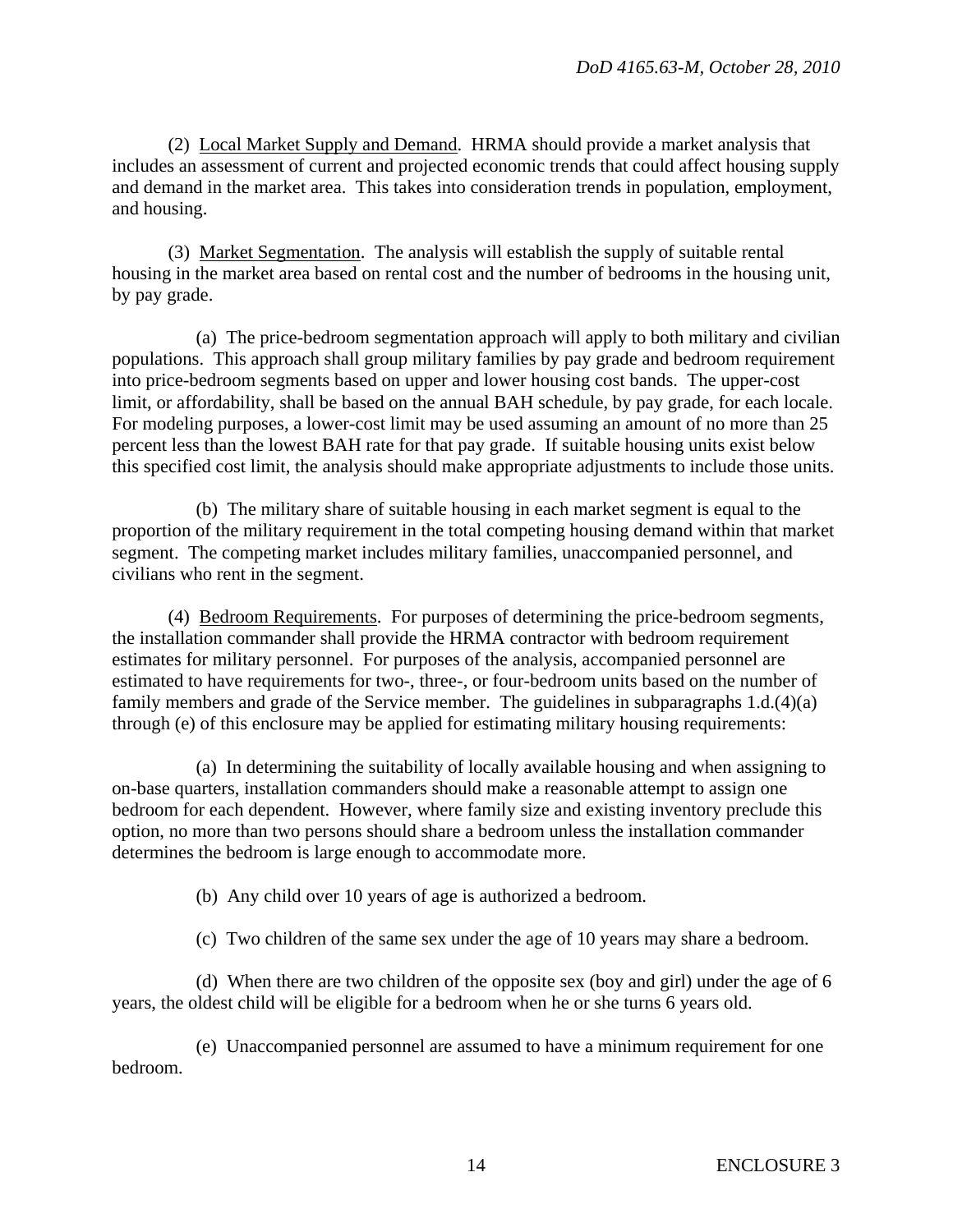(5) Dynamic Market Response. The HRMA methodology should simulate a dynamic process of adjustment between market area housing demand and supply. The analysis should incorporate changes in military manpower, competing civilian demand, and rental housing supply over a 5-year period, estimating the military market share for each year of the analysis. The military market share is the allocation of the suitable housing to the military family households and the unaccompanied households based on their separate proportion of the total demand.

 (a) The projected total requirement for DoD family housing shall be determined by adding the total estimated minimum on-base (floor) housing requirement, if any, to any shortfall in projected availability of private-sector housing (community housing shortfall).

 (b) The total requirement for DoD UH shall be determined in similar fashion as the requirement for DoD family housing.

(c) The dynamic process applies these major assumptions:

 1. The DoD-controlled housing inventory is hypothetically adjusted to the minimum on-base (floor) housing requirement within 5 years. The number of military families occupying DoD housing will change each year until by the fifth year of the analysis only the floor housing will be occupied.

 2. Market competition only occurs for rental housing units that become available for rent during the year. Rental housing becomes available when current occupants terminate their occupancy for whatever purpose or additional housing units enter the rental market through new construction or net conversions from owner-occupancy. Estimated changes, if any, in the rental housing supply are based on the potential rental market response to any assumed increase in demand (e.g., civilian population growth, military families moving from DoD-controlled housing to the private sector, or any increases in military personnel authorizations). Current military residents, other than those included in the floor requirements, are assumed to compete for rental housing during the transition period.

 a. HRMA should include a minimum market supply response estimate to reflect the impact that increased military demand has on the local market. This estimate, determined by the Military Service, may vary depending on market conditions and the time it takes to realize a response. The response may be an extrapolation based on historical market trends (e.g., historical multi-family housing construction trends) or from knowledge acquired by the Military Service while investigating the market's ability to accommodate Service members in the local community.

 b. Housing demand each year consists of competing households, both military and civilian, who actively seek rental housing during the year. These include households occupying suitable housing that choose to seek different rental housing; households currently occupying unsuitable housing; and new households entering the housing market. The new households include military households newly authorized to the installation; military families who are part of the simulated transition from military housing to the community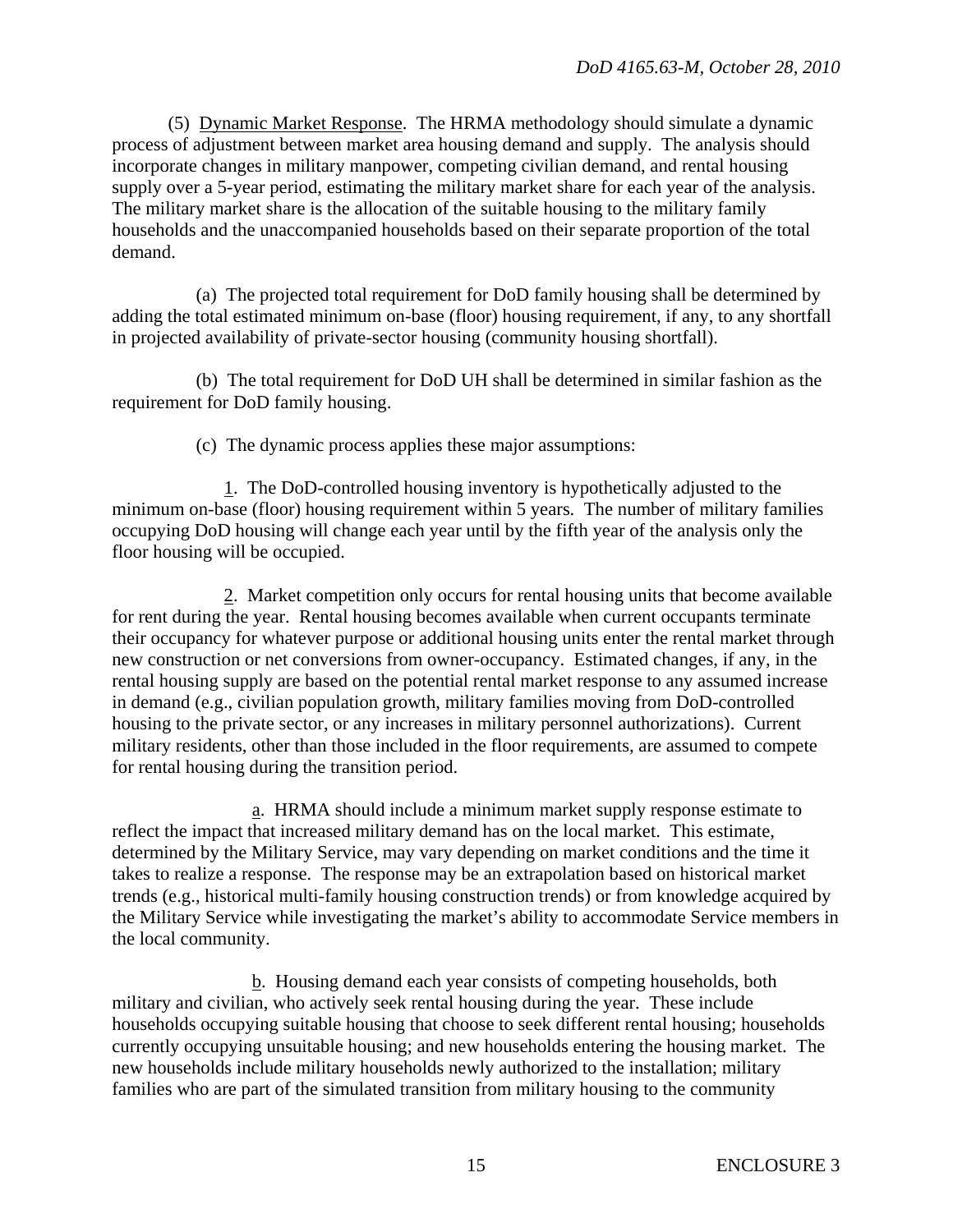housing; and civilian households new to the housing market. Current military residents, other than those included in the floor requirement, are assumed to compete for rental housing during the transition period.

 3. The shortfall or surplus in the private-sector housing market is determined in the projected year of the analysis as the difference between the military's share of adequate quality housing and the military rental housing requirement.

 e. HRMA Submittals. Leadership from each Military Service shall verify data reported in the installations' HRMAs and shall make available analyses supporting housing privatization projects available for OSD review.

 (1) HRMA must be performed within a minimum 4-year interval and must be updated as necessary to reflect major changes in military force structure or changes to the local community that could significantly alter the interaction of supply and demand forces.

 (2) In cases in which DoD housing has been fully privatized and/or additional phases have been planned or are now required due to changes in force structure, project occupancy in conjunction with HRMA should be considered a useful tool for estimating future housing needs.

 (3) As necessary, additional information and tools may be utilized to improve the analytical process and to ensure the base planning and programming decisions are based on the most reasonable and defensible information available.

 f. Overseas Housing Market Analysis. For installations located outside the United States, the Military Services may determine the need and applicability of HRMA. If the Military Services elect to perform a housing market analysis, the same methodology detailed in subparagraph 1.d. of this enclosure may be used. However, in overseas locations where overseas housing allowance is provided as reimbursement for housing cost, off-base first is not mandatory, but should be encouraged where appropriate. It is assumed the Military Services will have greater involvement in determining housing market suitability standards based on the differences between U.S. housing markets and overseas housing markets. The requirement for a full market analysis shall not apply when the proponent of a project can demonstrate that it is inappropriate; e.g., at locations where there is no local housing market or projects for key positions that cannot be accommodated within existing inventory.

 g. Housing Surveys. The Military Services should periodically evaluate housing-related questions on Service-wide or installation-specific surveys to assess the housing choices being made by Service members; how satisfied they are with their choices; and the significance of housing in their decision to enlist or re-enlist. Results from these surveys should be used as another tool to assess the reasonableness of projected housing requirements estimates determined by the HRMA process and to serve as additional data inputs required for conducting future HRMAs.

 h. Sensitivity Analysis. The Military Services should periodically evaluate and assess the impact of housing requirements worst-case scenarios through sensitivity analysis.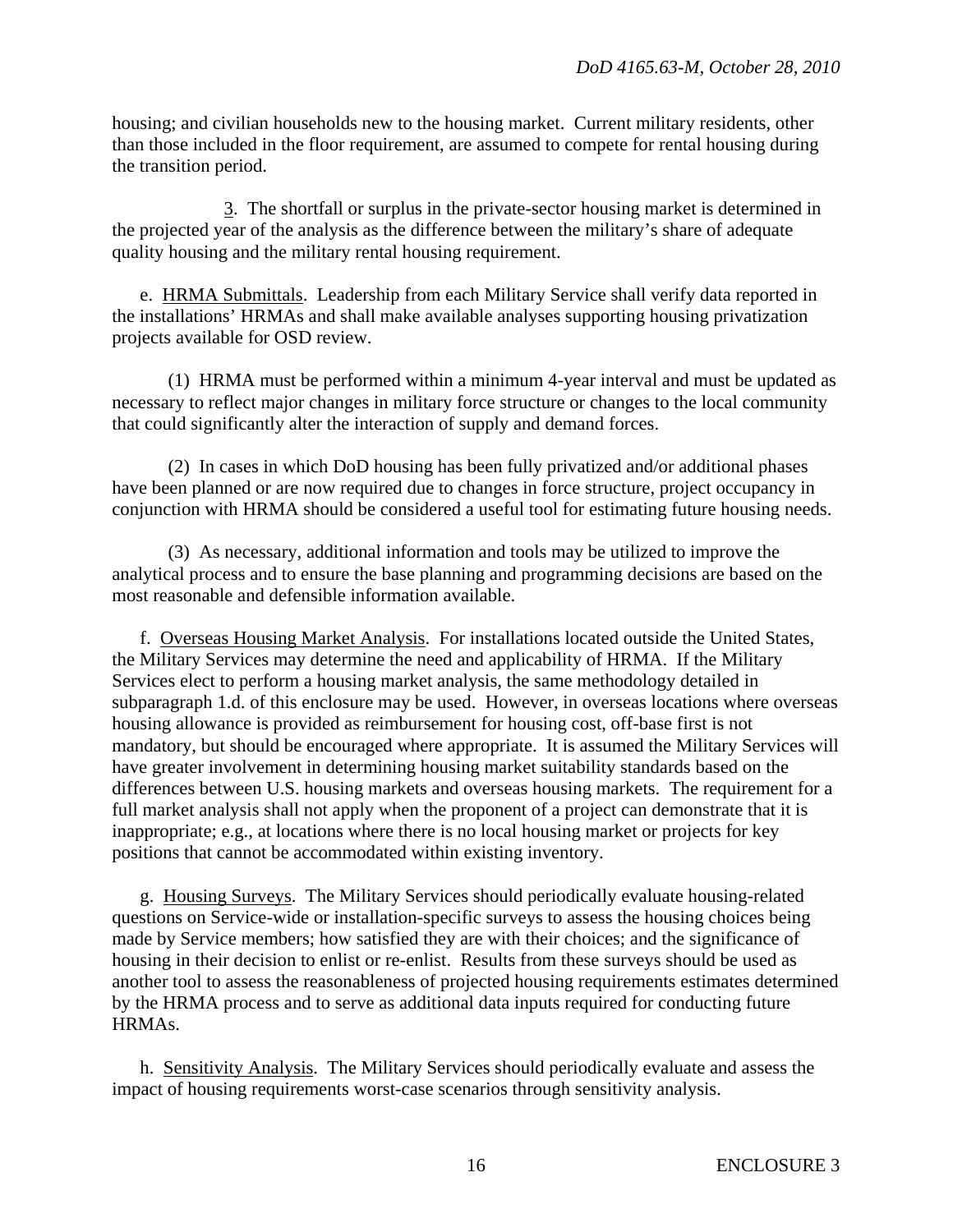#### 2. DoD HOUSING

 a. General. DoD housing – family and unaccompanied – shall be operated and maintained to a standard that protects the facilities from deterioration and provides safe and comfortable living places for Service members and their dependents. The housing program shall be evaluated by installation commanders to ensure that the operation, maintenance, and repair of DoD housing and major building components are being performed to provide excellent facilities in the most cost-effective manner. To ensure that Service members, their families, and eligible civilians have access to suitable military housing and services, DD Form 1746, "Application for Assignment to Housing," may be used for that purpose. (DD Form 1746 is available on the Internet at http://www.dtic.mil/whs/directives/informgt/forms/eforms/dd1746.pdf).

#### b. Housing Program Management

(1) The Heads of the DoD Components shall:

 (a) Provide managerial oversight of their respective Component DoD housing programs to ensure that required inventory is being provided and maintained in good condition, the program is being operated in an effective and cost-efficient manner, and Service members and their families have adequate housing choices.

 (b) Prepare master plans for family housing and UH and submit them to the DUSD(I&E) with Program Objective Memorandums (even budget years). The Military Services are also encouraged to update their master plans to be consistent with the biennial President's Military Construction Budget Requests (even budget years). The grade and family composition of personnel residing in family housing must be consistent with the housing requirements identified by HRMA. Master plans should address these areas over the Future Years Defense Plan:

 1. Type, quantity, and condition of the housing inventory (consistent with the real property inventory database).

- 2. Military housing requirements.
- 3. Occupancy data and trends.
- 4. Construction and renovation plans, including scope and costs.
- 5. Description and cost of property management.

 (2) The installation commander shall be responsible for managing the housing program, which includes but is not limited to:

 (a) Planning, programming, and budgeting for the acquisition, replacement, improvement, furnishing, operation, maintenance, repair, disposal, and leasing of DoD housing.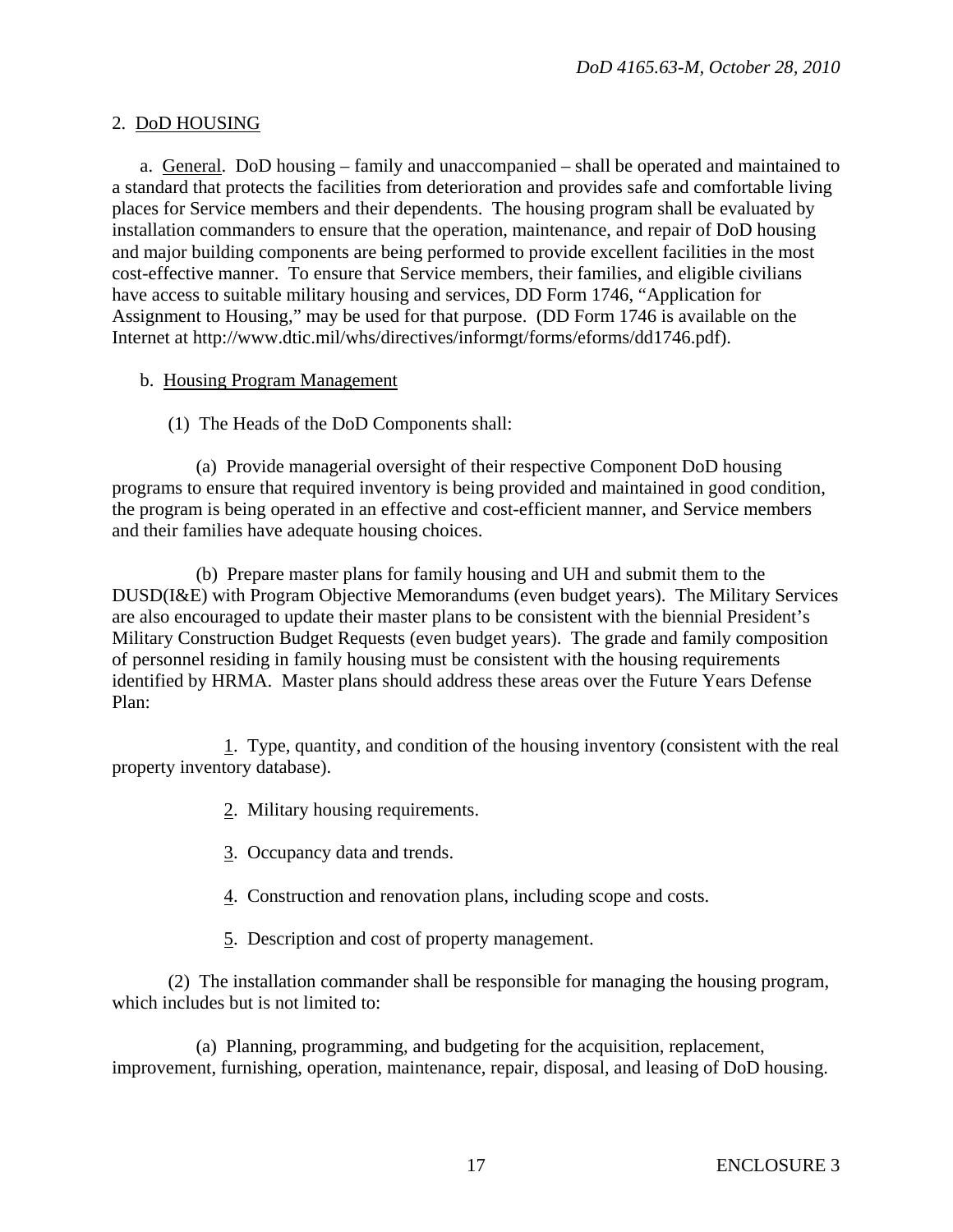(b) Operating and maintaining DoD housing facilities to a standard that protects the facilities from deterioration; provides safe and comfortable places for Service members to live; and provides necessary support to privatized housing as required by specific partnership agreements, lease deals, etc.

 (c) Ensuring that housing accommodations, storage spaces, and furnishings provided to unaccompanied personnel provide the space and privacy required by applicable DoD standards.

(d) Incorporating utility conservation measures in DoD-owned or -leased housing.

 (e) Ensuring compliance with Federal law that prohibits discrimination in housing according to sections 3601-3631 of Reference (j).

(3) For housing at joint bases:

 (a) Property and management of DoD housing shall transfer to the supporting (lead) Service; however, the supported Service can retain some management responsibilities for DoD housing (e.g., assignment of UH) with concurrence from the supporting Service.

 (b) Management of the ground lease and responsibility for providing municipal services for privatized housing (e.g., utilities, refuse removal, fire, and police) shall transfer to the supporting Service. Project management and oversight shall remain with the Service that executed the privatization project; however, the supporting Service may acquire some oversight responsibilities (e.g., asset management at the installation level) with concurrence from the supported Service. The amounts that a privatization entity must reimburse the supporting Service for municipal services shall be calculated using the methodology employed by the Service that entered into the privatization project. The amount owed shall be based on a privatized housing project's legal instruments, accepted pro formas, and the historical practice of calculating such costs by the supported Service. Reimbursement calculations shall not be based on the methodology of a supporting Service if the calculations conflict with the original deal terms. The only exception is when the Services and project developer/owner enter into a mutually agreed adjustment that is determined to be in the best interest of all parties.

# c. Assignment Guidance and Adequacy Standards

 (1) DoD Family Housing Assignments. The Department of Defense shall determine assignment priority categories for housing Service members and eligible civilians. The assignment guidance in subparagraphs  $2.c.(1)(a)$  through  $(g)$  of this enclosure applies to DoD Government-controlled family housing and is not applicable to privatized military housing.

 (a) Assignment Composition. Assignment to family housing shall be consistent with the requirements for housing by grade and family composition. The grade and family composition of personnel residing in family housing must be consistent with the housing requirements identified by HRMA.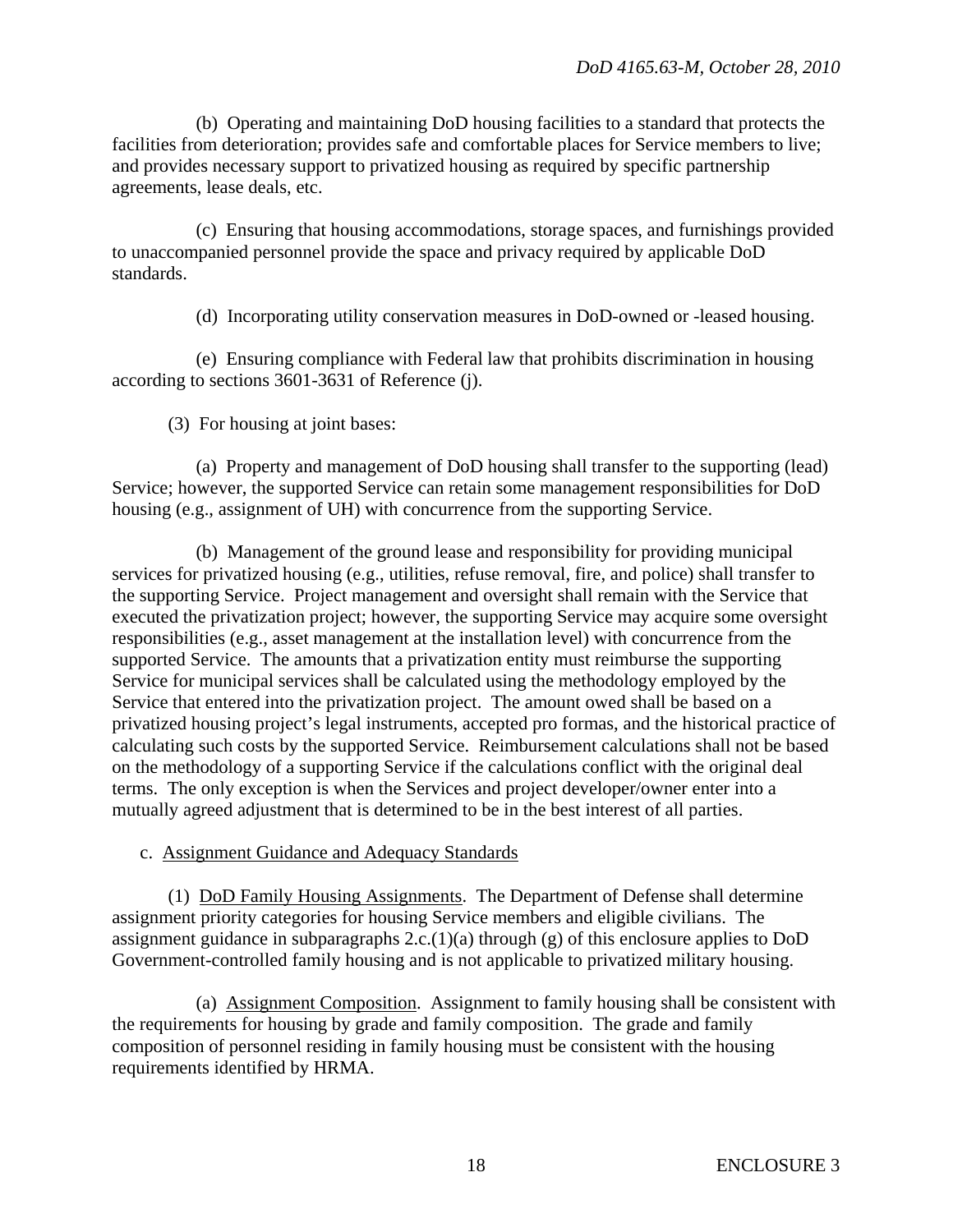(b) Assignment Priorities. The installation commander is responsible for assigning priority for DoD family housing units and has authority to deviate from the guidelines in subparagraphs  $2.c.(1)1$ . through 3. of this enclosure, on a case-by-case basis, when the guidelines would cause undue hardship. The priorities for assignment of Service members and civilian employees to DoD family housing units are:

 1. Priority 1. Key and essential Service members and civilians, including special command positions.

# 2. Priority 2.

 a. Service members and equivalent civilians who are assigned to, or attached for duty at, the installation (including sea duty), or who are assigned to other installations that are served by the housing complex.

 b. Independent duty personnel of any Service working within suitable commuting distances as prescribed in subparagraph 1.c.(2) of this enclosure.

3. Priority 3. All Service members and civilians not included in Priority 1 or 2.

 (c) Non-DoD Personnel. The installation commander shall determine the order of priority of assignment for foreign military personnel; nonmilitary uniformed personnel of the U.S. Public Health Service and the National Oceanic and Atmospheric Administration; and those personnel under host-tenant agreements, unless otherwise stipulated in the agreement.

 (d) Civilian Eligibility. DoD civilian personnel may be provided Government quarters in foreign countries where DoD employees cannot enjoy the facilities of the civilian community without restriction or where appropriate and adequate facilities do not exist or are not readily available. (See paragraph 3.5. of DoDD 1400.6 (Reference (n)).). Assignment of civilian employees to DoD housing shall be based on the military and civilian schedule of equivalent grades contained in Table 1. Occupancy by nonappropriated fund employees shall be on a reimbursable basis.

 (e) DoD-Sponsored Civilian Personnel. When DoD-sponsored civilian personnel (see Glossary for definition) serving DoD military installations at foreign locations cannot obtain suitable housing in the vicinity of an installation, they and their families may occupy DoD housing on a rental basis. The Military Service shall determine the priority of such leasing actions. These civilians shall be required to pay the established rental rate in accordance with OMB Circular No. A-45 (Reference (o)) and the Military Service.

 (f) Bedroom Eligibility. Bedroom requirements for assignment to family housing units shall be consistent with those prescribed in subparagraph 1.d.(4) of this enclosure; however, the installation commander maintains the authority to determine the number of dependents assigned to a bedroom based on availability of housing inventory.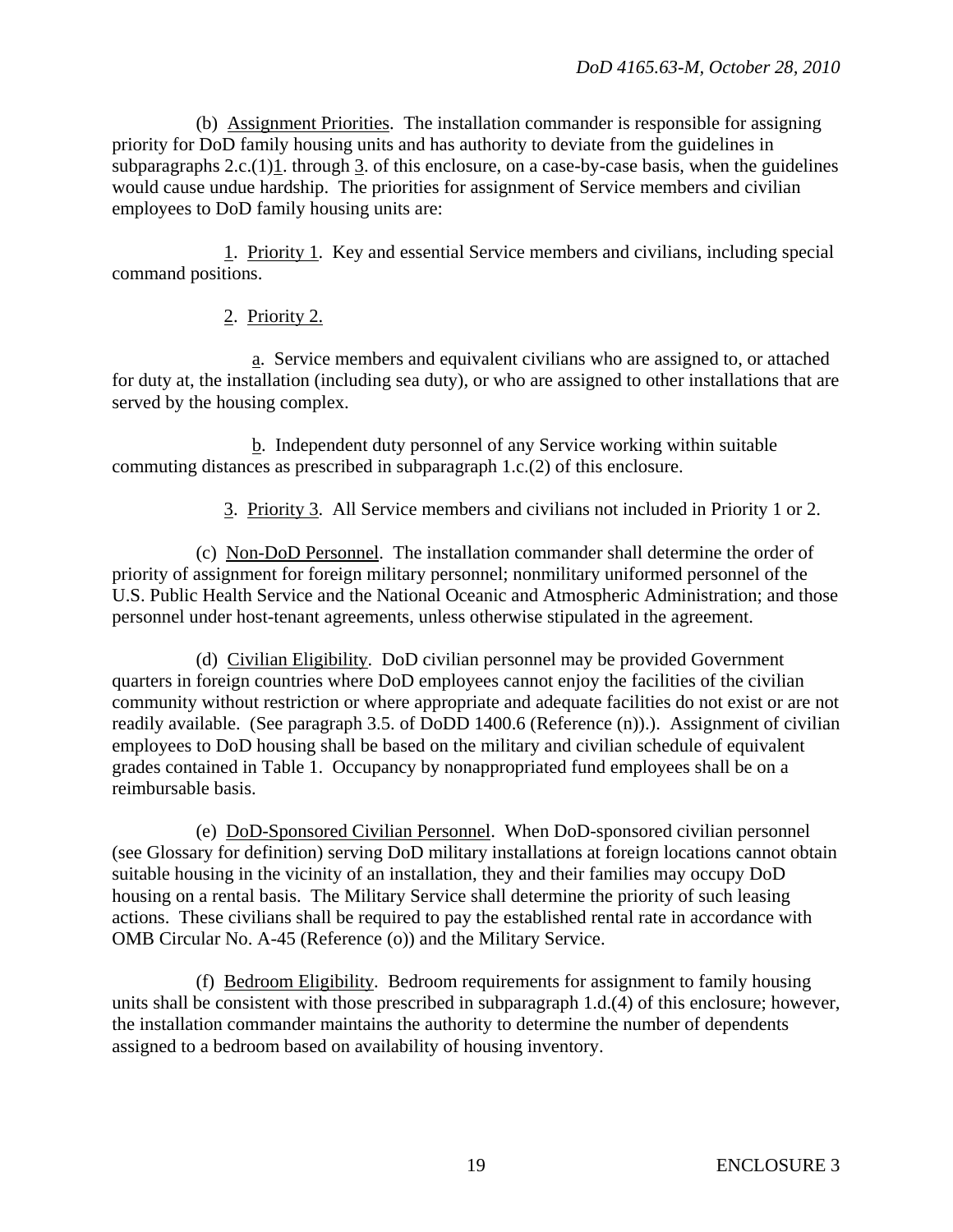| <b>HOUSING</b><br><b>CATEGORY</b>               | NATIONAL SECURITY<br>PERSONNEL SYSTEM<br><b>GRADE</b>                                                                     | <b>GENERAL</b><br><b>SCHEDULE</b><br>(GS) | <b>SENIOR</b><br><b>EXECUTIVE</b><br><b>SERVICE</b><br>(SES) | TEACHER <sup>5</sup>                                | <b>AMERICAN</b><br>RED CROSS <sup>6</sup><br>(ARC)                                                  | NON-<br><b>APPROPRIATED</b><br><b>FUNDS</b><br><b>EMPLOYEE</b> | <b>WAGE</b><br><b>GRADE</b><br><b>SYSTEM</b>                                          |
|-------------------------------------------------|---------------------------------------------------------------------------------------------------------------------------|-------------------------------------------|--------------------------------------------------------------|-----------------------------------------------------|-----------------------------------------------------------------------------------------------------|----------------------------------------------------------------|---------------------------------------------------------------------------------------|
| General<br>Officer                              | No equivalent $(*)$                                                                                                       | $\ast$                                    | <b>SES 1-6</b>                                               | $\ast$                                              | Senior Director,<br><b>Field Operations</b>                                                         | NF 6                                                           | $\ast$                                                                                |
| Senior                                          | YG3 <sup>1</sup> YJ4                                                                                                      | <b>GS 15</b>                              | $\ast$                                                       | $\ast$                                              | Regional<br>Manager                                                                                 | NF 5 (GS-15)                                                   |                                                                                       |
| Officer                                         | YA3, YC3, YD3, YF3,<br>YG2, YH3, YJ3, YK3,<br>YN3                                                                         |                                           |                                                              |                                                     |                                                                                                     |                                                                |                                                                                       |
| Field Grade                                     | YA3, YC2, YC3, YD3,<br>YE4, YF3, YG2, YH3,<br>YJ2, YJ4, YJ3, YK3,<br>YL4, YN2, YN3                                        | GS 12-14                                  | $\ast$                                                       | Schedule K;<br>Teaching<br>Principal,<br>Schedule L | <b>Senior Station</b><br>Manager;<br><b>Station Manager;</b><br><b>Assistant Station</b><br>Manager | NF 5 (GS 13-14)<br>$NF 4 (GS-12)$                              | WS14-19<br>WL15 and<br>Production<br>Support<br>Equivalent                            |
| Officer                                         | $\overline{{}^2YAl, YA2, YB3, YC1,}$<br>YD1, YD2, YE3, YF1,<br>YF2, YH1, YH2, YI3,<br>YJ1, K1, YK2, YL3,<br>YM2, YN1, YP1 |                                           |                                                              |                                                     |                                                                                                     |                                                                |                                                                                       |
| Company<br>Grade Officer                        | YA2, YB2, YB3, YC1,<br>YD2, YE2, YE3, YE4,<br>YF1, YF2, YH2, YI2,<br>YI3, YJ1, YK2, YL2,<br>YL3, YM2, YN1                 | GS 09-11                                  | $\ast$                                                       | $\ast$                                              |                                                                                                     | NF 4 (GS 09-11)                                                | <b>WS8-WS13</b><br>WL6 - WS14<br>WG12-WS15<br>and Production<br>Support<br>Equivalent |
|                                                 | ${}^{3}$ YA1, YB1, YD1, YE1,<br>YF1, YH1, YI1, YK1,<br>YL1, YM1, YP1                                                      | GS 07-09                                  |                                                              |                                                     |                                                                                                     | NF4(GS09)<br>NF 3 (GS 07-08)                                   |                                                                                       |
| Senior<br>Non-<br>commissioned<br>Officer (NCO) | $4$ YA1, YB1, YD1, YE1,<br>YF1, YH1, YI1, YK1,<br>YL1, YM1, YP1                                                           | GS 06                                     | $\ast$                                                       | $\ast$                                              |                                                                                                     | NF 3 (GS 06)                                                   | <b>WS1 - WS7</b><br><b>WL1 - WL5</b><br>WG9-WG11                                      |
| <b>NCO</b>                                      | YA1, YB1, YD1, YE1,<br>YH1, YI1, YK1, YL1,<br>YM1, YP1                                                                    | GS 01-05                                  | $\ast$                                                       | $\ast$                                              |                                                                                                     | NF 3 (GS 05)<br>NF 2 (GS 04)<br>NF 1 (GS 01-03)                | <b>WG1 - WG8</b>                                                                      |

# Table 1. Military and Civilian Schedule of Equivalent Grades for Housing Assignment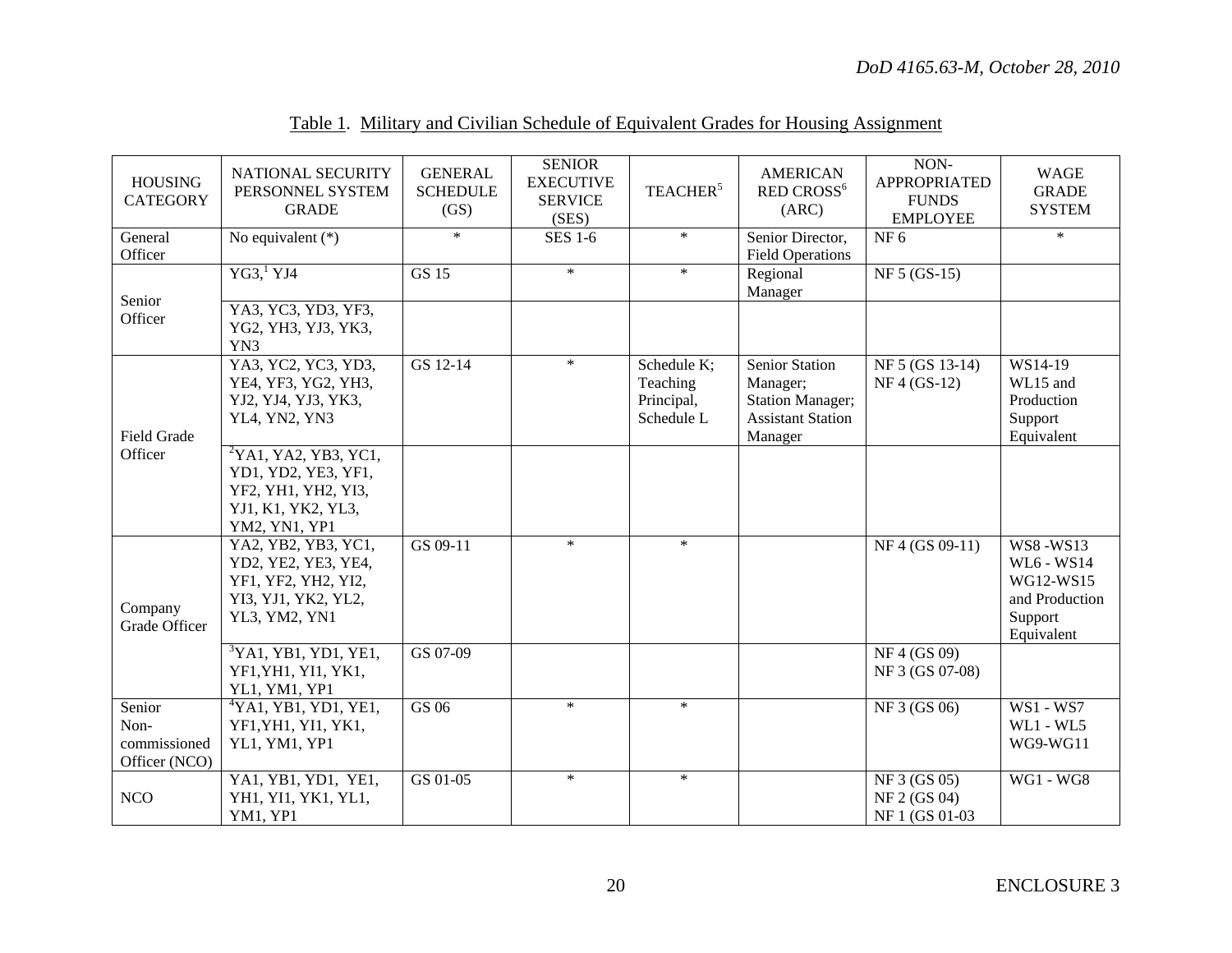#### Table 1. Military and Civilian Schedule of Equivalent Grades for Housing Assignment, Continued

#### NOTES:

1. Only if base salary is a minimum of GS-15, Step 1. If base salary is included in any GS-14 step category, request Civilian Personnel confirm position is a GS-15 equivalent. If not confirmed, use field grade housing.

2. Only if base salary is a minimum of GS-12, Step 1. If base salary is included in any GS-11 step category, request Civilian Personnel confirm position is GS-12 equivalent. If not confirmed, use company grade housing.

3. Only if base salary is a minimum of GS-7, Step 1. If base salary is included in any GS-6 step category, request Civilian Personnel confirm position is minimum GS-7 equivalent. If not confirmed, use senior NCO housing.

4. Only if base salary is a minimum of GS 6, Step 1. If base salary is included in any GS-5 step category, request Civilian Personnel confirm position is minimum GS-6 equivalent. If not confirmed, use junior NCO housing.

5. Teachers will be housed in accordance with sections 902-907 of title 20, U.S.C. (Reference (p)).

6. ARC will be housed in accordance with established memorandum of understanding pursuant to DoDI 1000.15 (Reference (q)).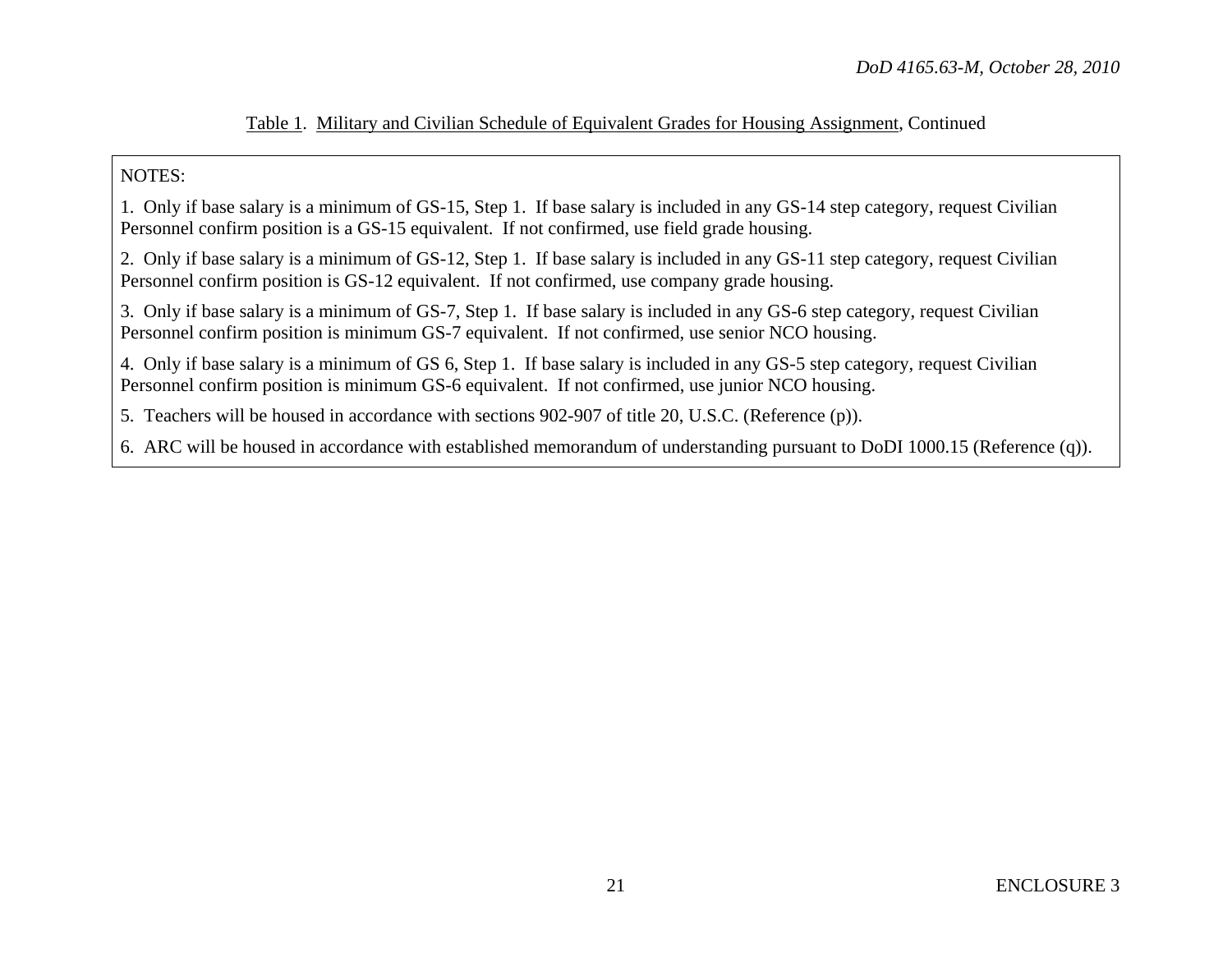(g) Special Needs. No family shall be discriminated against in the assignment of DoD family housing because of disability requirements. At least 5 percent of the total military family housing inventory (no less than one house) at an installation shall be accessible or readily and easily modified for use by persons with disabilities. When needs exist, modifications to housing shall be accomplished on a high-priority basis (regardless of the inventory of accessible units in use) to ensure assignment of housing at least as soon as it would have been otherwise available. In addition, persons with disabilities must have access to programs and activities conducted in public entertainment areas of DoD family housing and in support facilities provided for DoD family housing occupants, in accordance with section 794 of title 29, U.S.C. (Reference (r)). In locations with more than one installation (e.g., joint bases), provisions should be made, where possible, to provide increased access to housing and related services to families with special needs.

# (h) Other Situations

 1. Dependents of deceased military sponsors who die in the line of duty may be permitted to remain in assigned adequate housing without charge for a period of 365 days after the sponsor's death according to section 403(l)(1) of title 37, U.S.C. (Reference (s)).

 2. In hardship cases, former Service members and their dependents, former Federal employees (or other occupants) and dependents, or dependents of deceased Federal employees (or other occupants) may be permitted to remain in assigned housing for a period normally not to exceed 60 days, and will be charged rent in accordance with Reference (o).

 3. Dependents of sponsors assigned to an unaccompanied short tour outside the United States who occupy public quarters (including leased units) in the continental United States (CONUS), Alaska, or Hawaii at the time of departure of the sponsor should be assured continued occupancy until the sponsor returns or reports to the next permanent duty station not considered an unaccompanied short tour. Assurance of continued occupancy does not apply to Service members who voluntarily extend their assignments.

 4. An unmarried pregnant Service member without dependents may apply for family housing and, at the discretion of the installation commander, may occupy excess (no eligible Service member waiting on applicable waiting list) family housing before the birth of the expected child.

 5. Upon receiving a report of domestic violence, a commander shall secure safe housing for the alleged victim, as needed, within a reasonable geographic proximity to the installation. The preference is to remove the alleged offender from the home when the parties must be separated to safeguard the victim. The alleged offender shall be directed to alternative housing as needed.

 6. The Department of Defense may provide housing support for non-Federal entities, such as ARC and the United Service Organization, authorized to operate on DoD installations in accordance with Reference (q). This applies to personnel of non-Federal entities and their authorized family members stationed in or traveling for official business in locations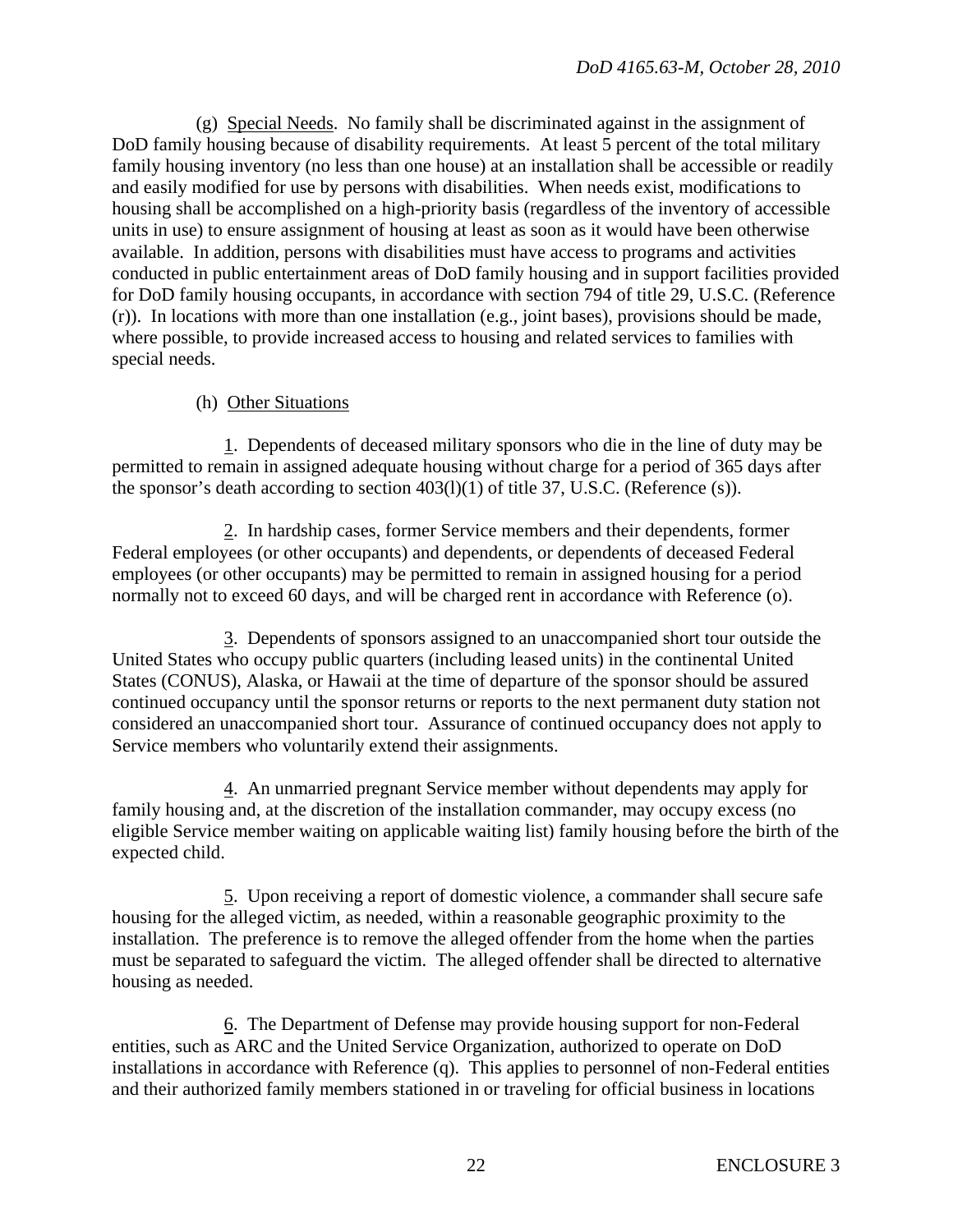outside of the United States. In accordance with Reference (o) and to the extent that such provisions do not displace authorized active duty Service members, when personnel of non-Federal entities are performing services in accordance with Reference (q), they may be provided DoD housing (permanent or temporary) on a reimbursable basis at a rental rate based upon comparability of the quarters furnished with other private rental housing in the adjacent area.

 7. In accordance with section 2556 of title 10, U.S.C. (Reference (t)) and DoDI 4165.65 (Reference (u)), the Military Departments may make military installations available as shelter to persons without adequate shelter if it is determined that it will not interfere with military preparedness or ongoing military functions.

# (2) Adequacy of DoD Family Housing

 (a) General. For DoD family housing to be considered adequate overall, it must meet minimum standards for configuration, privacy, condition, health, and safety. Any housing unit requiring whole-house repair, improvement, or replacement, as identified by Military Service condition assessments, does not meet the minimum standards of adequacy. Existing DoD family housing that is inadequate is not necessarily uninhabitable (i.e., not permitted to be assigned) unless it has serious health and safety deficiencies. Military Service condition assessments shall utilize private-sector housing industry and DoD standards and/or codes as a basis for assessing inventory adequacy.

 (b) Minimum Configuration and Privacy Standards. DoD family housing should at least meet the same standards that community rental housing is required to meet to be suitable for rental by a Service member. (See subparagraph  $1.c.(4)(c)$  of this enclosure.) The number of bedrooms should be based on privacy standards described in subparagraphs 1.d.(4)(a) through (d) of this enclosure. Based on the number of bedrooms, the minimum adequate gross areas for family housing units are shown in the "Renovation Minimum Adequacy" column of Table H-1 of National Association of Home Builders Research Center study (Reference (v)). Although these minimums in some cases exceed the minimum and normal area thresholds in Table 2 of Reference (o), the Department of Defense has authority to exceed these area thresholds in accordance with section 2826 of Reference (t).

 (c) Minimum Condition Standards. For DoD family housing to be considered in adequate condition, the construction cost for all needed repairs and improvements cannot exceed 20 percent of the replacement cost.

# (3) DoD UH Assignments

 (a) Permanent Party Personnel (General). The installation commander has authority to designate as key and essential unaccompanied personnel of any pay grade. Pursuant to section 403 of Reference (s), the Secretary of a Military Department determines the pay grade of members normally required to live in UH and not be authorized a housing allowance. Factors that impact what pay grades are required to live in UH include militarization and/or mentoring, team building, operational and/or mission requirements, and location (if outside the United States). Nevertheless, in the interest of quality of life, changing expectations of junior Service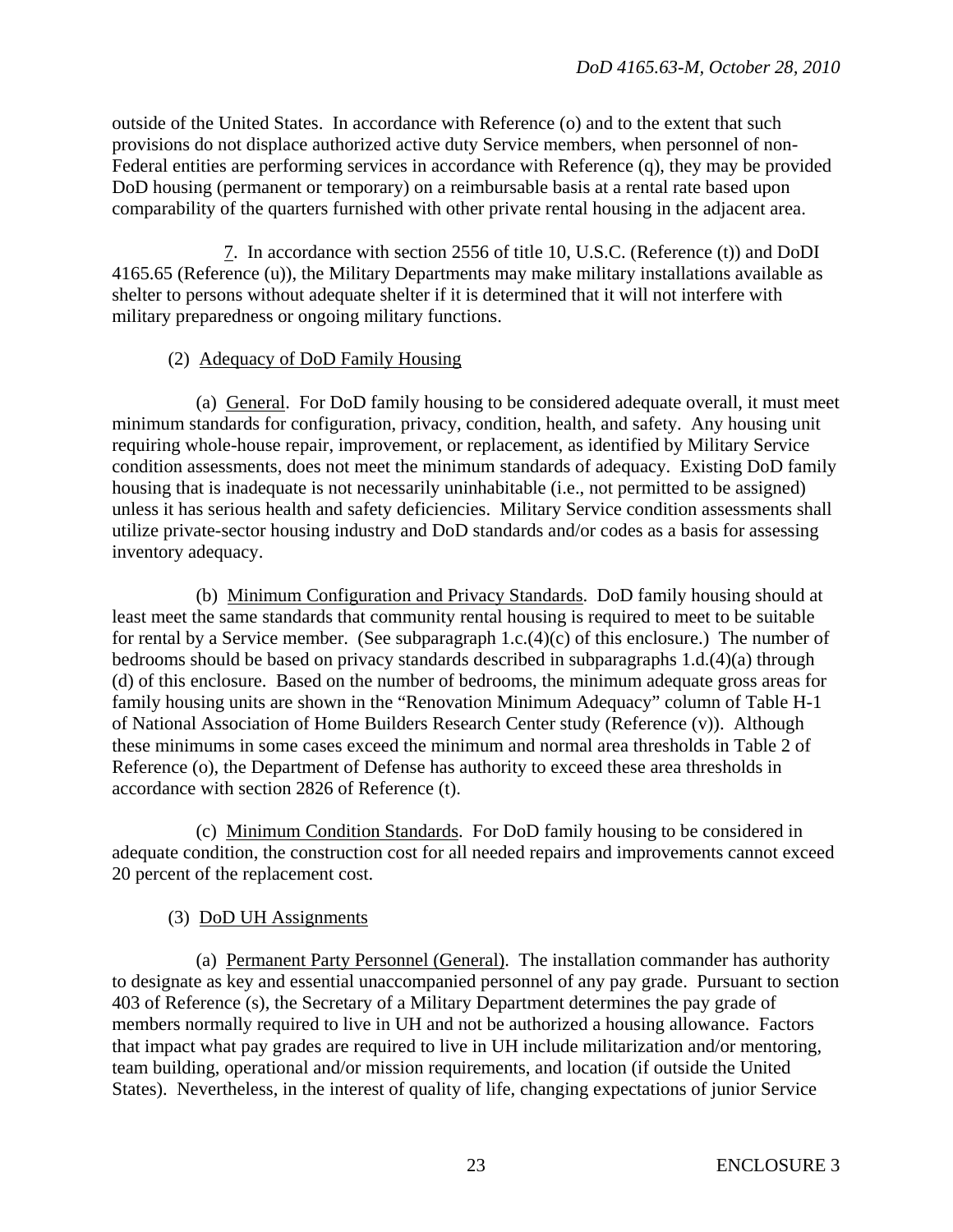members, fiscal prudency, and minimizing UH requirements, the Military Services are encouraged to establish the pay grade threshold at the lowest reasonable level based, to the extent practical, on a systematic, objective analysis, including input from the unit leaders.

 (b) Assignment Priorities. The priorities for assignment of Service members and civilian employees to DoD UH are shown in subparagraphs  $3.c.(3)(b)1$ . through 3. of this enclosure. The Military Services may determine lower priority categories, including economic hardship.

 1. Priority 1. Unaccompanied key and essential Service members and civilians, including special command positions.

 2. Priority 2. Unaccompanied permanent party personnel in specific pay grade categories required to reside in Government-provided housing; PCS students with no dependents; and involuntarily separated personnel.

 3. Priority 3. All other unaccompanied personnel, including voluntarily separated personnel, with occupancy on a space-available basis.

 (c) Occupancy. The Military Services shall have policies in place that maximize use of adequate UH. These policies shall be based on this guidance:

 1. Since unit integrity is naturally at odds with maximizing occupancy, the Military Services are strongly encouraged to decide if unit integrity is a military necessity (for a particular unit and location) and, if deemed necessary, that it be targeted at the highest organizational level.

 2. Installation commanders may authorize Priority 2 members to receive a housing allowance and obtain housing outside the installation:

a. When adequate housing is not available and military necessity is not a

factor.

b. For other reasons as determined by the Secretary of the Military

Department.

# (4) Adequacy of DoD UH

 (a) General. For DoD UH to be considered adequate overall, it must meet minimum standards for configuration, privacy, condition, and health-safety. The configuration and privacy standards are described in subparagraphs c.(4)(b) through (c) of this section. For DoD UH to be considered in adequate condition, the construction cost for all needed repairs and improvements cannot exceed 20 percent of the replacement cost. To be suitable for assignment or occupancy, it should also have no serious health-safety hazards, be furnished, have food service options, be structurally sound, and have adequate utility systems and services (electrical, gas, potable water,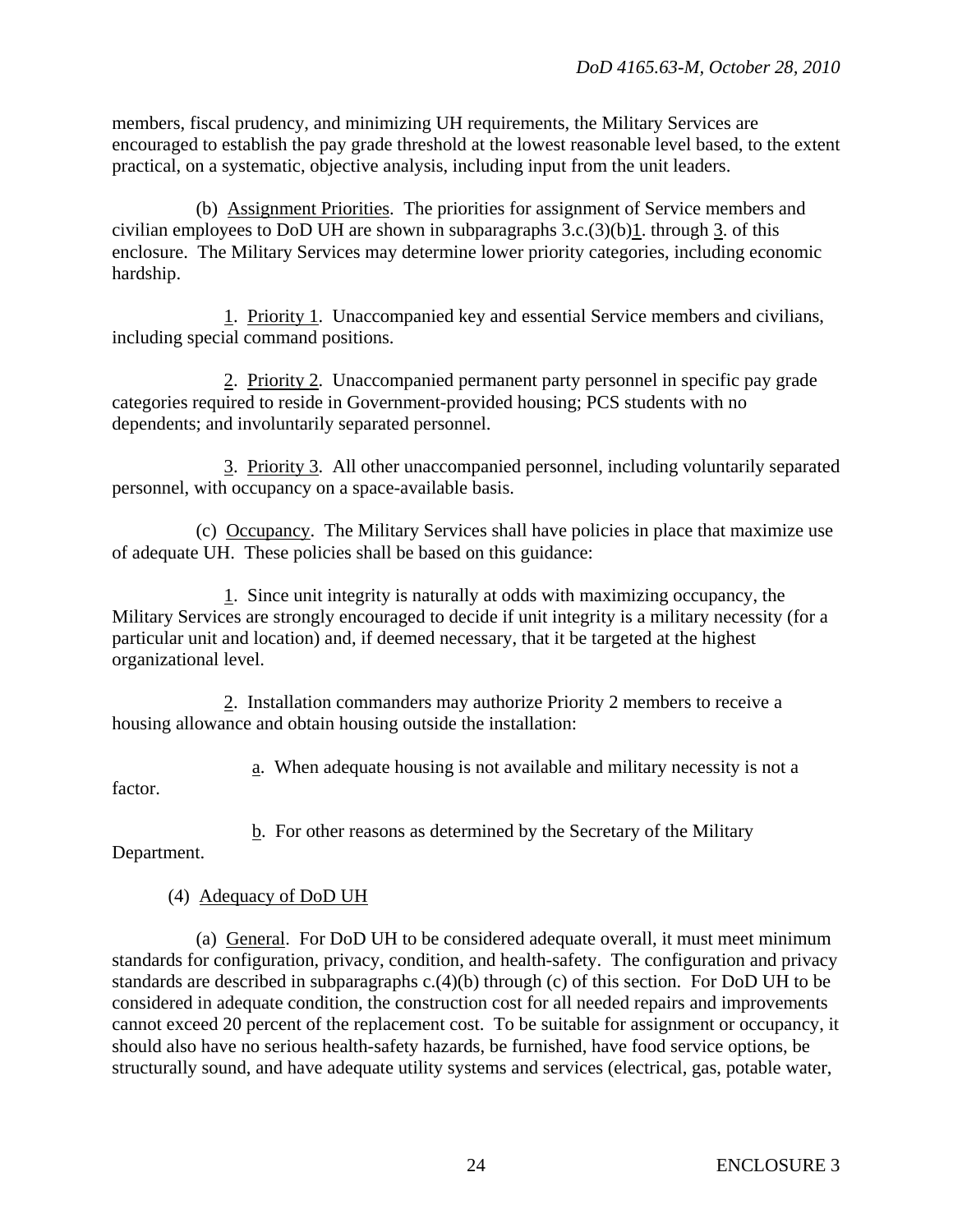sewer, trash collection, television, Internet, telephone, and where required by climate conditions, heating, ventilation and air-conditioning).

 (b) Permanent Party UH – Minimum Configuration and Privacy Standards. Table 2 provides configuration and privacy minimum adequacy standards for DoD unaccompanied permanent party housing suitable for assignment or occupancy. Mandatory assignment to inadequate UH housing solely to limit payment of a housing allowance is not authorized.

| PAY GRADES                                  | MINIMUM ADEQUACY STANDARDS FOR PERMANENT PARTY<br><b>PERSONNEL</b>                                                                                                                            |
|---------------------------------------------|-----------------------------------------------------------------------------------------------------------------------------------------------------------------------------------------------|
| O1 and above, WO and above,<br>and E7 to E9 | Private unit with living room, bedroom, kitchen, and bathroom                                                                                                                                 |
|                                             | Shared unit with a living room: Private bedroom with 118 net square feet<br>(NSF), bathroom shared with not more than one other, and a kitchen                                                |
| $E5$ to $E6$                                | Shared unit without a living room: Private bedroom with 135 NSF, bathroom<br>shared with not more than one other, and a kitchenette                                                           |
| $E1$ to $E4$                                | Shared unit with a living room: Shared bedroom with not more than one other<br>and with a minimum of 72 NSF for each occupant, bathroom shared with not<br>more than one other, and a kitchen |
|                                             | Shared unit without a living room: Private bedroom with 90 NSF, bathroom<br>shared with not more than one other, and a kitchenette                                                            |
| NOTES.                                      |                                                                                                                                                                                               |

|  | Table 2. DoD UH Minimum Configuration and Privacy Standards for Assignment – Permanent Party |  |  |  |  |  |
|--|----------------------------------------------------------------------------------------------|--|--|--|--|--|
|  |                                                                                              |  |  |  |  |  |

NOTES:

1. NSF minimums for units can be established by the Military Departments.

2. The minimum standards can be waived on a temporary basis (for no more than 1 year) due to military necessity. However, exceptions for longer periods of time can only be approved by the Secretary of a Military Department. This includes realigning pay grades as warranted by similarity of responsibilities.

3. See Glossary for definition of "NSF."

 (c) Training UH – Minimum Configuration and Privacy Standards. For Service members in basic training, the minimum adequate housing standard is open bay with a central bath and with at least 72 NSF for each Service member. This area includes space for a bed, locker, and circulation. Although this threshold can be reduced by the Military Services due to military necessity, reduced net living areas can create unhealthy conditions. Service members undergoing training subsequent to basic training should have housing that provides more space, privacy, and amenities, with the Secretaries of the Military Departments determining appropriate standards based on the type and length of training and the status of the trainee or student occupants.

 (5) Housing for Medical-Hold and Holdover Personnel. Housing for Service members who are assigned to a medical-hold or holdover unit while they are receiving out-patient treatment for a medical condition shall be in compliance with Deputy Secretary of Defense Memorandum (Reference (w)). An authorized non-medical attendant of a medical holdover Service member is considered a dependent for housing purposes.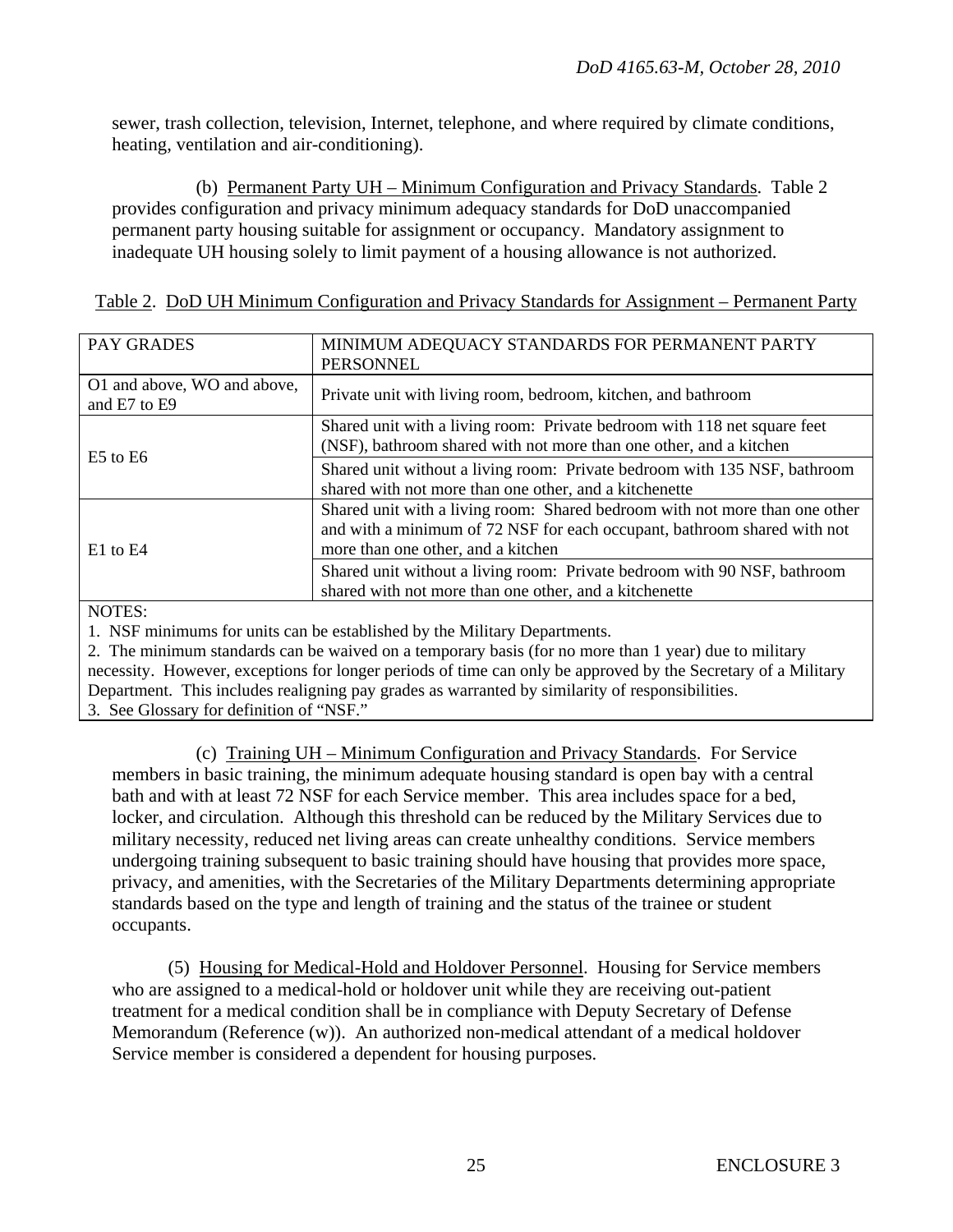#### d. Occupant Responsibility

 (1) General. At the time of assignment and upon setting termination of Government housing occupancy, all housing occupants shall be informed and shall acknowledge in writing their responsibilities and liability as described in section 2775 of Reference (t). The condition of the housing unit shall be validated at both assignment and pre-termination or final inspection.

 (2) Home Enterprises. Service members and their families residing in DoD family housing may conduct a home enterprise as determined by the installation commander in accordance with DoDI 1344.07 (Reference (x)). When practicable and feasible, occupants should be allowed to make minor modifications to housing units at the occupant's expense. If the installation commander determines it to be necessary, occupants shall remove the modifications at termination of occupancy and return the unit to the condition provided when accepted. Enterprises shall be consistent with Federal, State, and local laws, as well as any status of forces agreement.

#### e. Construction and Renovation of DoD Housing

(1) General

 (a) The Military Departments shall ensure that DoD housing inventories are in balance with justified requirements. Family and UH that is surplus to requirements shall be either demolished or converted to another use to avoid unnecessary facility sustainment and operating costs.

 (b) The Military Services shall use innovative design and acquisition procedures, including increased use of private-sector standards (materials and methods), to minimize the lifecycle cost for DoD housing, effectively balancing investments and life-cycle costs. Long-term maintenance and repair contracts (such as installation-wide roofing service contracts), either a part of or separate from the construction contract, should also be explored for cost efficiencies.

 (c) New construction may be used to satisfy a clearly defined need for housing identified in a housing market analysis. The acquisition of military facilities, including housing construction and renovation, shall be accomplished in accordance with Reference (l).

 (2) DoD Family Housing. DoD family housing shall be constructed and renovated in accordance with Reference (m), which includes guidance on size standards and amenities. The gross area thresholds for renovation minimum, construction minimum, programming benchmark, and construction maximum for DoD family housing units are shown in Table 4-1 of Reference (m) and Table H-1 of Reference (v). Although these values in some cases exceed the thresholds in Table 2 of Reference (o), the Department of Defense has the authority to exceed these area thresholds in accordance with section 2826 of Reference (t).

 (3) DoD UH for Permanent Party. New or renovated military UH shall have room patterns and floor areas comparable to similar rental housing in the private sector in that locality. Increased emphasis shall be placed on improving the living environment for unaccompanied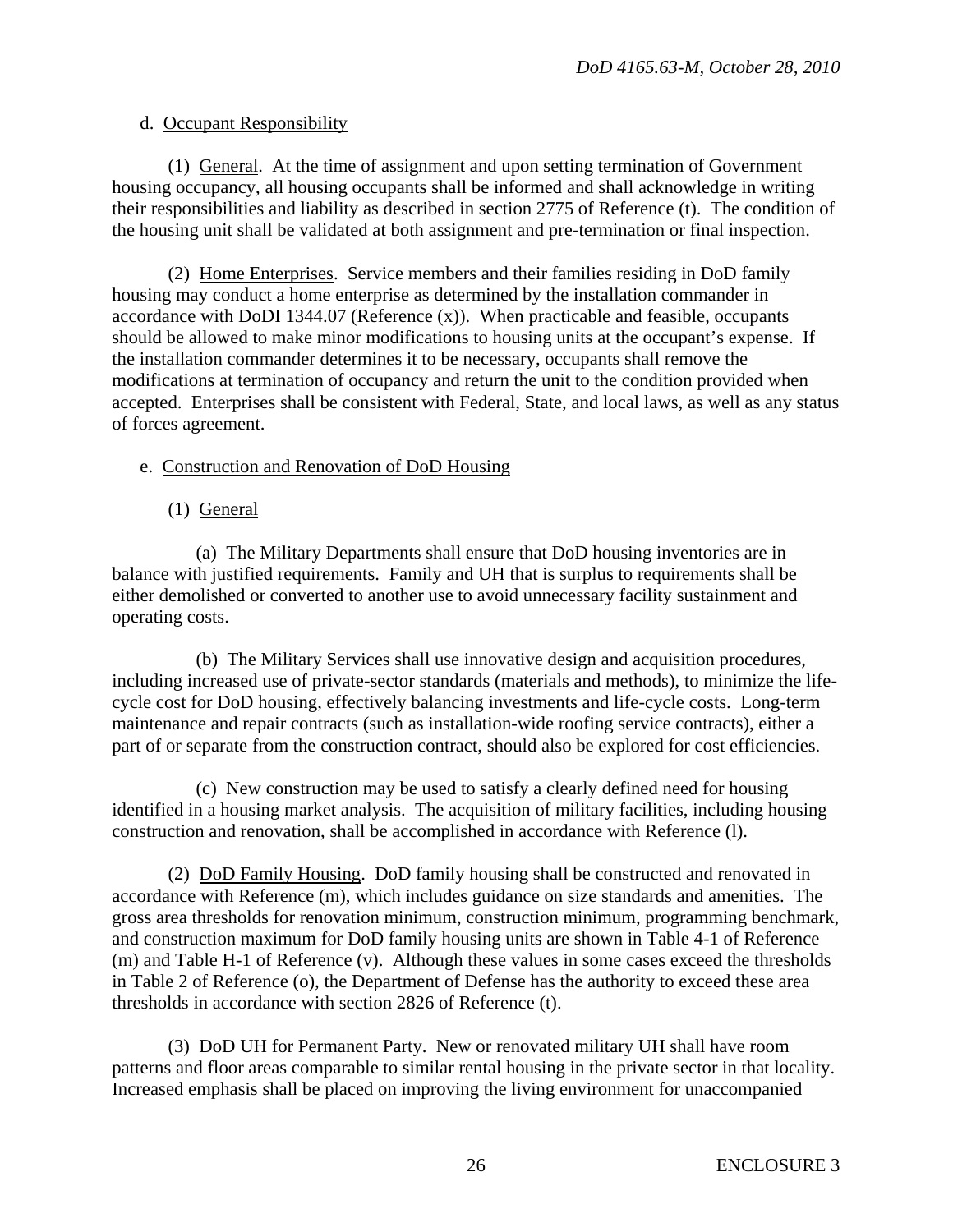personnel because of cultural changes, increasing Service member expectations, and impact on recruitment, retention, and readiness.

(a) Junior Enlisted

 1. Construction Standards. The DoD standard for new or renovated UH for junior enlisted members who are required to live on the installation is a market-style unit. (See Glossary for definition.) The Secretary of a Military Department has the authority to approve a lesser construction standard with the constraint that a bathroom cannot be shared by more than two members on a permanent basis.

 2. Area Limit. Section 2856 of Reference (t), as amended, established the area limits for UH as the size of similar private-sector housing in the locality of the installation. Since this is similar to the benchmark used to size family housing, the Department's area limits for newly constructed UH were based on the same approach used to set family housing area benchmarks. Table 3 provides the maximum and minimum gross area limits for junior enlisted UH. These gross area limits were based on results of the DoD study (Reference (v)) of privatesector housing, apartment research data (http://www.mpfresearch.com), and necessary adjustments to reflect unique features of UH. (See Glossary for definition of "gross area.")

| <b>APARTMENT TYPE</b> | CONSTRUCTION MAXIMUM<br>(Gross Square Feet) | CONSTRUCTION MINIMUM<br>(Gross Square Feet) |
|-----------------------|---------------------------------------------|---------------------------------------------|
| Studio                | 750                                         | 600                                         |
| One-bedroom           | 1,050                                       | 750                                         |
| Two-bedroom           | 1,290                                       | 850                                         |
| Three-bedroom         | 1,530                                       | 1.100                                       |
| Four-bedroom          | 1,760                                       | 1,420                                       |

| Table 3. DoD UH Construction Standards – Junior Enlisted Permanent Party |  |
|--------------------------------------------------------------------------|--|
|--------------------------------------------------------------------------|--|

NOTES:

1. Maximum based on a market-style unit.

2. The gross area limits above include circulation space and common areas such as lounges, fitness rooms, activity rooms, storage rooms, and building management offices.

3. Maximum area may be increased up to 10 percent to meet the accessibility requirements for wounded, ill, or injured personnel, or other unique situations such as cold climate, chemical-biologicalradiological antiterrorism features, or high-rise construction (seven or more stories).

 (b) Non-Commissioned Officers, Warrant Officers, and Officers (O-5 and below). New or renovated UH constructed for unaccompanied members in this category who are generally allowed to receive BAH and live in the community, but for military necessity are required to live on the installation, should generally be one-bedroom units comparable to similar rental housing in the private sector in that locality. Specific standards may be established by the Secretary of the Military Department.

 (4) DoD UH for Trainees and Students. The Secretaries of the Military Departments may approve construction standards appropriate for the type and length of training and the status of the trainee or student occupants.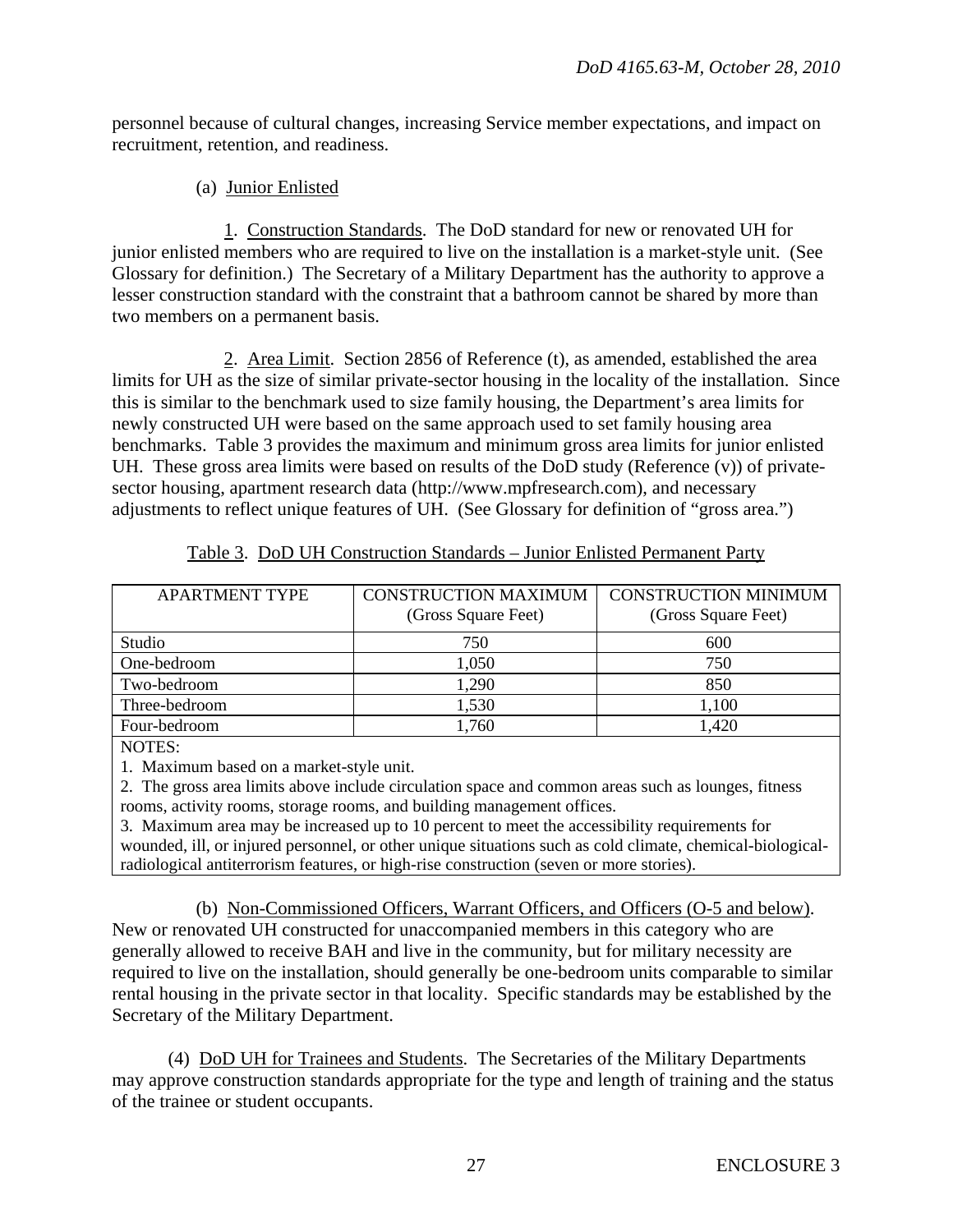(5) Elimination of Excess UH. The Military Departments shall determine the disposition of excess UH, including demolition or conversion to another use, to reduce facility sustainment and operating costs.

#### f. General and Flag Officer Quarters (GFOQ)

 (1) Controls. Appropriate management controls shall be established to ensure GFOQs are operated and maintained in a prudent manner. For each GFOQ, the DoD Components shall maintain annual information on obligations for operations, maintenance and repair, and improvements as well as any additional information needed for reports required by Congress.

(2) Funding

 (a) All operating costs and any repair or maintenance of GFOQs and historic houses shall be funded solely from the family housing appropriation.

 (b) Repair and maintenance shall apply to any work performed on housing structures or areas, including security and antiterrorism measures, but excluding communication equipment required by the occupant to perform his or her mission.

 (c) GFOQs costs shall not be split for the purpose of funding part of the house with regular operation and maintenance funds provided in DoD appropriations acts.

 (d) Furnishings may be provided in accordance with the guidelines described in section 4 of this enclosure. When GFOQs are privatized, appropriated funds shall be used to purchase furnishings, except when furnishings are provided by the privatization partner. Expenditures shall be reported as required by Congress.

 g. Historic Quarters. The maintenance, improvement, rehabilitation, or demolition of quarters that are listed on or considered eligible for listing on the National Register of Historic Places shall comply with DoDI 4715.16 (Reference (y)) and sections 470-470x-6 of title 16, U.S.C. (also known and hereafter referred to as "The National Historic Preservation Act of 1966 (NHPA), as amended" (Reference (z))). Consultation with the State Historic Preservation Officer in accordance with Reference (y) and NHPA, as amended, is required prior to the expenditure of Federal funds for the alteration or demolition of historic quarters. Because certain types of historic housing has been categorically excluded from further review under NHPA, as amended, all installations should consult their cultural resource manager prior to the commencement of an action to ensure legal requirements are met.

 h. Leasing. Leasing is used for requirements of short-range or uncertain duration or for special situations as authorized by section 2828 of Reference (t). Leased family housing units shall be designated public quarters, and occupants shall forfeit their housing allowance. The authority to approve all leases or renewals shall not exceed the total number allocated and dollars appropriated annually.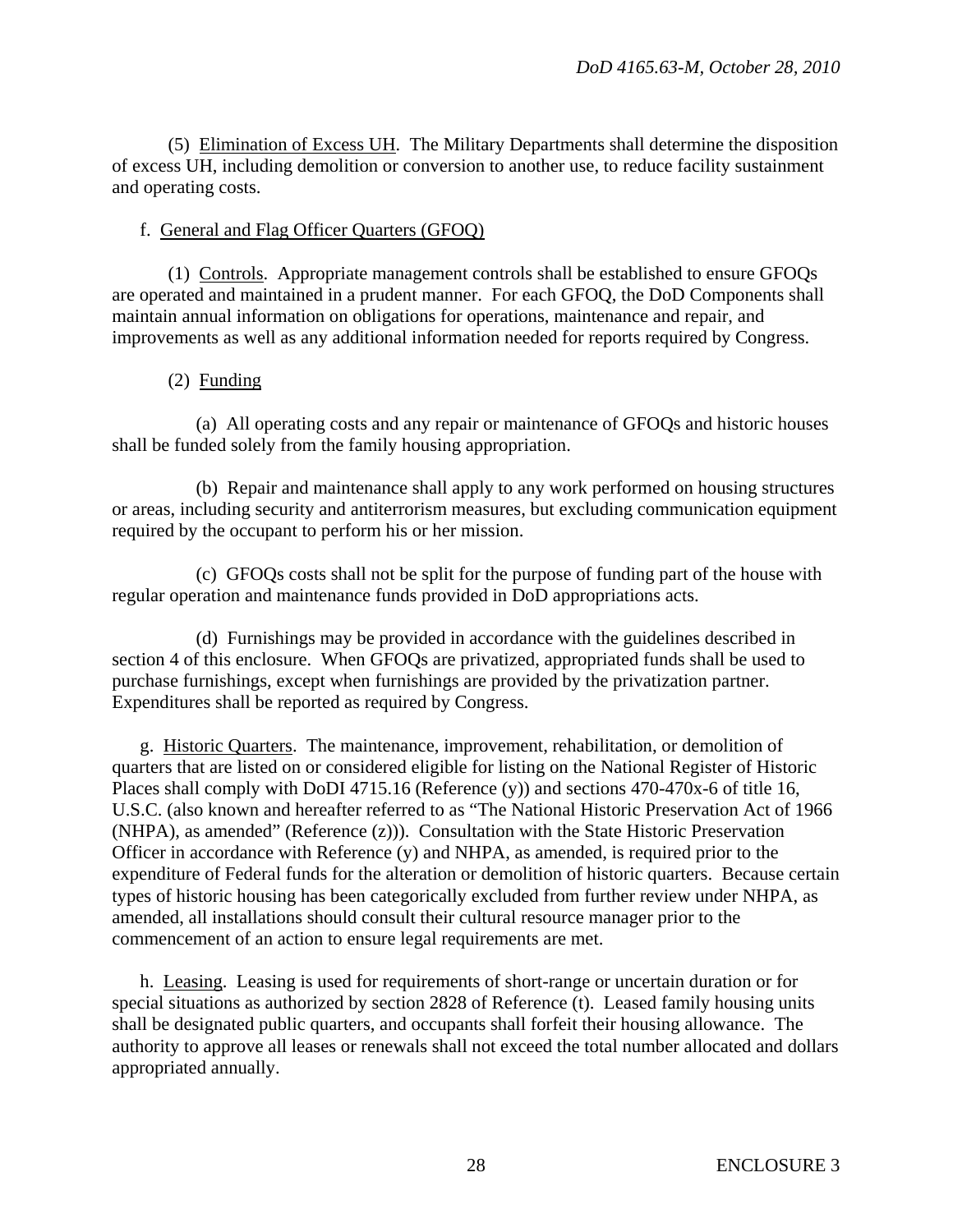# (1) Domestic Leasing

 (a) Individual family housing units in the United States, Puerto Rico, and Guam may be leased if there is a shortage of suitable housing at or near a military installation and one or more criteria in section 2828 of Reference (t) apply.

(b) The use of domestic leases is temporary and shall be:

1. Controlled to prevent an adverse impact on the local economy.

 2. Used primarily to assist in providing housing for lower-ranking military personnel and their families.

3. Limited to areas with housing deficits for Service members.

 4. Used only until Government housing programs or the local economy can provide sufficient housing at a reasonable cost.

 (c) Leasing may be used when the lease cost to the prospective occupant will exceed MAHC; however, nothing precludes the Government leasing agent from negotiating a Government lease agreement below that amount.

 (d) The cost limits of the maximum amount a year apply to the housing unit itself (including operations, maintenance, and utilities). Costs to be included within the statutory limitations are:

1. Basic shelter rent.

2. Maintenance when not provided by the lessor.

 3. Utilities when not provided by the lessor and services (such as refuse collection) if separately contracted by the lessor.

(e) Costs excluded from the statutory lease cap limitations are:

1. Initial make-ready costs.

2. Costs of Government-owned furnishings.

 3. Any pro rata share of the costs of installation services (refuse disposal, police and fire protection, etc.).

 4. Administrative costs such as assignment, travel, and inspection by installation personnel.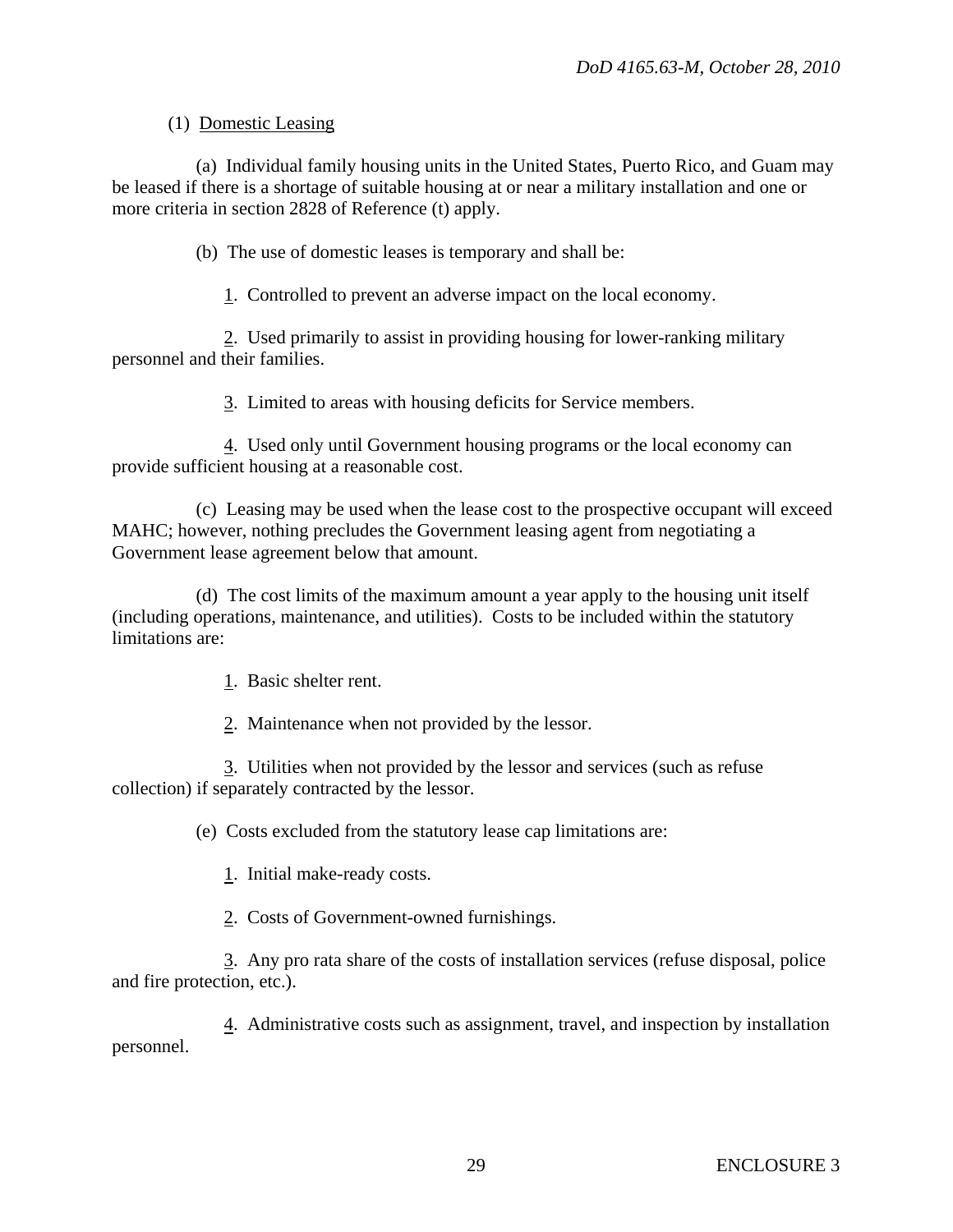5. Costs above installation level, such as costs attributable to engineer districts, public works offices, and other command levels as well as headquarters levels for personnel, travel, inspection, etc.

 (f) Advance rental payments may be made within the criteria in section 2396 of Reference (t) when it is in the best interests of the U.S. Government.

# (2) Foreign Leasing

 (a) Individual family housing units in foreign countries may be leased if there is a shortage of suitable housing at or near a military installation and one or more criteria in section 2828 of Reference (t) apply, and, for incumbents of special command positions, as determined by the Director of Administration and Management in accordance with DoDD 5105.53 (Reference (aa)).

 (b) If an economic analysis is necessary, it shall be accomplished in accordance with OMB Circular No. A-94 (Reference (ab)), DoDI 7041.3 (Reference (ac)), and appropriate Military Service regulations.

 (c) Leasing of housing units in foreign countries for assignment as family housing may be for any period not in excess of 10 years, or 15 years in the case of leases in the Republic of Korea. The cost of such leases for any year may be paid out of annual appropriations for that year.

 (d) A lease may not be entered into if the average estimated annual rental for family housing as described in section 2828(e) of Reference (t) exceeds the annual limit specified in section 2828(e) of Reference (t) during any year within the term of the lease.

 (e) Any alterations, repairs, and/or additions to units leased in foreign countries shall be limited to work necessary to provide suitable living accommodations. The cost of such work shall not exceed 25 percent of the first year's annual rental without prior approval of the Head of the DoD Component concerned.

 (f) As provided for in section 2834 of Reference (t), the Department of Defense may enter into an agreement with the Department of State (DoS) under which DoS agrees to provide housing and related services for personnel who are assigned to duty in a foreign country. The agreement will be implemented if there is a shortage of adequate housing in the area of the foreign country in which the DoD personnel are assigned to duty and participation in the DoS housing pool is the most cost-effective means of providing housing for such personnel. Units leased by virtue of participation in a DoS pool do not count against the high-cost lease authority allocated by the Department of Defense. The Department of Defense shall reimburse DoS, as provided in the agreement, for housing and related services furnished personnel under DoD jurisdiction.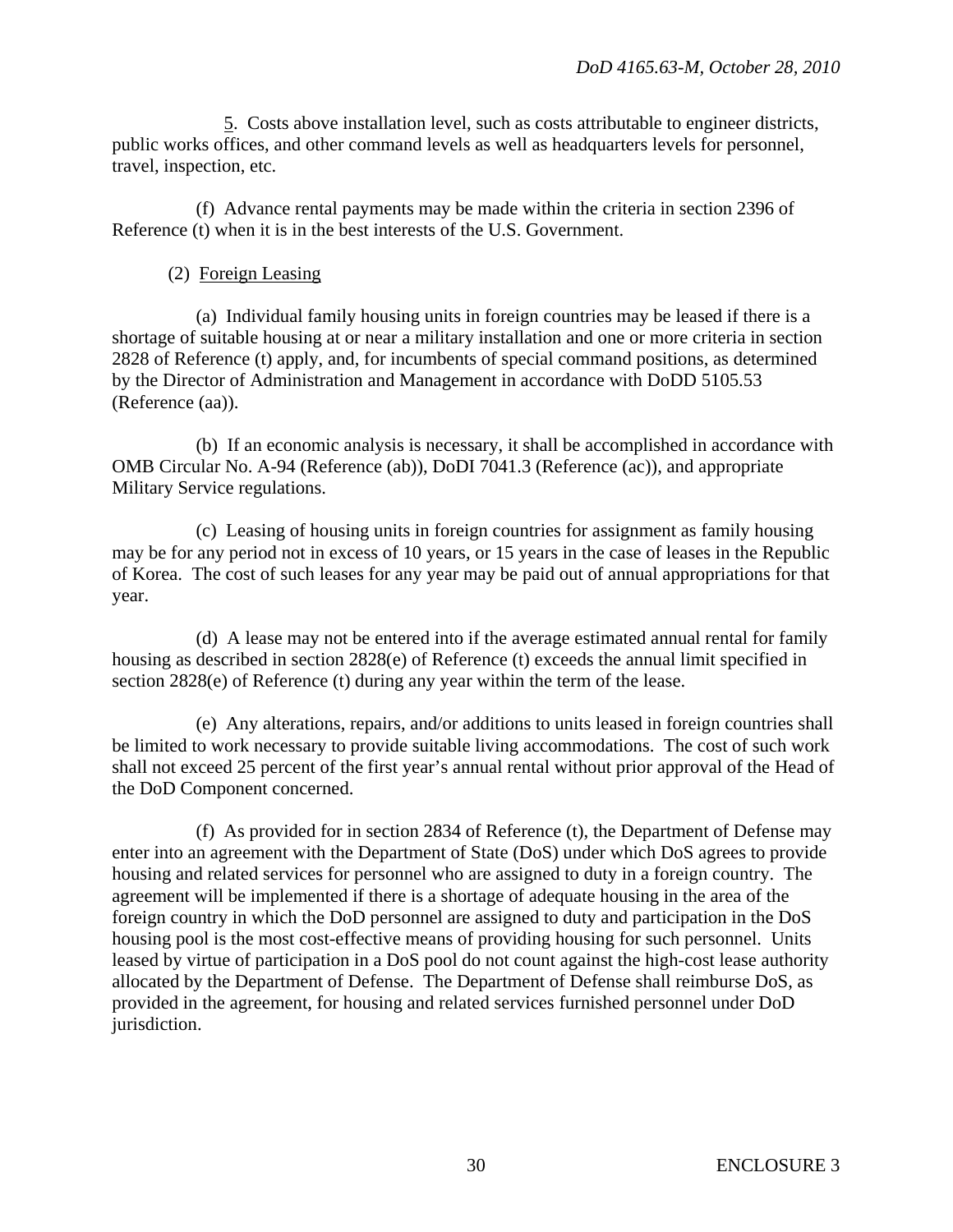(g) Section 2828(f) of Reference (t) provides procedures for prior notification to Congress when the average estimated annual rental for leased family housing, or for real property related to family housing, during the term of the lease exceeds the amount specified.

# 3. HOUSING PRIVATIZATION

#### a. General

 (1) The housing privatization program was created to address the inadequate condition of military-owned family housing and the shortage of suitable community housing available to Service members and their families. Privatization allows the Military Services to team with the private sector to generate housing built to market standards. Market efficiencies and market quality standards reduce overall long-term costs to the Government.

 (2) Section 3 of this enclosure provides guidance for executing, monitoring, and reporting housing privatization projects. Because privatization projects create a long-term governmental interest in privatized housing, it is essential that projects be monitored attentively. Privatization projects are executed by the Secretaries of the Military Departments.

 (3) The guidance and procedures in this section must be used in conjunction with USD(C)/CFO Memorandum (Reference (ad)).

#### b. Guidance

# (1) Valid Housing Requirements

 (a) Projects must be supported by a valid HRMA in accordance with paragraph 1.d. of this enclosure.

 (b) Housing privatization projects must specifically identify how the needs of junior enlisted personnel and their families are met at the particular installation. If a proposed project is not specifically targeted for junior enlisted personnel and their families, the Military Department must identify and explain how alternative housing addresses their needs.

 (2) Leveraging of Appropriations. Leverage ratios measure the advantage of using privatization versus traditional MILCON techniques in terms of upfront budget costs. This leverage calculation requires estimating the cost of a MILCON project that is equivalent in scope and duration to the proposed privatization project. That MILCON cost is then divided by the scored cost of the privatization project. Housing privatization projects should leverage appropriations by at least two to one, meaning a project or project phase should generate twice the amount of housing construction as would be generated using MILCON.

 (3) Economic Analysis (Life-Cycle Costs). Overall long-term costs should be less than or equal to MILCON. For the purposes of this program, this analysis compares the cost to the Government of a MILCON project that is equivalent in scope and duration to the cost of the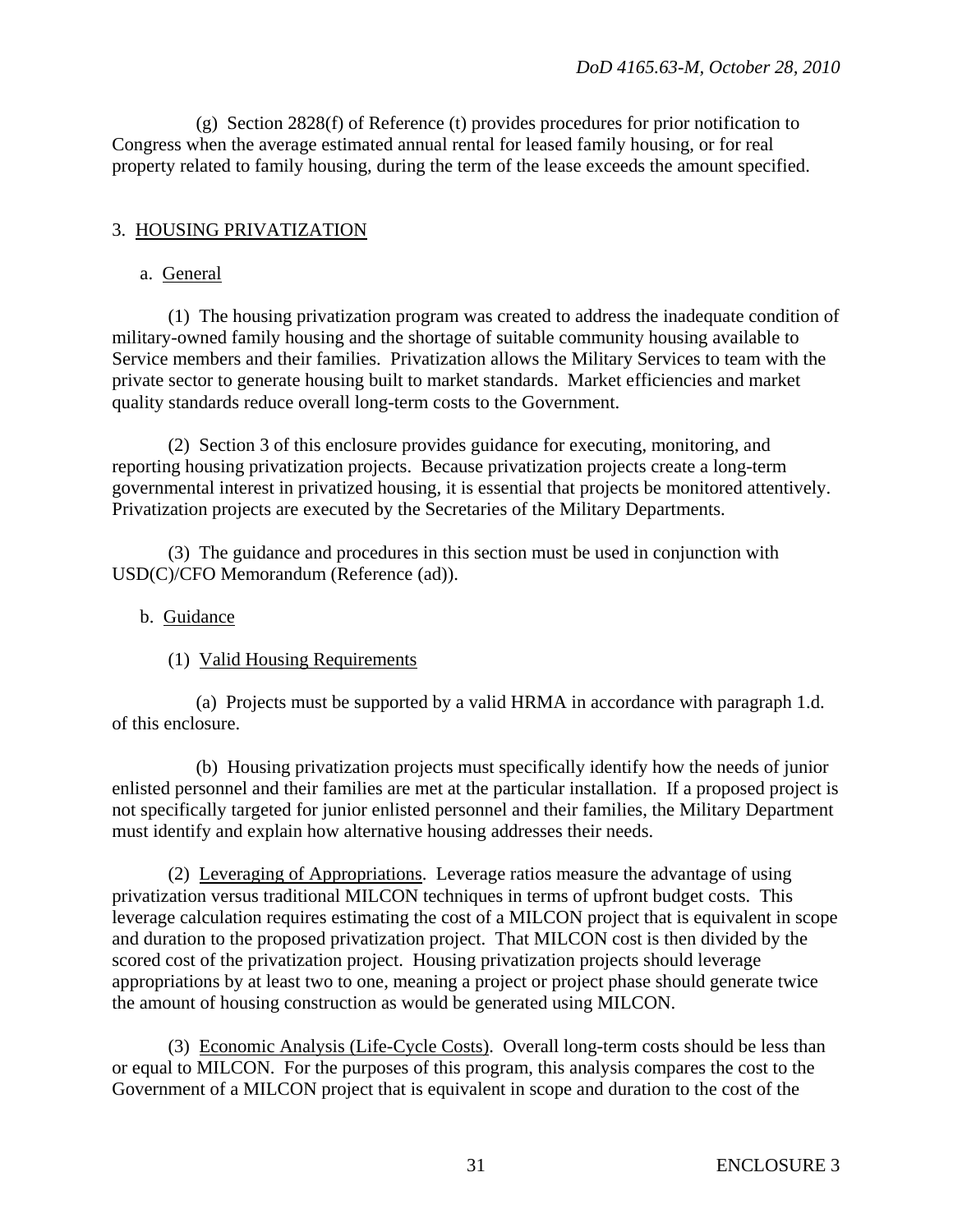proposed privatization project. For more information regarding the calculation of operations and maintenance (O&M) costs, see Appendix 1 to this enclosure.

# (4) Competition in Solicitations

 (a) Project solicitations must promote competition to the maximum extent possible to take full advantage of private-sector expertise in providing quality housing for military families and unaccompanied personnel.

 (b) Once standardized solicitation documents have been reviewed and approved by the DUSD(I&E) to determine their compliance with the competition policy, they are reviewed only by exception based upon specific modifications to the solicitation.

 (5) Tenant Rents and Utilities. Tenants residing in privatized housing are responsible for paying both their rent and their utility bills. The housing owners may set rents at an amount equal to the tenants' BAH, reduced by an amount that allows the tenants to pay for their utility usage and renters' insurance. The rent reduction should be calculated based on a reasonable estimate of average consumption levels for the specific housing condition and type. For the purpose of this Manual, utilities include gas, electric, and/or heating oil.

 (6) Budget Scoring. Budget scoring determines the cost that should be recognized and recorded as an obligation of DoD funding at the time housing is privatized. When a privatization project is executed, appropriated funds must be available to cover the scored amount. OSD obtains scoring approval from OMB for each privatization project. OMB approval of the final scoring report reflects the budget score of the selected proposal. Scoring reports must identify the source of appropriated funds to be used for the project.

 (7) Project Taxes. The tax consequences of any project are the sole responsibility of the offerer and project documents may not contain language that makes the Government liable for future changes by tax authorities. Tax information and agreements should remain between tax authorities and prospective offerers.

- (8) Privatization Authorities
	- (a) Direct Loans

 1. Direct loans and loan guarantees constitute the extension of Government credit to an eligible developer. These financial tools require strong and consistent repayment policies and procedures in accordance with OMB Circular No. A-129 (Reference (ae)).

 2. When direct Government loans are used to subsidize housing privatization projects, the Military Departments will commonly provide that direct Government loan secured by a second mortgage behind a private-sector first mortgage. In such cases, the amount of the Government loan may not exceed the amount of the private loan.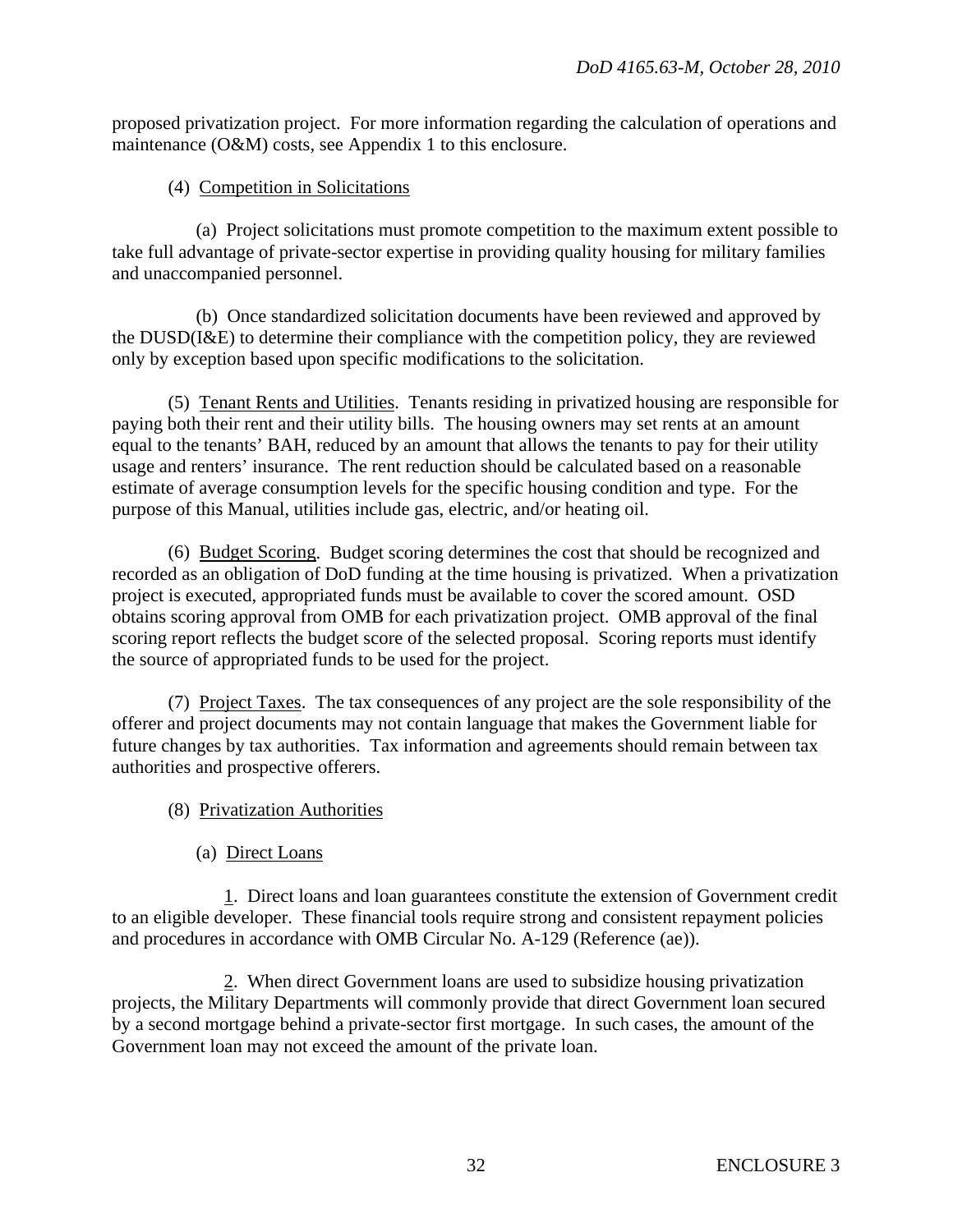3. Risk and recovery rates and classifications are proposed by the OSD Office of Housing and Competitive Sourcing (OSD/H&CS) and approved by OMB on an annual basis. Military Services that anticipate using these authorities should contact OSD/H&CS for current approved classifications.

 (b) Limited Guarantees. Government guarantees of private-sector loans may be provided as part of MHPI projects. Such guarantees shall be limited to defaults caused by governmental or military action that reduces tenant supply to such an extent that the housing owner cannot maintain the project and service the private debt.

 (c) Investments in Eligible Entities (Partnerships). The Military Departments may make investments in an eligible entity carrying out an MHPI project. Such investments may include an acquisition of a limited partnership interest, a purchase of stock or other equity instruments, a purchase of bonds or other debt instruments, or any combination of these. The cash amount of the investment may not exceed 33.33 percent of the capital cost of the project. For projects involving the conveyance of land or facilities to the eligible entity, the amount of the total investment may not exceed 45 percent of the capital cost.

 (d) Leases and Conveyances. The Military Departments may lease or convey property or facilities to eligible entities as part of MHPI projects, except for locations at or near an installation approved for closure under a base closure law. The lease or conveyance shall be for consideration and upon terms and conditions the Military Department determines is appropriate. However, the terms must include some provisions granting Service members right of first refusal to rent a reasonable number of the housing units concerned or others made available by the purchaser or lessee.

 (e) Differential Lease Payments (DLP). The Military Departments are authorized to use DLPs as part of an MHPI project. If used, however, the stream of payments must be discounted to net present value for scoring purposes.

 (f) Reimbursement for Services. In accordance with section 2872a of Reference (t), the Military Departments may furnish certain utilities and services in connection with a privatization project if the housing is located on a military installation. The Military Department shall be reimbursed for any utilities or services furnished, and any payment received shall be credited to the appropriation or working capital account from which the cost of furnishing the utilities or services concerned was paid.

 (g) Local Standards. The Military Departments shall ensure that the room patterns and floor areas of family and UH units are generally comparable to those of similar housing units in the local area.

 (h) Ancillary Supporting Facilities. In accordance with and subject to the restrictions of section 2881 of Reference (t), as part of an MHPI project the Military Departments may include the acquisition of construction of ancillary supporting facilities for the housing units concerned. Pursuant to section 2878(a) of Reference (t), conveyances and leases may include ancillary supporting facilities. (See Glossary for definition of "ancillary supporting facilities.")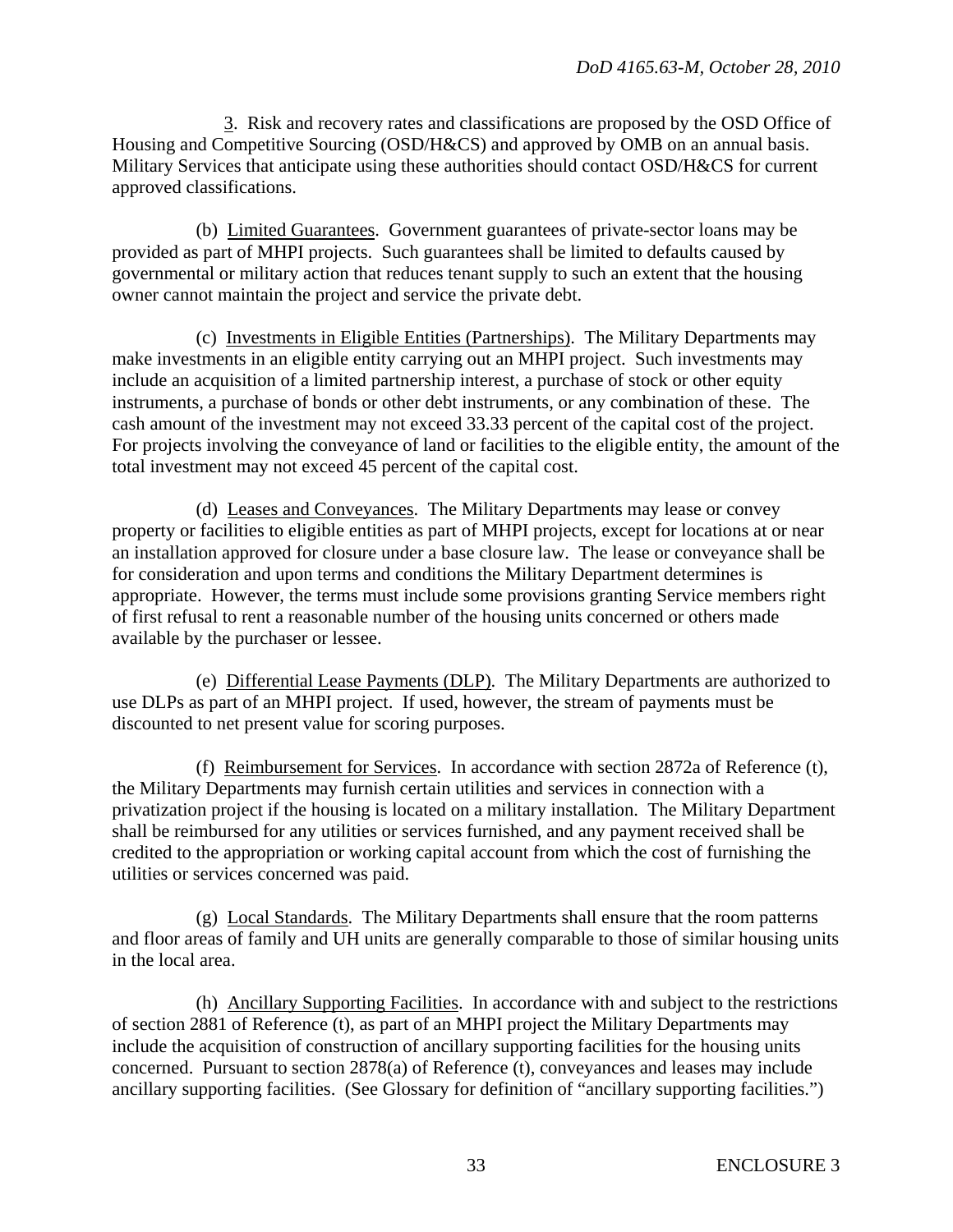# c. Procedures

# (1) Concept Approval and Solicitation

 (a) Concept Approval. The Military Departments identify project candidates and develop project concepts. Proposed projects are reviewed by the DUSD(I&E) for approval prior to solicitation to determine compliance with the policies in paragraph 3.b. above the signature and other sound business practices. Concept briefs must demonstrate a valid requirement, provide financial justification, and identify any installation-specific issues. Costs of project development, including consultant expenses, are the responsibility of the Military Departments. Oral briefings are required by exception, based on project-specific issues or concerns.

 (b) Solicitation Development and Issuance. Upon DUSD(I&E) concept and solicitation approval, the Secretary of the Military Department concerned shall notify Congress of his or her intent to solicit proposals. Upon approval of the standardized solicitation documents, solicitations are reviewed by the DUSD(I&E) only by exception for new sections and approaches. After notification to Congress in accordance with section 2884 of Reference (t), a 30-day waiting period is required before issuing solicitations and publicly starting the acquisition process. For projects offering a limited loan guarantee, the waiting period is 60 days. The Military Departments make the solicitation notice and, upon expiration of the statutory waiting period, may issue the solicitation.

 (2) Project Award Approval, Budget Scoring Approval, Notification of Award, and Notification of Transfer of Funds

 (a) Project Award Approval. When the Military Service is prepared to execute the privatization project, it shall present the details of the project to the DUSD(I&E) for approval. Oral briefings are required only by exception. Written briefings should be accompanied by supporting project documentation, including the economic analysis and the final scoring report.

 (b) OMB Budget Scoring Approval. Upon DUSD(I&E) approval of project award, the Military Service will submit draft scoring reports to DUSD(I&E), who submits final scoring reports to the OMB for budget scoring approval. DUSD(I&E) will provide budget scoring assistance by request. OMB provides scoring approval to DUSD(I&E), who forwards it to the appropriate Military Service and to OSD Comptroller in conjunction with the request to transfer of funds (see subparagraph 3.c.(2)(d) of this enclosure).

 (c) Notification of Award. Upon DUSD(I&E) approval of the project to be awarded or the Community Development Management Plan (CDMP), Congressional award notification is required. The Military Service is responsible for making the notification. It must notify Congress, in writing, at least 30 days before award of any contract for a military housing project undertaken pursuant to MHPI in accordance with section 2884 of Reference (t). For projects where a developer is selected to prepare a CDMP, upon OSD concurrence, the Military Service will notify Congress of the approval of the CDMP and subsequent Notice to Transition.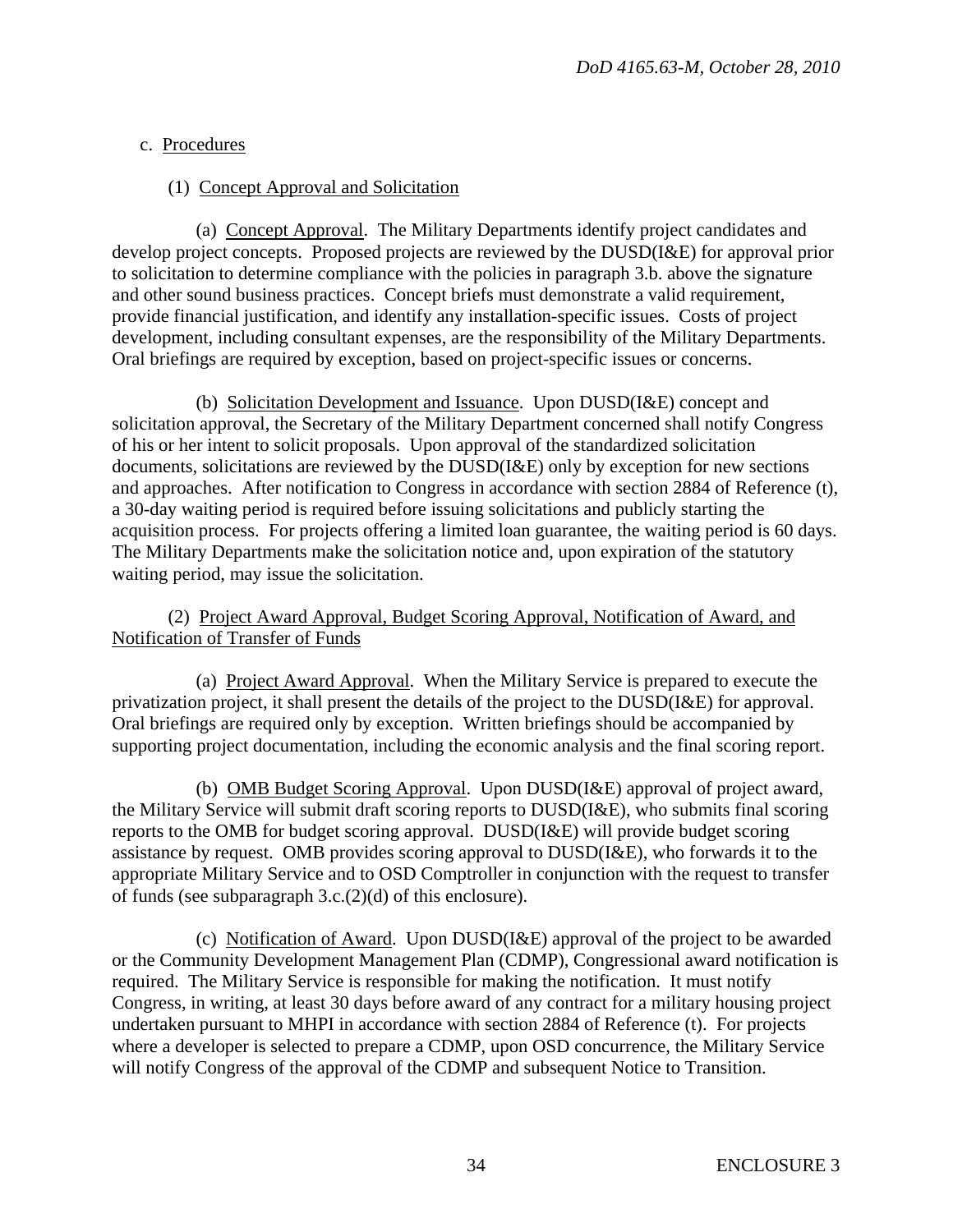DUSD(I&E) notifies OSD Comptroller of project approval and provides a copy of the award notification.

 (d) Notification of Transfer of Funds. Congressional notification is the responsibility of the OSD Comptroller if funds transfer is involved and will include written notice of the terms of the anticipated project and details of the project funding. After this Congressional notification, a 30-day statutory waiting period is required by section 2883(f) of Reference (t) before the transfer of funds.

 d. Post-Award Monitoring. The Military Departments execute projects and monitor their portfolio of projects. DUSD(I&E) regularly updates the Congress on implementation of the MHPI and on the status of individual MHPI projects. The Military Departments will provide DUSD(I&E) with semiannual updates on project completion status. Methods used to ensure private-sector performance are of particular interest and must be well defined early in the concept and solicitation development process. Updates are to include descriptions of deal structure and strategies for project monitoring. Additionally, use of the loan and loan guarantee authorities require specific credit management in accordance with various Federal laws, regulations, and requirements. The credit management requirement is a shared responsibility of OSD and the Military Departments.

# 4. MEMBER SUPPORT SERVICES

a. General. In providing member support services, the installation commander shall:

 (1) Ensure all personnel and their families are provided housing relocation and referral services to assist in the location and attainment of housing that meets or exceeds the minimum standards of suitable housing as detailed in section 1 of this enclosure. These services should be at a time and location convenient and flexible to meet the needs of customers and be accessible to and usable by persons with disabilities.

 (2) Serve as a member on the installation relocation assistance coordinating committee in accordance with DoDI 1338.19 (Reference (af)).

(3) Liaison with community and Government officials and organizations.

(4) Provide for the location and inspection of leased housing.

 (5) Certify housing-related costs for temporary lodging allowance, overseas housing allowance, and move-in housing allowance in foreign areas.

 (6) Undertake the preparation and analysis of housing surveys, management reports, and studies.

(7) Control the issue, repair, and procurement of DoD furnishings.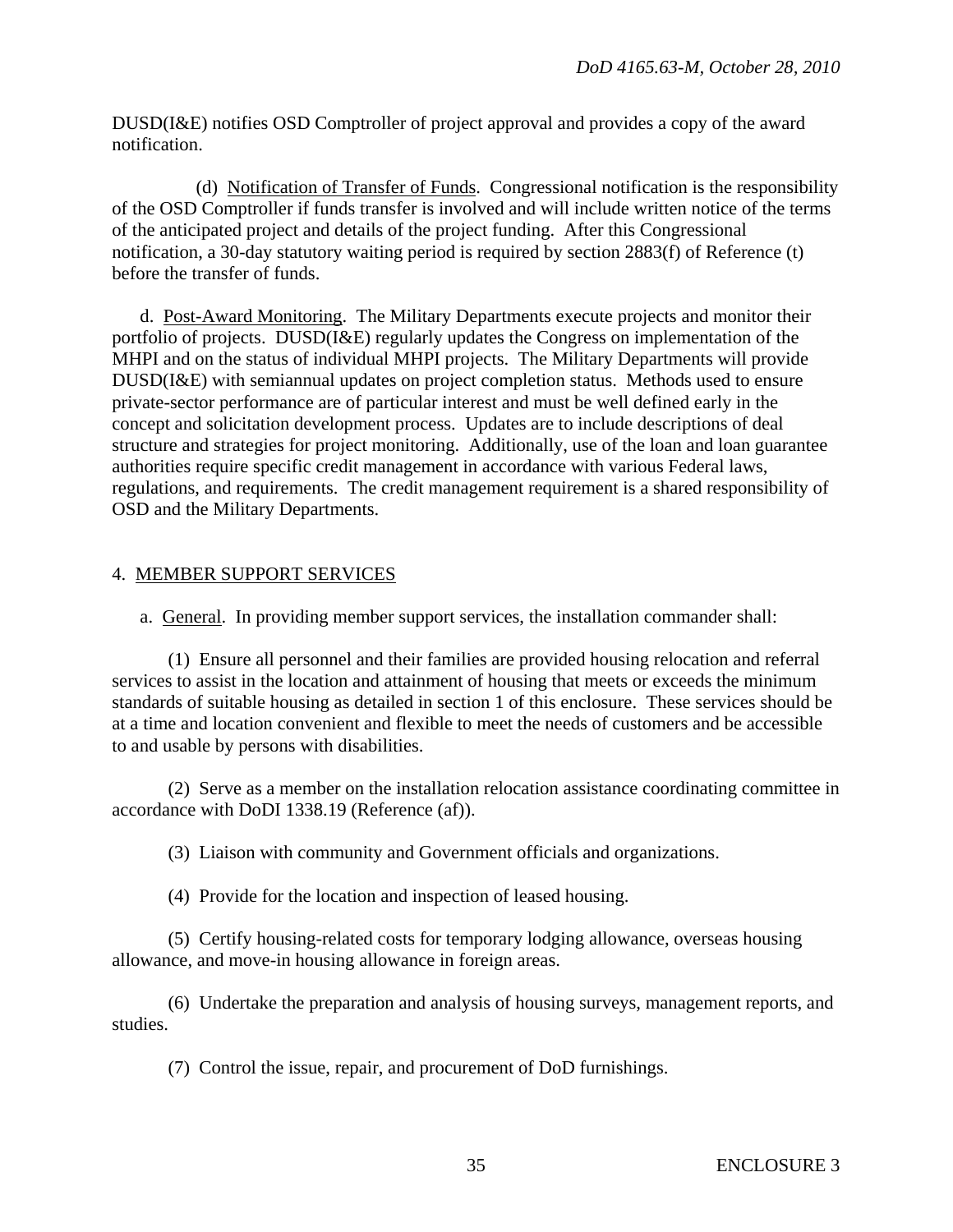#### b. Relocation and Referral Services

 (1) Housing-related relocation and referral services shall be provided to Service members at both the losing and gaining commands, in accordance with this Manual, Reference (af), and section 1056 of Reference (t).

 (2) Service members shall obtain housing support services prior to agreeing to rent, lease, or purchase housing.

 (3) Personnel shall have access to the DoD Automated Housing Referral Network (AHRN) (http://www.ahrn.com) or a list of local rental and sale properties at each location before arrival. Each listing shall include basic information for personnel to determine unit suitability such as housing type, cost, number of bedrooms, unit size, availability, and location.

 (a) Listings shall be maintained of housing and agents against which restrictive sanctions have been imposed by the installation commander as a result of violating the EOOBH Program. All personnel reporting to the housing office for referral assistance shall be provided with a copy of the restrictive sanction list and shall acknowledge, by signature, receipt of the list. Restrictive sanctions shall be imposed for a minimum of 180 calendar days and shall continue until the agent for the facility has agreed in writing to a policy of nondiscrimination. (See subparagraph E4.2.4.3.1. of Enclosure 4 of DoDI 1100.16 (Reference (ag)). Restrictive sanctions are effective against the agent, the identified facility, and all other facilities owned or operated by the agent.

 (b) Listings to share apartments and sublets and temporary duty housing should be handled in the same manner as rental and sale housing.

 (4) In addition to electronic lists of available units, housing support services should include:

(a) Rental agreements in English and the national language in foreign areas.

- (b) Transportation to show community housing, as required.
- (c) Assistance with rental negotiations and review of leases.

 (d) Counseling on the Rental Partnership Program (RPP) at locations where the program is in place. Under the RPP, the military housing offices negotiate with local landlords or property managers to obtain special reductions and benefits for Service members leasing a rental unit. The Service members, in turn, will pay rent through payroll allotment. The Military Service is under no obligation to compensate the landlord for breach of lease agreement or for damages to the rental unit by the Service members. The RPP may differ from installation to installation, depending on the local needs of the military housing area.

 (e) Inspections of units for suitability based on environmental, health, and safety considerations prior to listing. Units should also be inspected if requested by the resident or if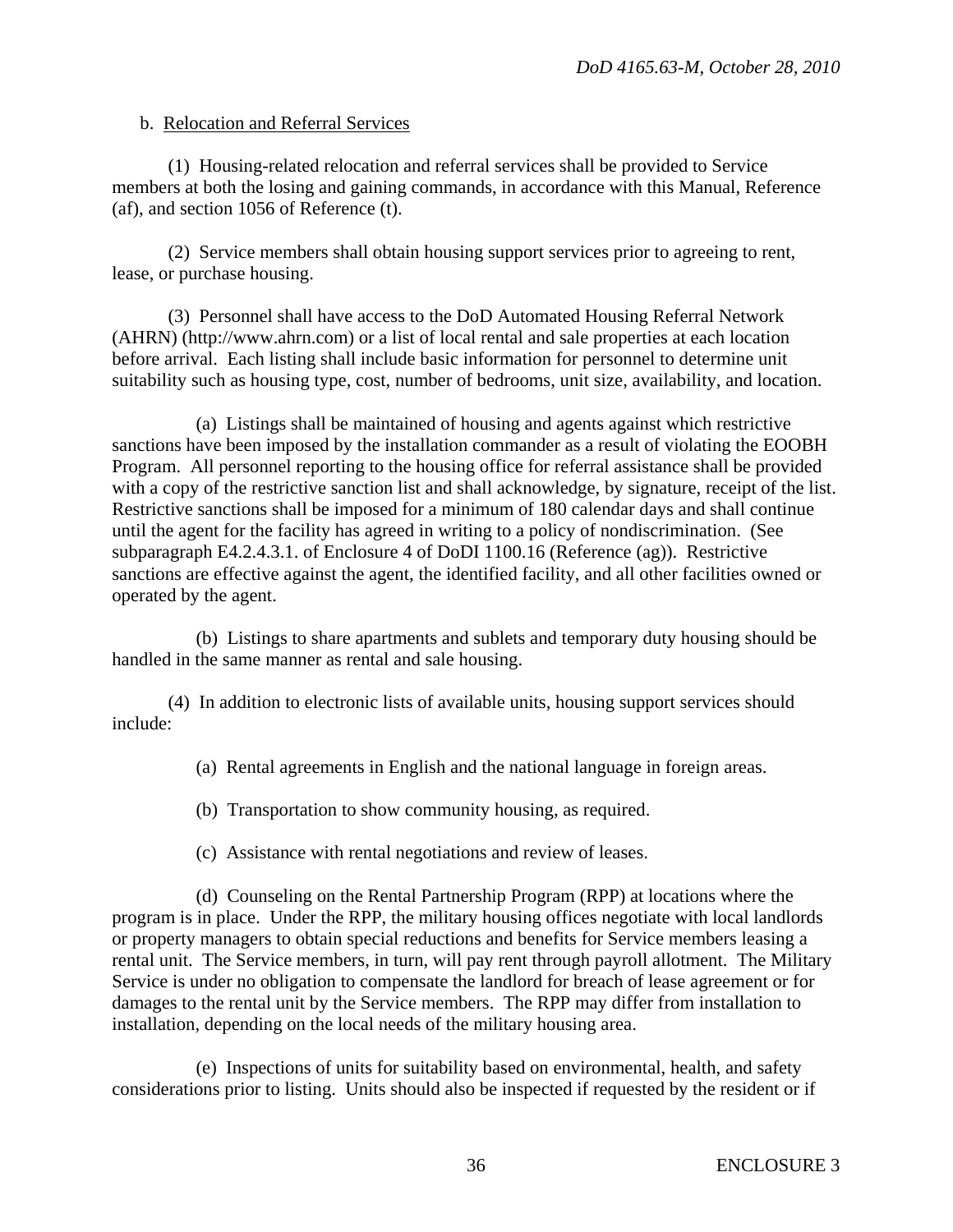there is a reason to question the suitability in response to resident's complaints. Housing units that do not meet minimum adequacy standards should be removed from the housing referral files, including databases, such as AHRN.

 (f) Assistance with understanding procedures for and resolving problems with utility connections, fees, deposits, and billings.

(g) Assistance in resolving tenant and landlord disputes.

 (h) Counseling for applicants on the EOOBH Program and the prohibitions against discrimination based on disability.

 (i) Preliminary inquiries to validate housing discrimination complaints. A suspected discriminatory act, with or without the filing of a formal complaint, is a valid basis for investigation. After investigating housing discrimination complaints, the housing office shall report all circumstances (including any legal reviews) and validation to the appropriate command official for additional investigation in accordance with Reference (ag) and Reference (h). In foreign areas, the intent of the EOOBH Program and the prohibitions against discrimination on the basis of disabilities shall be carried out to the extent possible within the laws and customs of the foreign country.

 (j) Information on the Homeowners Assistance Program, as applicable according to DoDD 4165.50E (Reference (ah)).

 (5) If mutually agreed upon, a coordinated housing referral service or regional center may be established in an area where there is more than one military installation to provide services. The coordinated housing referral service or regional center should be designated the primary DoD contact with community and Government agency (local, State, and Federal) representatives.

c. Furnishings

 (1) General. Unless constrained by law or Federal regulations, installation commanders shall purchase furnishings, equipment, supplies, and services wherever they can get the combination of quality and cost that best satisfies their requirements, in accordance with (Reference (k)). Commanding officers of tenant activities within the geographic jurisdiction of a military installation are not considered installation commanders for the purpose of the provision of furnishings.

(2) UH. Furnishings shall be provided in all DoD-owned or -controlled UH.

(3) Family Housing

 (a) In CONUS. Furnishings may be provided in family housing occupied by personnel assigned to special command positions as described by Reference (z); student and short-tour personnel; foreign personnel who are in the United States under DoD Component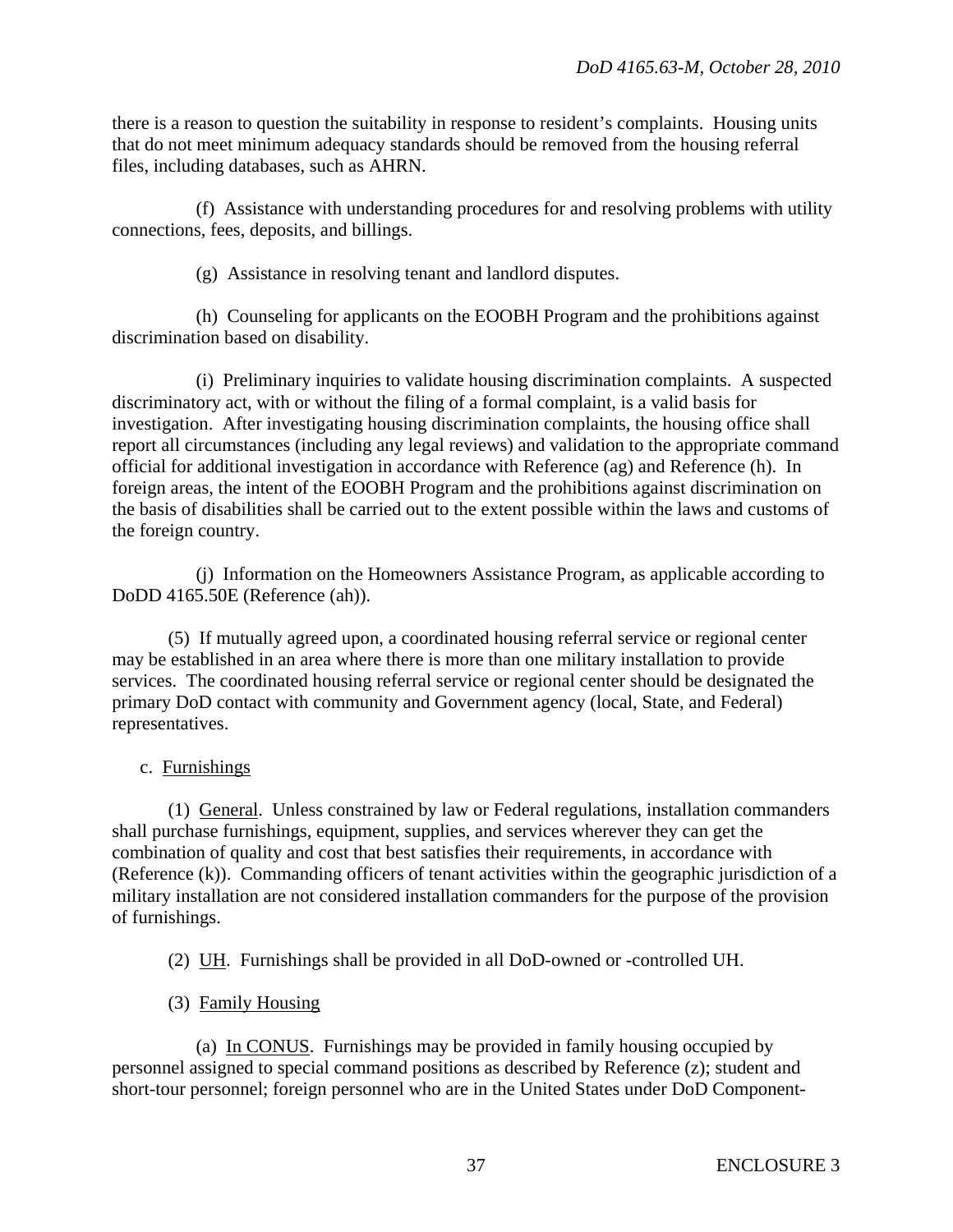sponsored agreements; and in the entertainment areas of military family housing occupied by an installation commander with the grade of O-6 as well as general and flag officers. Other commanders in the grade of O-6 and the senior enlisted member of a Military Service may be provided supplemental furnishings when deemed necessary by the Head of the DoD Component concerned, if these Service members are required to accommodate or entertain visitors frequently as part of their official duties. Except for authorized medical hold and holdover personnel, Government-owned furnishings shall not be provided for use in private or community housing, nor shall they be provided in private areas of military housing units where official entertainment is not required.

 (b) Outside CONUS. Government-owned furnishings may be provided in DoD or private housing occupied by military personnel and DoD U.S. citizen civilians recruited in the United States upon a determination by the Head of the DoD Component that it is more advantageous for the Government to provide furnishings than to ship personally owned furnishings. Overseas loaner furnishings may be provided in DoD or private housing on a temporary loan basis pending receipt or after shipment of personally owned furnishings according to section 2251 of Reference (s).

# (4) Special Command Positions and Senior Leadership

 (a) Government-owned furnishings commensurate with the required level of official entertaining may be provided in the entertainment areas of DoD family housing and privatized family housing occupied by personnel assigned to special command positions as described by Reference (z); an installation commander with the grade of O-6 and flag officers; and foreign personnel who are in the United States under DoD Component-sponsored agreements. Other commanders in the grade of O-6 and the senior enlisted member of a Military Service (Sergeant Major of the Army, Master Chief Petty Officer of the Navy, Sergeant Major of the Marine Corps, Chief Master Sergeant of the Air Force) may be provided supplemental furnishings commensurate with the required level of official entertaining when deemed necessary by the Head of the DoD Component concerned if these personnel are required to accommodate or entertain visitors frequently as part of their official duties.

 (b) The incumbents of special command positions, designated in accordance with Reference (z), may be provided additional amenities commensurate with the required level of official entertaining. The nature and extent of the amenities to be provided in DoD housing shall be determined within guidelines in subparagraphs 4.c.(4)(b)1and 2 of this enclosure:

 1. Furnishings may be provided for the entertainment areas and guest bedrooms if overnight accommodation of official visitors is required.

 2. Special allowances of table linen, china, glassware, silver, and kitchen utensils are authorized by Reference (z) as an exception to section 2387 of Reference (t).The Secretary of the Military Department concerned may fund the initial procurement of tableware for principal military attachés assigned to U.S. embassies, consulates, or other diplomatic posts in foreign countries. Item replacement shall be according to procedures within the Military Departments.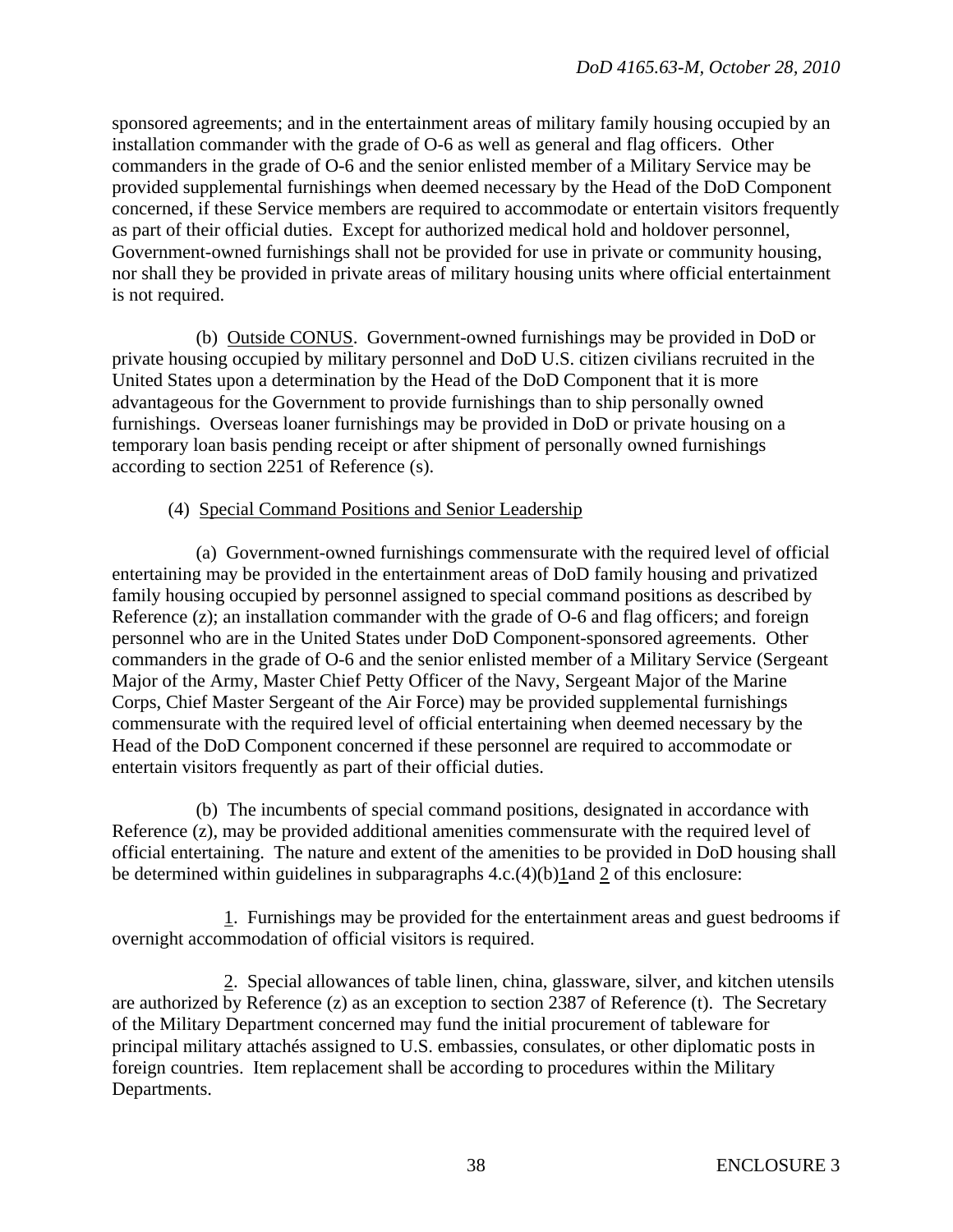(5) Medical Hold and Holdover Personnel. Housing furnishings for Service members, who are assigned to a medical hold or holdover unit while they are receiving out-patient treatment for a medical condition, shall be provided in accordance with Reference (w).

Appendixes

- 1. Housing Privatization Life-Cycle Cost Comparison
- 2. O&M and Utility Calculation Methodology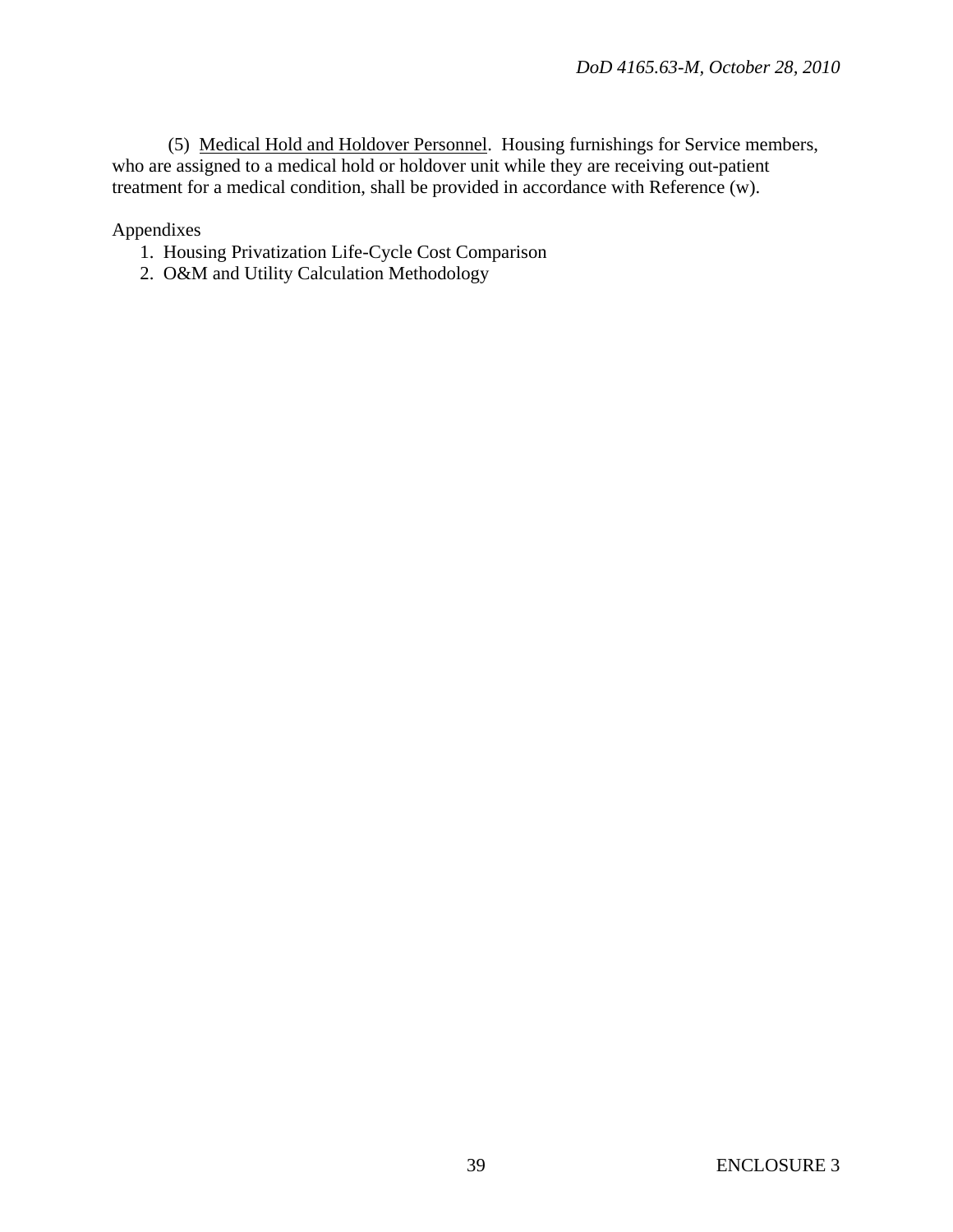# APPENDIX 1 TO ENCLOSURE 3

# HOUSING PRIVATIZATION LIFE-CYCLE COST COMPARISON

1. INTRODUCTION. A life-cycle cost comparison is a required step in the MHPI project approval process. Preparation of a cost-benefit analysis in compliance with Reference (ae) and other applicable regulations is the responsibility of the Military Services. However, the OSD concept and award approvals are concerned solely with a life-cycle cost comparison of two alternatives, privatization and identical MILCON. Full cost-benefit analyses may be used to assist Military Service decision making. However, non-monetary benefits and sensitivity analyses are not required for OSD approval.

2. ALTERNATIVES CONSIDERED. Two specific alternatives must be presented for OSD concept approval: the proposed privatization project and a MILCON project of identical scope, quality, amenities, and duration to the privatization alternative. For example, if the privatization alternative analyzes the cost of improving 300 units and constructing 500 new units, the MILCON alternative must analyze the cost of the same number of improved and new units.

# 3. ASSUMPTIONS

 a. Constant Dollar Analysis. All life-cycle cost analyses must be in constant (real) dollars, measuring life-cycle costs in units of stable purchasing power.

 b. Discount Rate. Appendix C of Reference (ab) and Reference (ac) require the use of a discount rate based on the cost to the Department of the Treasury of borrowing funds. The discount rate is prepared annually by OMB and generally is provided to agencies in February or March.

 c. Inflation. Nominal or inflated dollars should not be used for the life-cycle cost analysis. The life-cycle cost analysis should be accomplished using constant or real dollar values, i.e., by measuring costs in units of stable purchasing power.

 d. Base Year of Analysis. The base year of the analysis should be the first year in which there would be a difference in expenditures between the two alternatives, generally the first year of the project. This may require an adjustment from the year in which the actual costs are based to the base year of the analysis.

 e. Period of Analysis. The period of analysis must be identical to compare alternatives. Where alternatives have different economic lives, the longest is used as the basis for the comparison and an adjustment is made for the unequal life by extending the life of the other alternative.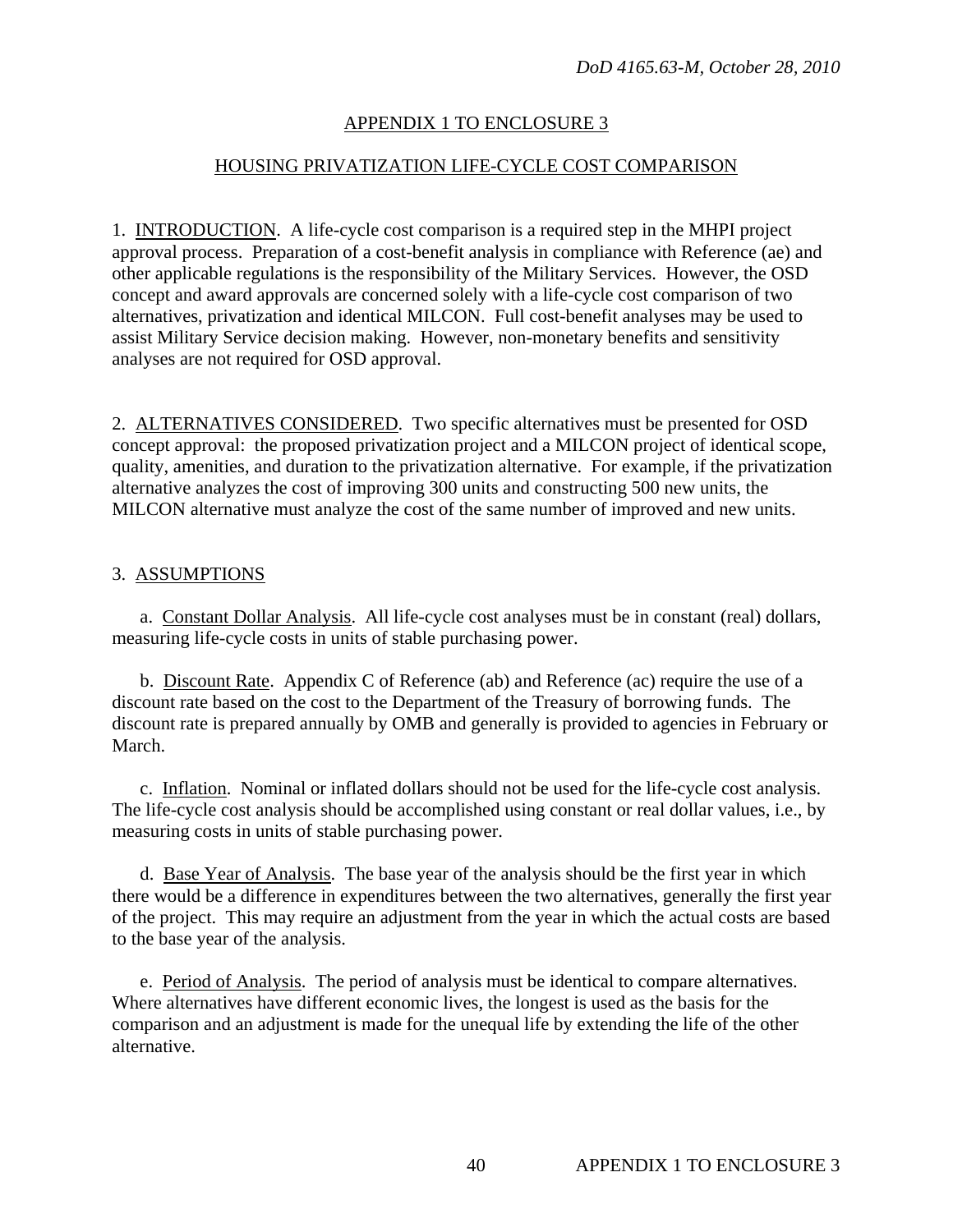f. Comparable Scopes. For the purpose of comparison, significant scope elements of the two alternatives must be made identical or as closely comparable as possible. This would apply to items such as gross and net building areas, type and size of living spaces, garages, carports, parking, storage areas, community spaces and facilities, and services. For example, the MILCON alternative must be adjusted to reflect amenities, like a community swimming pool, included in the privatization alternative.

 g. Initiative to Increase Housing Allowances. The life-cycle cost analysis must reflect the anticipated increases in the basic allowance for housing.

#### 4. COST ANALYSIS

 a. Costs associated with each alternative must be quantified, supported, and sourced. All costs of the project that may be incurred over the life of both alternatives, except sunk costs, are included in the cost analysis. Sunk costs would not be recovered regardless of the alternative selected. Project planning and design costs are considered sunk if they are obligated or expended before selecting an alternative.

 b. For the MILCON alternative, the total cost to the Government includes identifying costs and resources for such items as:

 (1) Construction, Renovation, Demolition, and/or Design. Based on construction project data (e.g., DD Form 1391, "Military Construction Project Data," available at http://www.dtic.mil/whs/directives/infomgt/forms/eforms/dd1391.pdf), or if not available, parametric cost estimates based on similar previous projects or the Department's pricing guide for facilities.

 (2) Capital Repair and Replacement and Out-year Revitalization. Based on the Government cost of the developer requirements in the Request for Proposal and/or the awarded proposal.

 (3) O&M. Methodology, using market cost data from the Institute of Real Estate Management (IREM) provided in Appendix 2 to this enclosure.

 (4) Utilities. Tenant utilities (gas, electric, and/or heating oil) from the Home Energy Saver Website (http://hes.lbl.gov/consumer/) and common area utilities (water, sewer, and trash) from local housing finance agency/Department of Housing and Urban Development (HUD) data, using the methodology in Appendix 2 to this enclosure.

 (5) Reimbursed Government Services Provided. Based on actual costs (includes fire and police).

(6) Relocation (Drayage). Based on actual costs.

(7) School Impact Aid. Based on actual costs.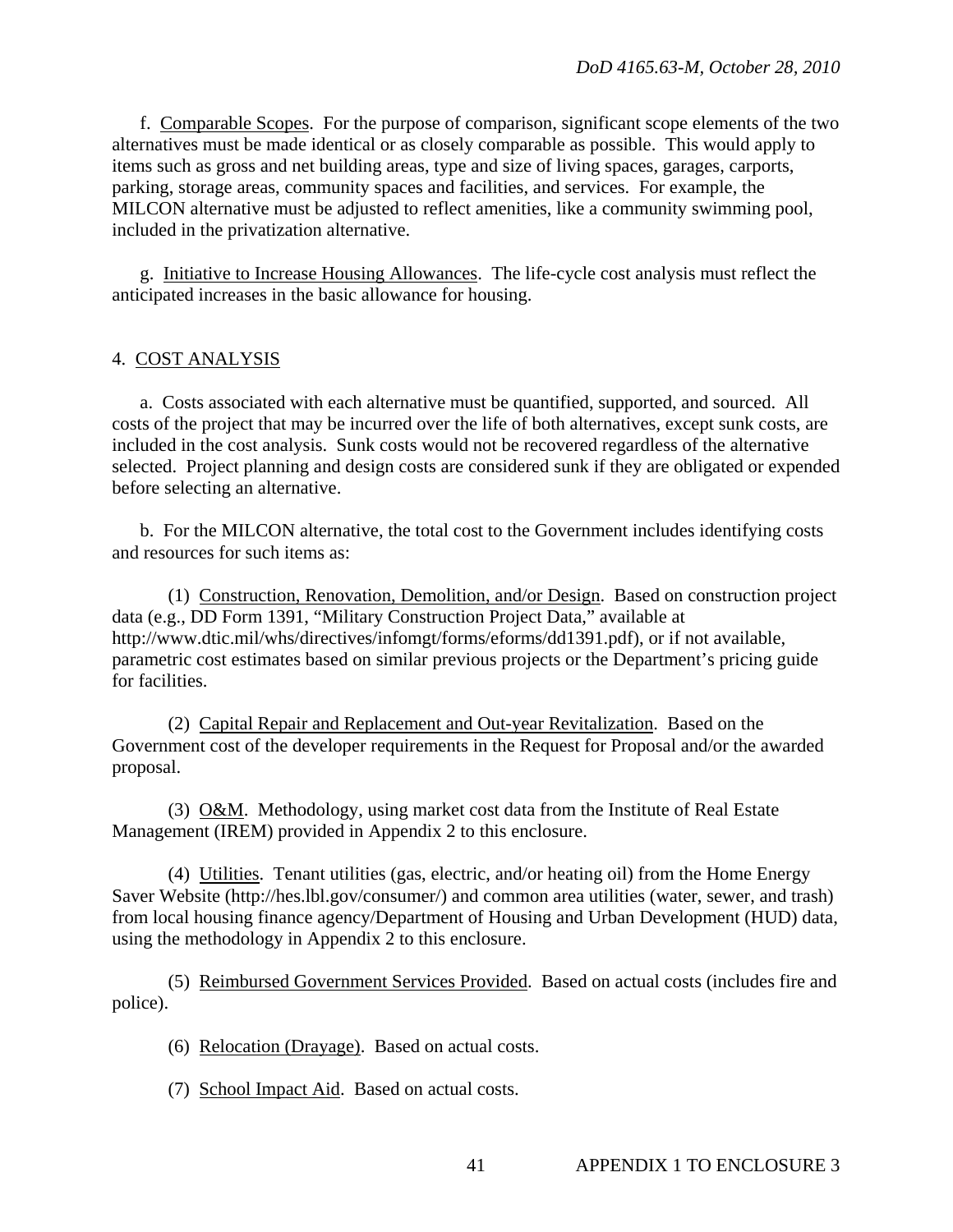(8) Housing Management Personnel. Based on actual costs.

 (9) BAH Paid to Members for Unoccupied Units. Based upon calculated BAH for average vacant MILCON. A small percentage of MILCON housing at any point in time is unoccupied, with the designated non-occupant member receiving a housing allowance.

 c. For calculating the cost of the MILCON alternative for UH projects, this additional guidance applies:

 (1) Capital Repair and Replacement and Out-year Revitalization. Costs may be used from the DoD facility modernization model, which is part of the Facility Program Requirements Suite maintained by the Office of the DUSD (I&E) (available on the Internet at http://www.acq.osd.mil/ie/fprs.shtml).

 (2) O&M. Costs may be used from the DoD facilities sustainment model and facilities operations model, which are part of the Facility Program Requirements Suite maintained by the Office of the DUSD (I&E) (available on the Internet at http://www.acq.osd.mil/ie/fprs.shtml).

 (3) Supporting Facilities Costs. Includes sustainment and modernization costs for the site work and utilities infrastructure for the project.

 (4) UH Management. Includes costs for centralized UH management that provides services such as room assignment, in- and out-processing, furnishings management, oversight of maintenance and repair work orders, etc.

 (5) Furnishings. Includes costs for the initial issue of furnishings and appliances for all living units and common areas, including clothes washers and dryers. Also includes costs for replacing furnishings and appliances over the life of the facility.

 (6) Partial BAH. Includes the monthly cost to pay all occupants partial BAH because they are living in Government housing.

 d. For the privatization alternative, the total cost to the Government includes identifying costs for such items as:

- (1) Consultant Support (Through the Project Term). Based on planned and actual costs.
- (2) Construction Inspection. Based on planned or actual inspection costs.
- (3) BAH. Based on anticipated BAH for members living in privatized housing units.
- (4) Credit Scored Amount. Based on modeled or final scored amount.
- (5) School Impact Aid. Based on actual expected costs under privatization.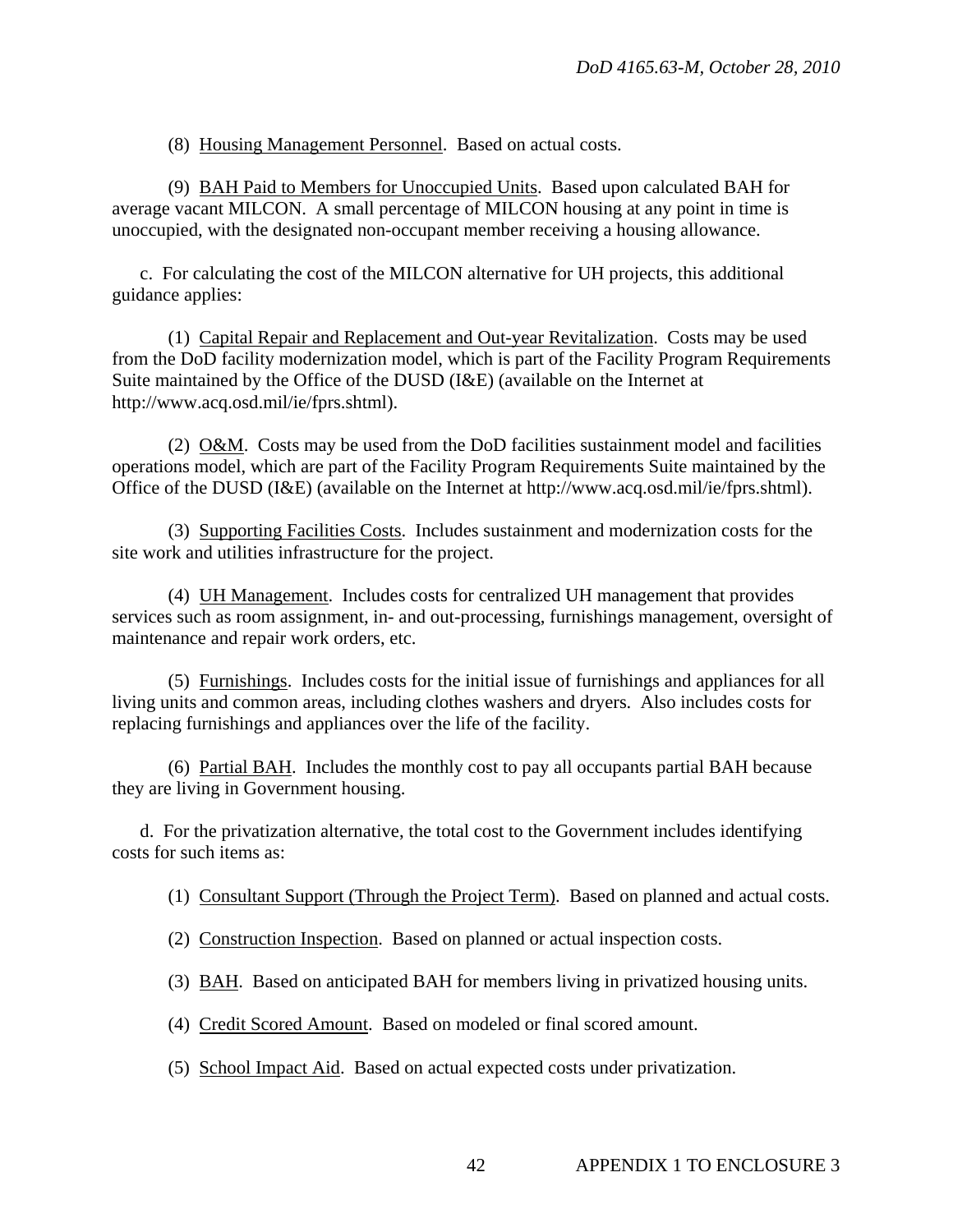- (6) Housing Management Personnel. Based on expected costs under privatization.
- (7) Portfolio Management. Based on expected costs under privatization.
- (8) Relocation (Drayage). Based on expected costs (if authorized).
- e. Privatization costs should be offset by expected returns to the Government including:

 (1) Rents or proceeds from the conveyance of property based on modeled or negotiated costs, including any Government returns from increases in housing allowances.

 (2) Expected return on investments in nongovernmental entities based on modeled or negotiated costs, including Government returns from increases in housing allowances.

(3) Other Government returns.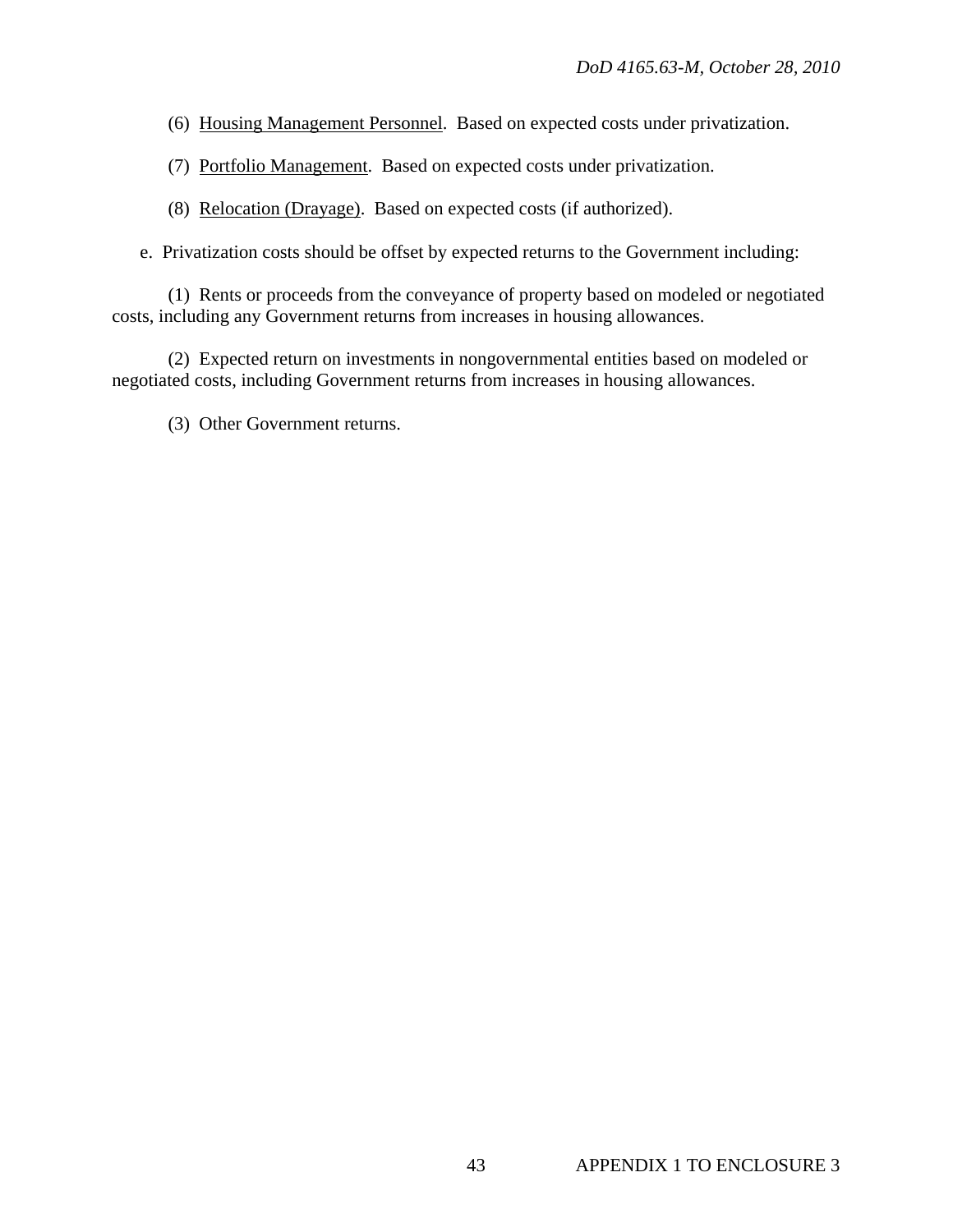# APPENDIX 2 TO ENCLOSURE 3

#### O&M AND UTILITY CALCULATION METHODOLOGY

1. METHODOLOGY DESIGN. This appendix has been developed to provide the Military Services a standardized methodology for calculating MILCON O&M expenses and utilities (tenant and common area) for the housing privatization life-cycle cost analysis. The methodology is designed to provide consistent and reasonable numbers with minimal effort. The Military Services shall adhere to this methodology for all future OSD privatization concept and approval submissions.

#### 2. O&M EXPENSE

 a. Use the most recent annual IREM Conventional Apartment income and expense analysis publication as the basis for calculating O&M costs for MILCON units. (Copies of the publication can be purchased from IREM at 1-800-837-0706 or http://www.irem.org).

 b. From the IREM publication table of contents, identify if your installation is located in a one of the Metropolitan Area Reports (MAR) provided. If the installation is located in a provided MAR, but the applicable MAR category has fewer than 10 buildings in its sample, proceed to paragraph 2.c. of this appendix. If the sample of buildings is 10 or greater, proceed to paragraph 2.d. of this appendix.

 c. If the installation is not located in one of the MARs provided or has less than 10 buildings in the MAR, identify (from the map or income and expense analysis regions in the IREM publications) the IREM region in which the installation is located.

d. Select the most relevant major report in this priority order:

- (1) Metropolitan area.
- (2) Region.
- e. Within these reports, select the most relevant property type in this priority order:
	- (1) Garden-type buildings.
	- (2) Low rise 12-24 units.
	- (3) Low rise over 24 units.

 f. On the identified IREM page and under the most relevant category, to arrive at the annual O&M cost for the project, total the items in subparagraphs 2.f.(1) through (13) of this appendix, using the dollars-a-square-foot median cost. To provide an equivalent military housing expense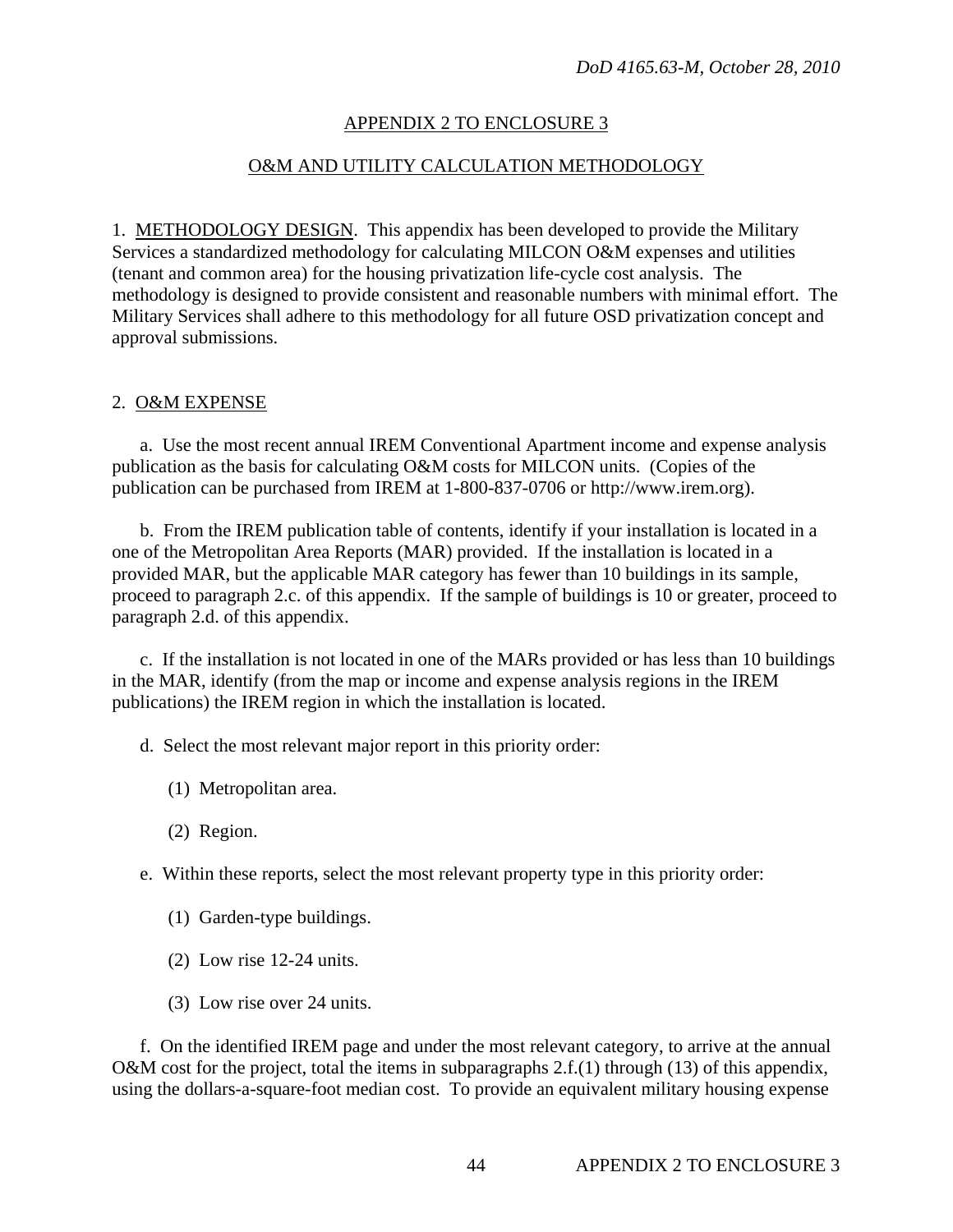number, multiply the expense number by the unit adjustment factor of 1.14 as calculated by the OSD/H&CS. (The adjustment factor takes into account how the Military Family Housing Program differs from the IREM-collected information.) Multiply the number obtained by the total square footage of the units to be privatized to calculate the yearly MILCON O&M expense to be used in the installation's life-cycle cost comparison.

- (1) Management fees.
- (2) Other administrative expenses.
- (3) Supplies.
- (4) Building services.
- (5) Other operating expenses.
- (6) Security expenses.
- (7) Grounds maintenance.
- (8) Maintenance and repair costs.
- (9) Painting and decorating costs.
- (10) Other taxes, fees, and/or permits.
- (11) Insurance.
- (12) Recreational and amenities expenses.
- (13) Other payroll expenses.

3. TENANT UTILITY EXPENSE (GAS AND ELECTRIC). The tenant utility expense is the weighted average utility expense calculated using the Home Energy Saver Website (http://hes.lbl.gov/consumer/) for the area defined by the installation's zip code. The weighted average should be calculated using the "Energy Efficient House" costs for all new construction and the "Average House" costs for all renovated and adequate privatized housing.

4. COMMON AREA UTILITY EXPENSE (WATER, SEWER, AND TRASH). The common area utility expense is derived from local housing finance agency/HUD data (developed in 2003) and then summarized by IREM region. Use the cost associated with the IREM region for the specific installation and escalate as required.

a. Add \$660 a year in Regions I, II, III, IV, and V.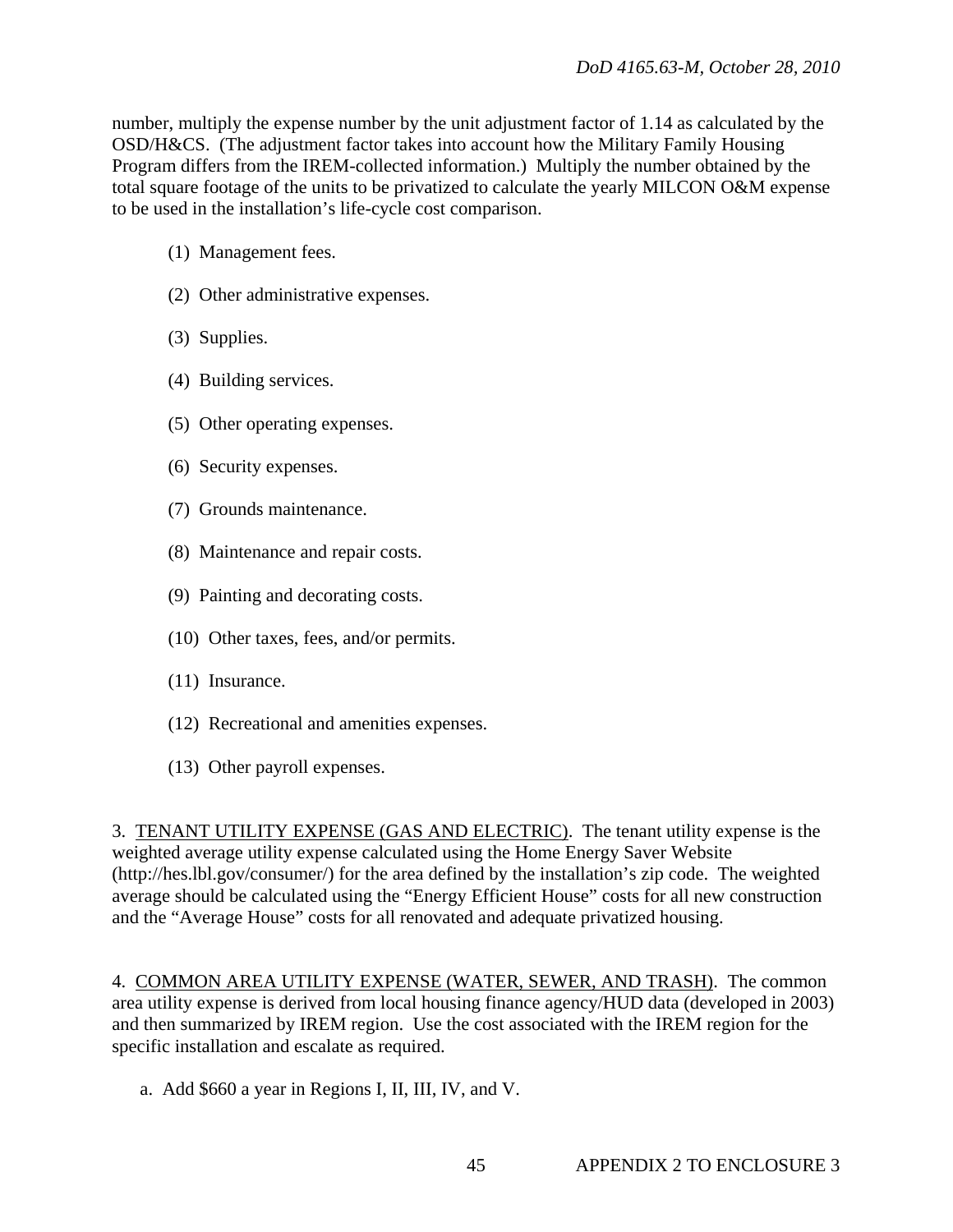b. Add \$480 a year in Regions VI, VII, and VIII.

c. Add \$840 a year in Regions IX and X.

5. METHODOLOGY SAMPLE. This section provides a brief example to demonstrate the methodology for an installation in Dallas, TX, in the 75201 Zip Code. There are 300 new units and 100 existing units with the weighted average size of the units equaling 1,600 SF.

#### a. O&M

 (1) Most recent annual IREM conventional apartment income and expense analysis publication was acquired.

(2) Dallas, TX, was identified to have a separately listed MAR in the publication.

(3) Dallas MAR has more than 10 buildings in the IREM sample.

 (4) Paragraph 2.c. of this appendix is skipped. (There is no need to identify a region if a relevant MAR is identified.)

 (5) In the Dallas, TX, MAR, the most relevant property and occupancy type is "gardentype buildings."

 (6) The median annual costs a square foot to be totaled under "garden-type buildings" are:

(a) Management Fee: 0.35.

(b) Other Administrative: 0.85.

(c) Supplies: 0.02.

(d) Building Services: 0.10.

(e) Other Operating: 0.04.

(f) Security: 0.04.

(g) Grounds Maintenance: 0.18.

(h) Maintenance-Repairs: 0.26.

(i) Painting and/or Decorating: 0.21.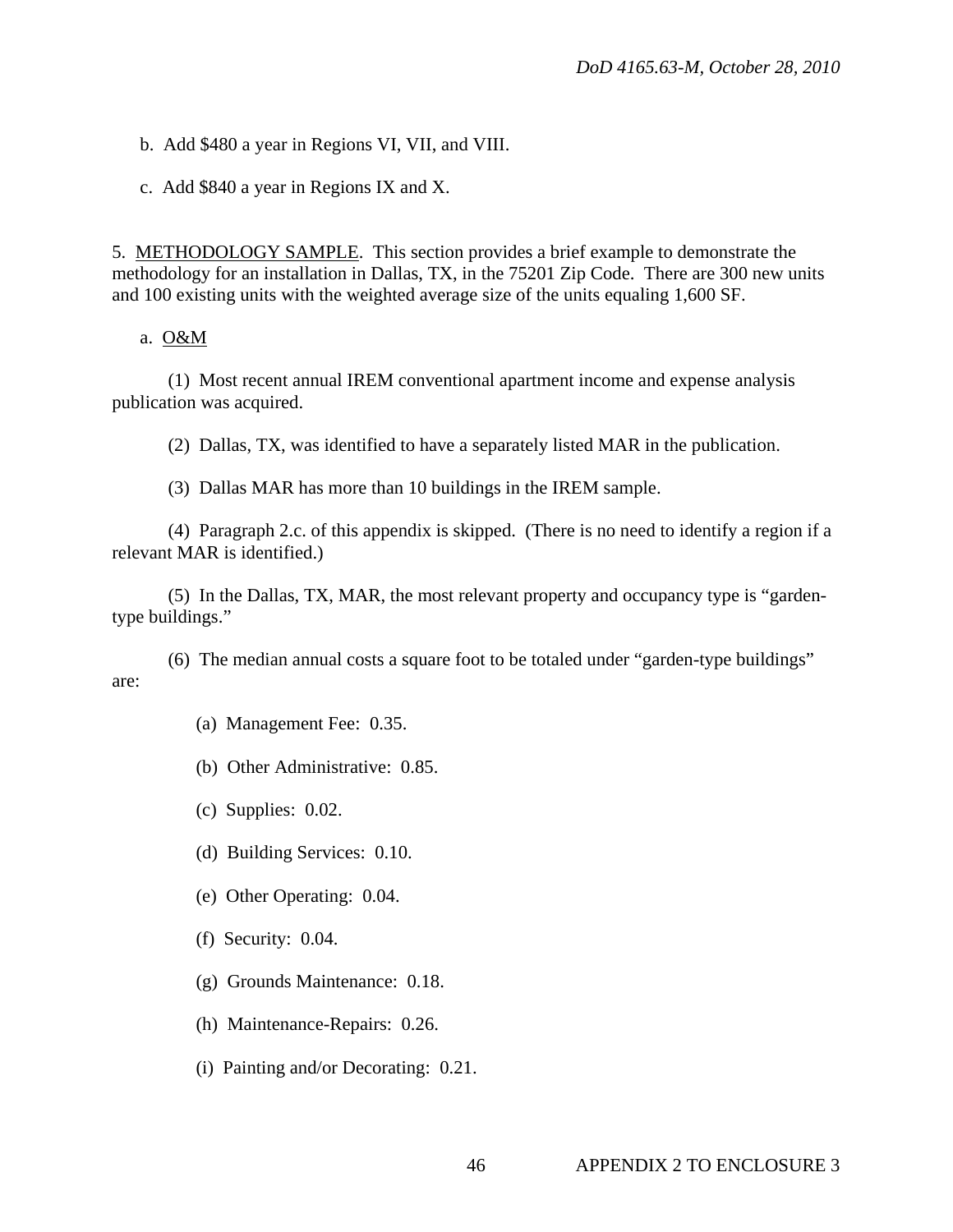(j) Other Tax, Fee, and/or Permit: 0.01.

(k) Insurance: 0.26.

(l) Recreational and/or Amenities: 0.02.

(m) Other Payroll: 0.47.

(7) The total IREM O&M dollars-an-SF expense is 2.81.

 (8) The military unit adjustment factor provided by OSD/H&CS is 1.14. Multiplying 1.14 by \$2.81 an SF provides an adjusted total all-expense number for military housing in Dallas, TX, of \$3.20 an SF.

 (9) The weighted average size of units is 1,600 SF. Multiplying \$3.20 an SF by 1,700 SF provides an adjusted total expense a unit for military housing in Dallas, TX, of \$5,125.

#### b. Utility Expense (Tenant and Common Area)

 (1) From the Home Energy Saver Website (http://hes.lbl.gov/consumer/), for a home in Dallas, TX, zip code 75201, the estimated annual tenant expense (gas and electric) for an "average" home is \$1,789, and for an "energy efficient" home is \$1,019.

 (2) To calculate the weighted average dollar-a-unit tenant cost: multiply the "energy efficient" expense (\$1,019) by 100 new construction units (\$101,900); multiply the "average" expense (\$1,789) by the 200 renovated or adequate units (\$357,800); add these two figures together and divide by 300 to get an average dollar-a-unit tenant cost of \$1,532.

 (3) As the project is located in IREM Region VI, add \$480 for water, sewer, and trash (common area) to the dollar-a-unit total tenant expense of \$1,532 for a total utility expense of \$2,012 a unit.

 (4) The total number of units to be privatized is 300. Multiply 300 units by the total utility expense of \$2,012 a unit for the installation's yearly identical MILCON total utility expense of \$603,600.

 c. Income and Expense Analysis Program. The IREM Income and Expense Analysis Program has been providing annual residential expense information to real estate professionals, Government agencies, private investors, and researchers across the country for over 40 years. The IREM in-depth regional and metropolitan area yearly expense information will not only save the Services valuable research time, but should eventually provide future data benchmarks for "should" cost information. The common area service (trash collection and sewer and water) information is a compilation of data provided by local housing finance agencies/HUD.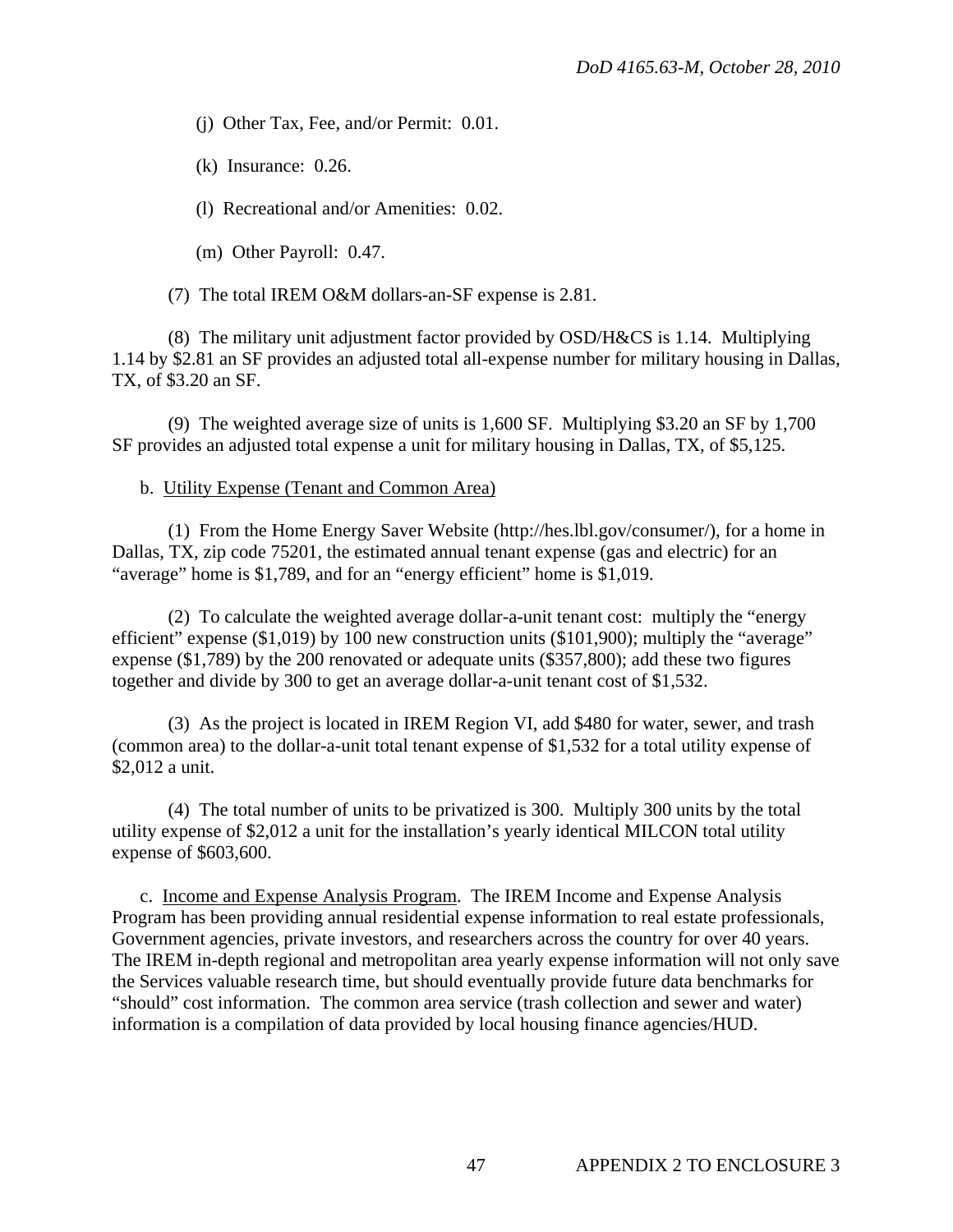# **GLOSSARY**

# PART I. ABBREVIATIONS AND ACRONYMS

| <b>ARC</b>    | <b>American Red Cross</b>                                           |
|---------------|---------------------------------------------------------------------|
| <b>AHRN</b>   | <b>Automated Housing Referral Network</b>                           |
| <b>BAH</b>    | <b>Basic Allowance for Housing</b>                                  |
| <b>CDMP</b>   | <b>Community Development Management Plan</b>                        |
| <b>CONUS</b>  | continental United States                                           |
| <b>DLP</b>    | differential lease payments                                         |
| DoD           | Department of Defense                                               |
| <b>DoDD</b>   | DoD Directive                                                       |
| DoDI          | DoD Instruction                                                     |
| DoS           | Department of State                                                 |
| DUSD(I&E)     | Deputy Under Secretary of Defense for Installations and Environment |
| <b>EOOBH</b>  | Equal Opportunity in Off-Base Housing                               |
| <b>GFOQ</b>   | General and Flag Officers Quarters                                  |
| <b>GS</b>     | general schedule                                                    |
| H&CS          | Housing and Competitive Sourcing                                    |
| <b>HRMA</b>   | housing requirements and market analysis                            |
| <b>HUD</b>    | Department of Housing and Urban Development                         |
| <b>IREM</b>   | Institute of Real Estate Management                                 |
| <b>MAHC</b>   | maximum acceptable housing cost                                     |
| <b>MAR</b>    | metropolitan area reports                                           |
| <b>MHPI</b>   | military housing privatization initiative                           |
| <b>MILCON</b> | military construction                                               |
| <b>NCO</b>    | non-commissioned officer                                            |
| <b>NHPA</b>   | <b>National Historic Preservation Act</b>                           |
| <b>NSF</b>    | net square feet                                                     |
| O&M           | operations and maintenance                                          |
| <b>OHA</b>    | <b>Overseas Housing Allowance</b>                                   |
| <b>OMB</b>    | Office of Management and Budget                                     |
| <b>PCS</b>    | permanent change of station                                         |
| <b>RPP</b>    | Rental Partnership Program                                          |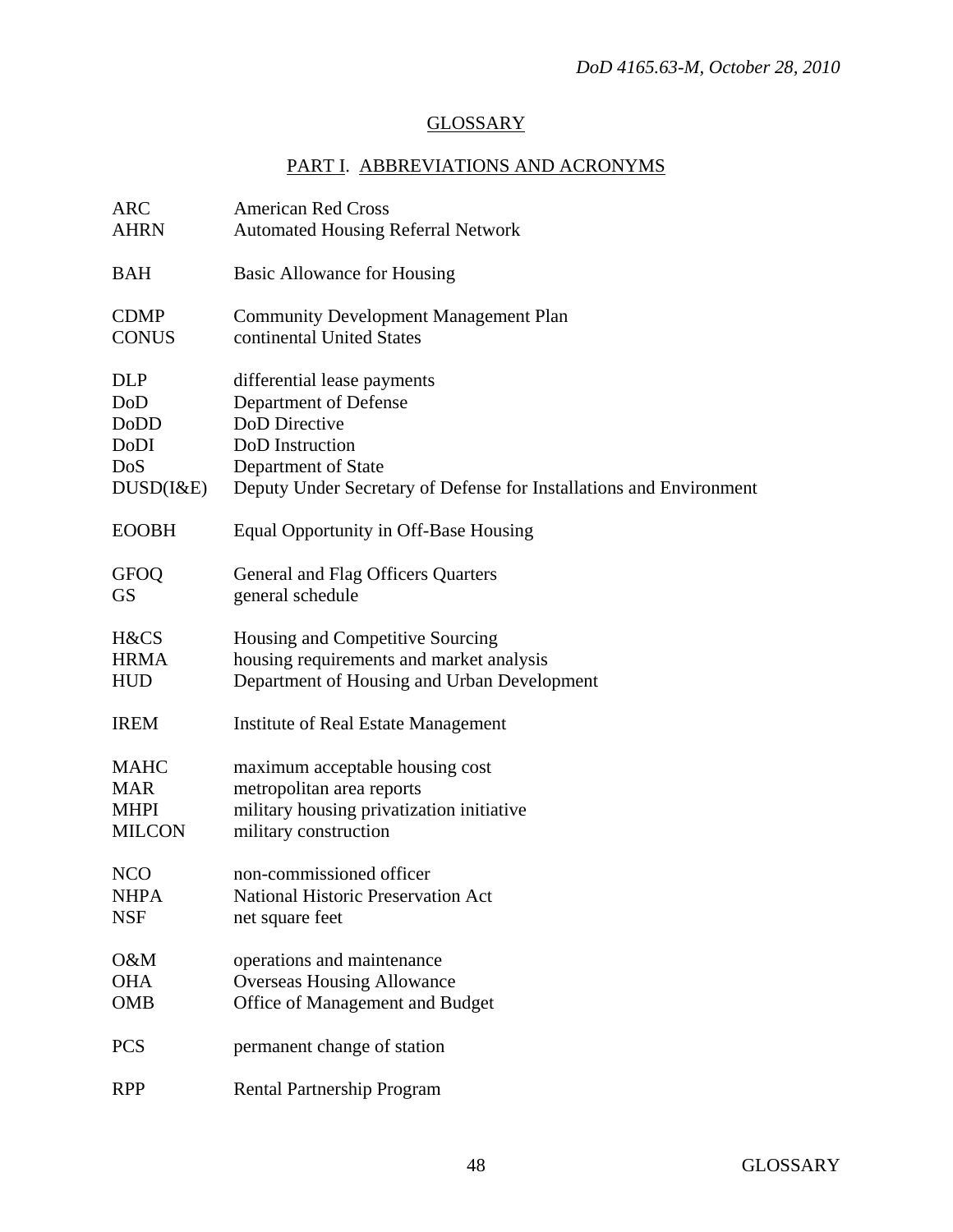| <b>SES</b>  | Senior Executive Service                                         |
|-------------|------------------------------------------------------------------|
| <b>SF</b>   | square feet                                                      |
| <b>TDY</b>  | temporary duty                                                   |
| <b>UH</b>   | unaccompanied housing                                            |
| U.S.C.      | <b>United States Code</b>                                        |
| USD(C)/CFO  | Under Secretary of Defense (Comptroller)/Chief Financial Officer |
| $USD(P\&R)$ | Under Secretary of Defense for Personnel and Readiness           |

#### PART II. DEFINITIONS

Unless otherwise noted, these terms and their definitions are for the purpose of this Manual.

accessible. Buildings, facilities, programs, and activities that are accessible to and usable by persons with disabilities. Buildings and facilities that are accessible pursuant to Reference (j) are those that comply with Reference (j). Programs and activities that are accessible pursuant to section 504 of Reference (r) are those to which persons with disabilities have reasonable access, either because the program or activity is conducted in an architecturally accessible facility and no other barriers to participation exist, or because special arrangements are made to enable participation by persons with disabilities in spite of architectural barriers. Military family housing in which minimal architectural barriers exist may be considered accessible provided that such housing is easily modifiable to be accessible within 30 days upon request.

adequate DoD housing. Family and UH that meets DoD minimum standards for configuration, privacy, condition, and health-safety.

ancillary supporting facilities. Facilities related to military housing units including, but not limited to, facilities to provide or support elementary or secondary education, child-care centers, day-care centers, housing offices, dining facilities, unit offices, and other similar facilities for the support of military housing.

community housing. Private-sector housing located within a defined market area. This does not include housing privatized and used by the Military Services.

construction standard. Design and construction criteria for new or renovated housing.

CONUS. Defined in Joint Publication 1-02 (Reference (ai)) under "continental United States."

conversion. Permanent change in use of Government facilities that will change the category code on the real property inventory or to combine Government housing.

dependent. A sponsor's spouse, unmarried child, or parent who qualifies the sponsor for dependent-rate housing allowances. Section 401 of Reference (s) defines dependent, child, and parent for the purposes of allowances. For the purposes of housing management (except as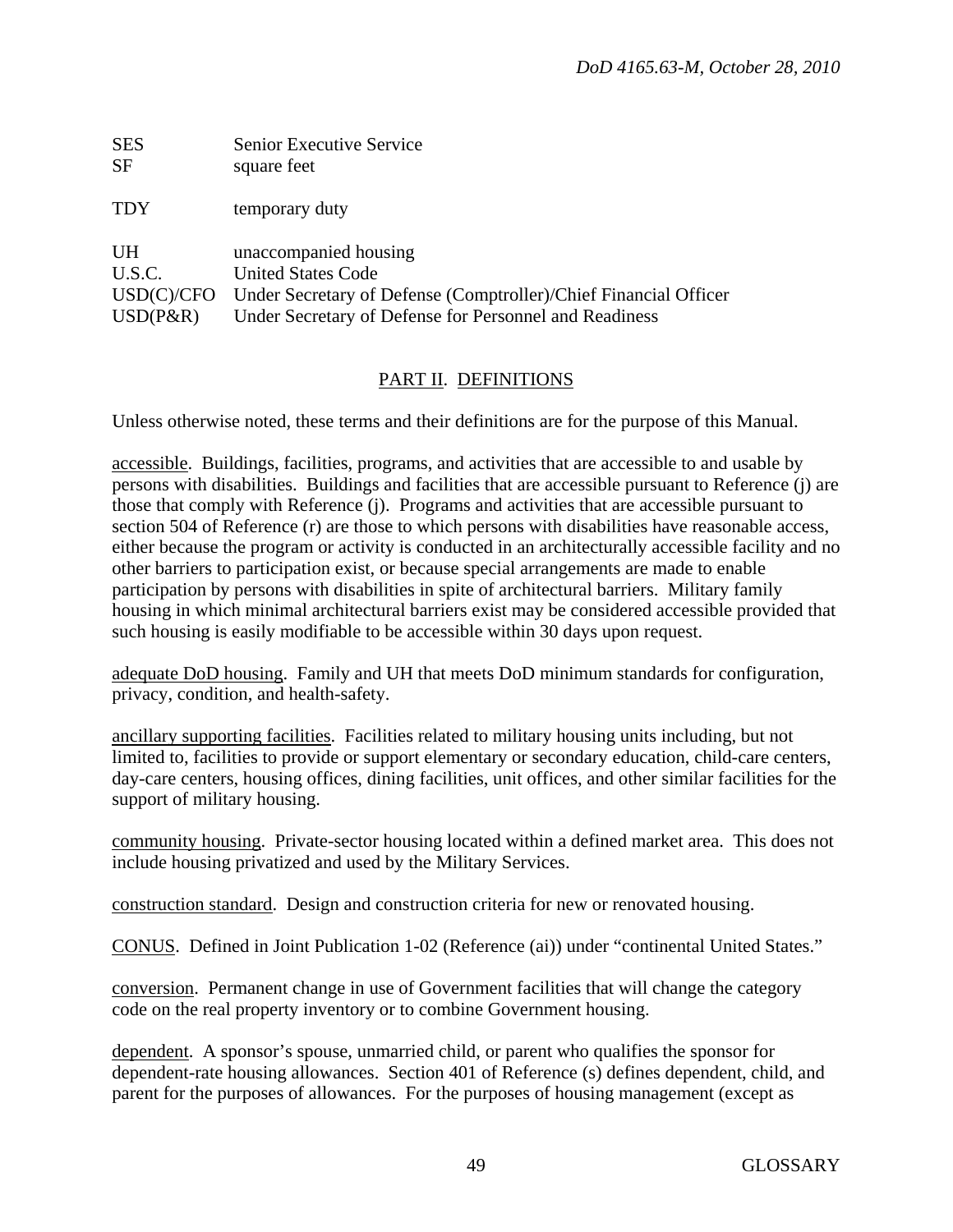otherwise stated), dependent is further defined to exclude non-custodial dependents. (See also "family member.") Dependent also includes the authorized non-medical attendants of medical hold or holdover Service members. The non-medical attendants can be the Service member's parent, guardian, or another adult (18 years or older).

discrimination. An act, policy, or procedure that arbitrarily denies an individual or group equal treatment in housing because of race, color, religion, gender, national origin, handicap, or familial status.

DoD housing. Family and UH that the Department of Defense owns, leases, obtains by permit, or otherwise acquires. This is also referred to as "Government-controlled housing." It does not include privatized housing.

DoD personnel. Military and DoD appropriated fund and non-appropriated fund personnel.

DoD-sponsored civilian personnel. Non-DoD civilians who are essential to mission accomplishment and are located at an installation as a result of direct or indirect sponsorship by a DoD Component (e.g., ARC personnel, contract technicians, bank managers, and others as determined by the installation commander).

domestic leasing. Temporary leased military family housing in the 50 States, District of Columbia, Puerto Rico, and Guam.

family. Comprised of a member of the Military Services (or DoD civilian or DoD-sponsored civilian) and dependents, or of a member married to a member. Families are eligible to occupy DoD family housing under guidelines in section 2 of Enclosure 3.

family members. Persons who make up a Service member's "family" (i.e., dependents). See also "dependent," which can be used as a preferred term when appropriate.

foreign. All areas outside the 50 States, the District of Columbia, and the U.S. possessions and territories.

foreign leasing. Temporary leased military family housing and UH in foreign countries.

furnishings. Furniture, household equipment, carpet (when not installed as part of the unit), draperies, and miscellaneous items procured under special authority. Includes special allowance household goods such as china, glassware, silver, table linen, cutlery, and kitchen utensils (excluding small powered appliances). In foreign areas, includes equipment or appliances normally provided as part of the housing unit in the United States, such as moveable kitchen cabinets, wardrobes, or light fixtures.

gross area, UH. The total slab area of each occupied floor, without any reduced-scope allowances (e.g., balconies, stairwells, elevator shafts, open corridors).

gross area, family housing. See Reference (m) for detailed definition.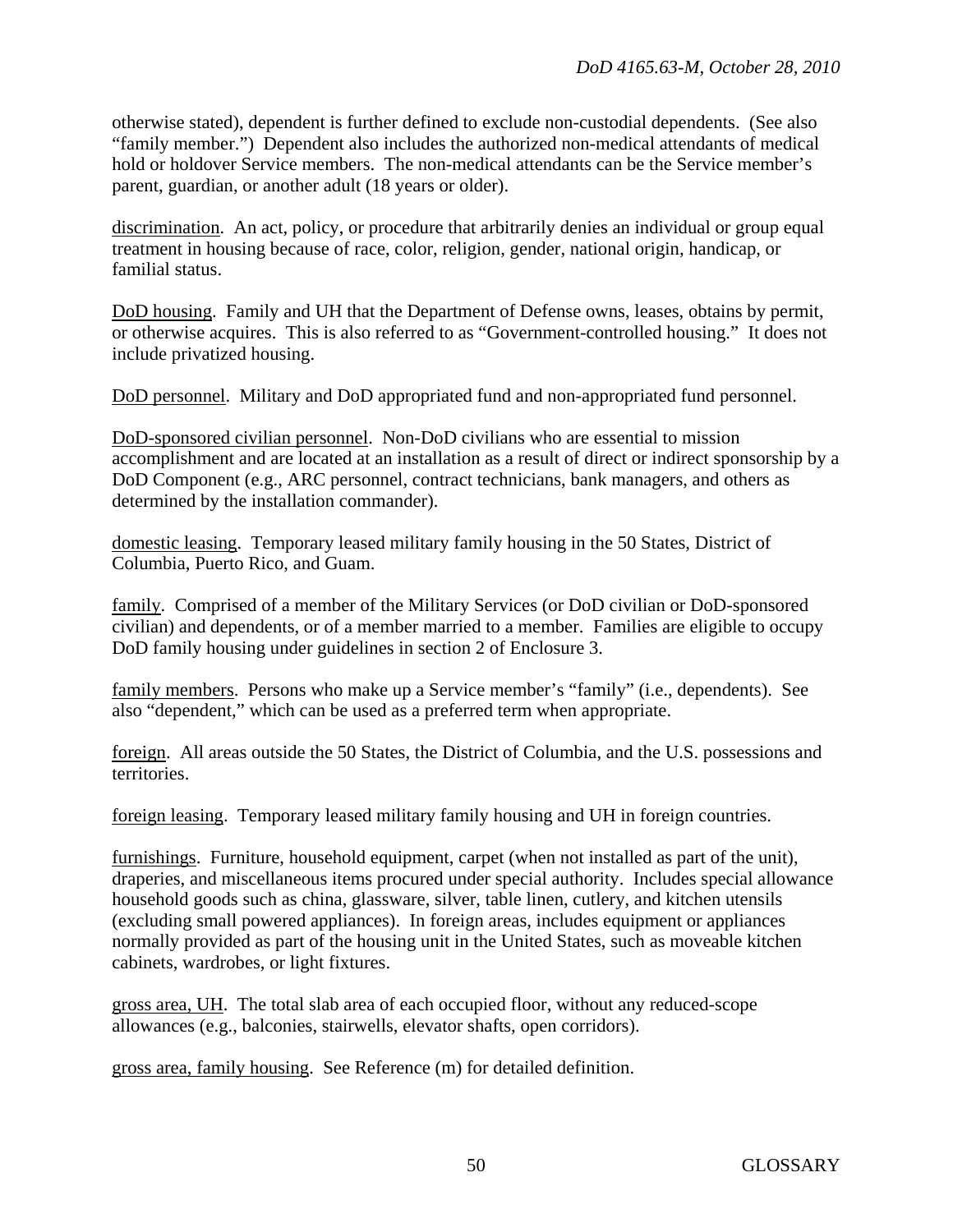improvements. Alterations, additions, expansions, and extensions including rehabilitation of a housing unit.

inadequate DoD housing. Family and UH that does not meet DoD minimum standards for configuration, privacy, condition, and health-safety. Inadequate housing is not necessarily uninhabitable unless it has a serious health or safety deficiency.

initial make-ready costs. Costs of any necessary alterations, repairs, and additions to foreign leased units to provide adequate living accommodations. Make-ready costs apply only when the unit is initially acquired.

installation commander. For the purpose of providing furnishings, the commanding officer of an installation having responsibility for that installation. The commander of a mobile or military unit or activity who does not otherwise have responsibility for land, buildings, and fixed improvements is not an installation commander.

#### involuntarily separated member

#### separated from family

 Service member assigned to family housing. A Service member who is unaccompanied by dependents because of the lack of acceptable housing at the permanent duty location.

 Service member assigned to UH. A Service member who is unaccompanied by dependents because housing is not programmable for the member and the member is assigned to a location outside CONUS.

 separated from service. A former Service member who was involuntarily separated from active duty as defined in Chapter 58 of Reference (t).

joint base. A location designated in Defense Base Realignment and Closure Commission report (Reference (aj)) as having installation management functions transferred from one or more installations to another installation.

key and essential personnel. Military and civilian personnel required by an installation commander to reside on the installation because of military necessity and operational considerations.

market-style unit. A studio to four bedroom unit with a bathroom for each bedroom (or one shared by no more than two bedrooms), a living room, a full kitchen with a full-size refrigerator, sink with disposal, range (or oven and four-burner cook top), microwave oven, and a clothes washer and dryer. A balcony and/or patio is optional.

Military Departments. Defined in Reference (ai).

military housing. DoD housing and privatized housing.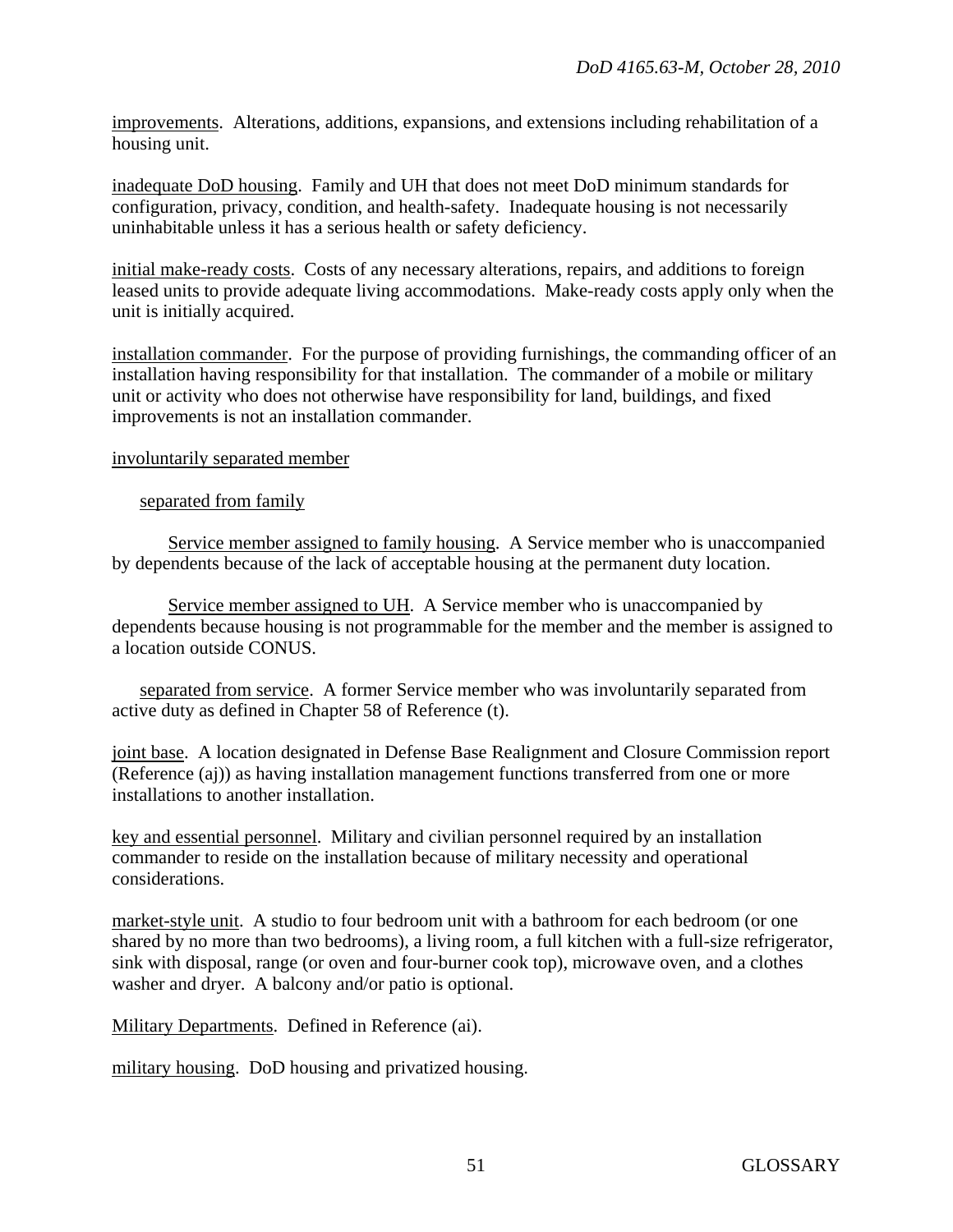military housing requirement. The number of military housing units required in addition to private-sector housing to adequately house Service members and eligible civilians.

Military Services. Defined in Reference (ai).

National Register of Historic Places. The listing maintained by the Secretary of the Interior of districts, sites, buildings, structures, and objects of national, State, or local significance in American history, architecture, archeology, and culture.

net SF, UH. The floor space in square feet within the interior face of full height walls of a room(s) with no deductions for furnishings, door swings, sinks, installed cabinets and countertops, heating and cooling system components, or exposed vertical pipes. Net SF of a bedroom does not include the area of a closet.

non-Federal entity. Generally a self-sustaining, non-Federal person or organization that is established, operated, and controlled by any individual(s) acting outside the scope of any official capacity as officers, employees, or agents of the Federal Government. Non-Federal entities may include elements of State, interstate, Indian tribal and local governments, as well as private organizations.

occupancy. The percentage of the housing inventory occupied or assigned to Service members for housing purposes. It takes into account units that are inactivated due to ongoing repair or renovation, but not because of routine cleaning and maintenance for change of occupancy. Also referred to as "utilization."

outside CONUS. All domestic and foreign areas outside of CONUS.

outside of the United States. All foreign and non-foreign areas outside of the 50 states and the District of Columbia.

overseas loaner furnishings. Government-owned furnishings provided on a temporary basis to personnel pending receipt of personally-owned furnishings or when it is determined to be more advantageous to the Government over the shipment of personally-owned furnishings.

PCS. In general, the assignment, detail, or transfer of a member or unit to a new permanent duty station under a competent order that does not specify the duty as temporary, provide for further assignment to a new station, or direct return to the old station.

permanent party personnel. Active duty and Reserve Component military personnel who are assigned to or are attached to an installation in a PCS status. Also includes trainees or students who are attending a training course for 20 weeks or longer.

principal military attaché. The senior attaché from each Military Department at a foreign location.

privatized housing. Military family or military UH acquired or constructed by an eligible entity pursuant to the MHPI legislation at sections 2871-2884 of Reference (t). This housing may be located on Government property leased to the entity, typically for 50 years. This housing is not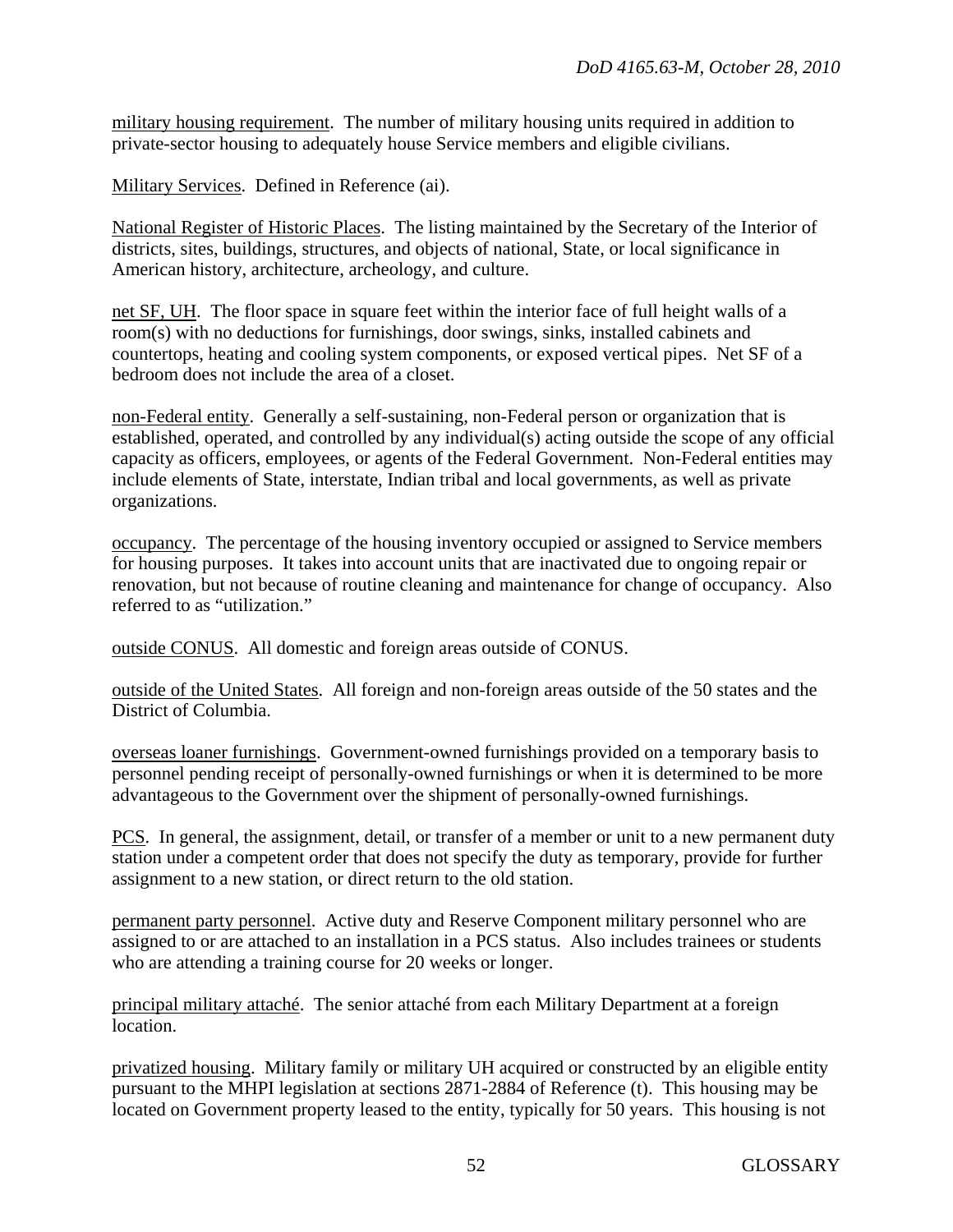DoD-owned, but is one of the housing choices available to Service members. Privatized housing can be located on or near military installations within the United States and its territories and possessions.

public entertainment area. That area in a set of quarters intended to accommodate public rather than private entertainment. Includes the entrance foyer, living room(s), dining room, and the stairways and hallways interconnecting these areas. Enclosed porches, dens, libraries, family rooms, upstairs hallways (unless there is no bathroom available for guests to use on the first floor), and other areas of the quarters normally are not considered as part of the public entertainment area. Guest bedrooms in quarters of special command positions may be included if overnight accommodation of official visitors is required.

repair. The restoration of a real property facility to such condition that it may be effectively utilized for its designated purposes.

restrictive sanction list. A list maintained by the installation commander to prevent military or eligible DoD civilian personnel from entering into a rental, lease, or purchase arrangement with, or occupying the housing of, an agent who has been found to have discriminated against military personnel and eligible DoD civilians or their dependents.

special command positions. Positions designated by the Director of Administration and Management. A list of these approved special positions is maintained and published by the Director of Administration and Management as governed by Reference (z).

suitable housing. Military and community housing that satisfies the criteria in subparagraph 1.c.(4) of Enclosure 3. It is assumed this housing meets minimum standards for housing units as determined in the BAH and HRMA processes.

sunk costs. Expenditures, including Government-owned land and improvements, incurred before project approval.

supplemental furnishings. Furnishings provided in the entertainment areas of family housing to supplement personally owned furnishings of occupants who are required to accommodate or entertain visitors frequently as part of their official duties.

sustainment, restoration, and maintenance. The recurrent, day-to-day, periodic or scheduled work required to preserve or restore a real property facility to such condition that it may be effectively utilized for its designated purpose. Includes work undertaken to prevent deterioration or damage to a facility without which the facility would be more costly to restore.

trainees and students. Personnel not considered in a permanent party status who are undergoing military training in the broad areas of:

 basic training. Initial military training, also referred to as "basic military training," recruit training, and boot camp.

 specialty training. Training subsequent to basic training to learn an occupational (technical) skill. In certain situations, specialty training is part of basic training.